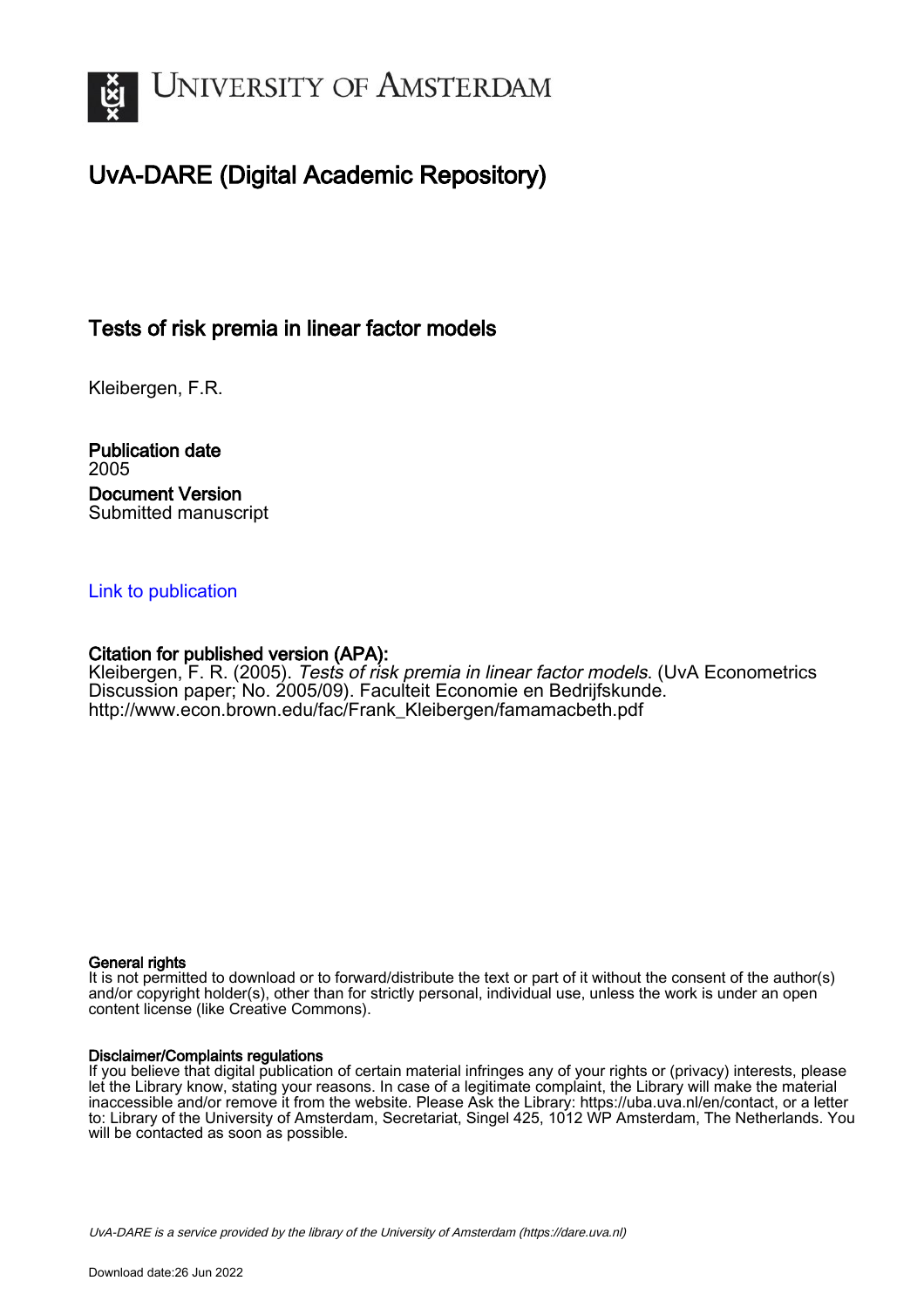

Discussion Paper: 2005/09

# **Tests of risk premia in linear factor models**

Frank Kleibergen

**www.fee.uva.nl/ke/UvA-Econometrics** 

## **Amsterdam School of Economics**

Department of Quantitative Economics Roetersstraat 11 1018 WB AMSTERDAM The Netherlands



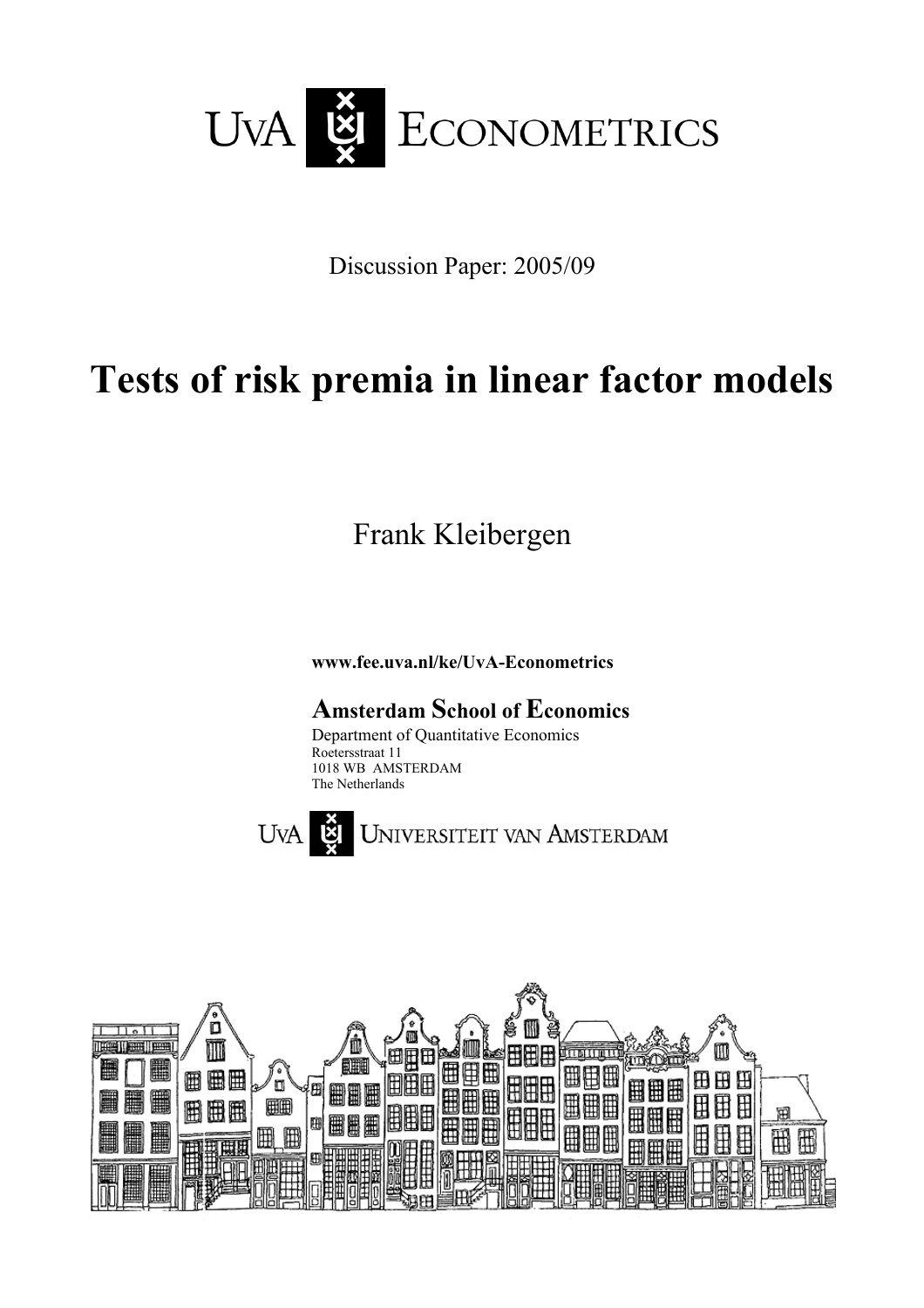## Tests of Risk Premia in Linear Factor Models

Frank Kleibergen<sup>∗</sup>

Preliminary Version, Not to be quoted without permission.

November 23, 2005

#### Abstract

We show that inference on risk premia in linear factor models that is based on the Fama-MacBeth and GLS risk premia estimators is misleading when the  $\beta$ 's are small and/or the number of assets is large. We propose novel statistics that remain trustworthy in these cases. The inadequacy of Fama-MacBeth and GLS based Wald statistics is highlighted in a power comparison and using daily portfolio returns from Jagannathan and Wang (1996). The power comparison shows that the Fama-MacBeth and GLS Wald statistics can be severly size distorted. The daily portfolio returns from Jagannathan and Wang (1996) reveal a large discrepancy between the 95% confidence sets for the risk premia that result from the different statistics. The Fama-MacBeth and GLS Wald statistics imply tight 95% confidence sets for the risk premia on the yield premium and labor income growth that only contain small values while the 95% confidence sets that result from statistics that remain trustworthy in case of small β's imply much larger 95% confidence sets at considerably higher values of the risk premia.

#### 1 Introduction

Linear factor models are amongst the most commonly used statistical models in finance, see e.g. Lintner (1965), Fama and MacBeth (1973), Gibbons (1982), Shanken (1992), Fama and French (1992,1993,1996) and Jagannathan and Wang (1996). This results as many well-known financial models, like, for example, the capital asset pricing model, imply a linear factor structure for the asset returns. Linear factor models imply risk premia for the different factors that result from a cross-sectional regression of the asset returns on the factor  $\beta$ 's where the  $\beta$ 's are obtained from a time-series regression of the asset returns on the factors. This two step procedure is typically referred to as the Fama-MacBeth (FM) regression, see Fama and MacBeth (1973). Linear regression estimates are sensitive to collinearity of the explanatory variables so the estimates of the risk premia that result from a FM regression are sensitive to collinearity of the  $\beta$ 's. Collinearity of the  $\beta$ 's occurs when they are close or equal to zero. Kan and Zhang (1999), for example, show that the estimates of the risk premia that result from a FM regression are erroneous when the  $\beta$ 's are zero and the expected asset returns are non-zero.

FM regressions lead to misleading risk premia estimates in more cases than just the one indicated by Kan and Zhang (1999). We show that FM risk premia estimates are spurious whenever the  $\beta$ 's are relatively small and this is further aggravated when the number of assets is large. Hence, even for

<sup>∗</sup>Department of Economics, Brown University, Box B, Providence, RI 02912, United States and Department of Quantitative Economics, University of Amsterdam, Roetersstraat 11, 1018 WB Amsterdam, The Netherlands, Email: Frank\_Kleibergen@brown.edu. Homepage: http://www.econ.brown.edu/fac/Frank\_Kleibergen. I thank Sung Jae Jun for research assistance and Craig MacKinlay and other participants of the SBFSIF 2 meeting in Quebec City for helpful comments and discussion.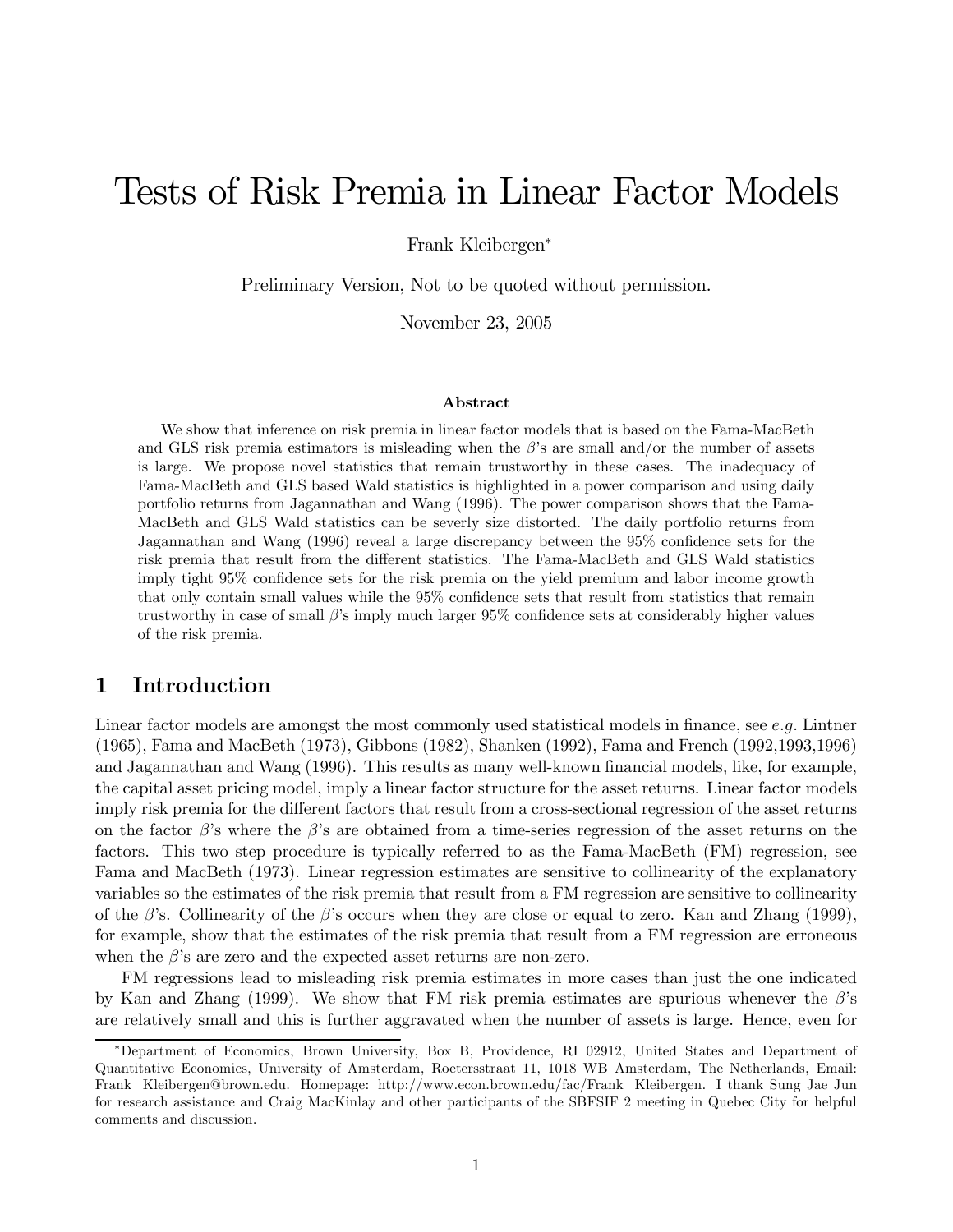size-able values of the  $\beta$ 's, the risk premia estimates can be misleading when the number of assets is large. The FM risk premia estimates that are obtained in such settings are typically too small and their 95% confidence sets indicate an erroneous high level of precision. The erroneous level of precision of the confidence sets shows that statistical inference based on standard t-statistics is misguiding and that the large sample distribution of the t-statistic differs from the normal one. We therefore propose a set of statistics whose large sample distributions remain unaltered when the  $\beta$ 's are close to zero. Thus these statistics can be used in a trustworthy manner.

The paper is organized as follows. In the second section, we discuss the FM and Generalized Least Squares (GLS) risk premia estimators and construct their large sample distributions when the  $\beta$ 's are small. These large sample distributions are non-standard and imply that Wald statistics, like, for example, the t-statistic, are misleading when the  $\beta$ 's are small or when the number of assets is large. The third section proposes a number of novel statistics whose large sample distributions remain unaltered when the  $\beta$ 's are small and/or the number of assets is large. These statistics are based on the Generalized Method of Moment (GMM) and instrumental variable statistics that are proposed in Kleibergen (2002,2005a) and Moreira (2003). The fourth section conducts a size and power comparison. It illustrates the size distortions of the Wald t-statistics that result from the FM and GLS risk premia estimators. The fifth section generalizes the test statistics to allow for tests on some of the risk premia. The sixth section uses data from Jagannathan and Wang (1999) to estimate a linear factor model for the daily portfolio returns. It shows, that because of the large number of portfolios and the relatively small  $\beta$ 's of the yield premium and labor income growth, that the FM and GLS risk premia estimators for the risk premia on the yield premium and labor income growth are downward biased and lead to small 95% confidence sets at rather low values. The 95% confidence sets of the statistics that remain trustworthy in case of many portfolios and small  $\beta$ 's indicate much larger 95% confidence sets at considerably higher values of the risk premia. This shows the importance of usage of these statistics for inference on the risk premia.

We use the following notation throughout the paper:  $E(a)$  is the expected value of the random variable a,  $vec(A)$  stands for the column vectorization of the  $T \times n$  dimensional matrix A,  $vec(A)$  =  $(a'_1 \ldots a'_n)'$  when  $A = (a_1 \ldots a_n)$ , vecinv<sub>n</sub> $((a'_1 \ldots a'_n)') = A$ ,  $P_A = A(A'A)^{-1}A'$  and  $M_A = I_T - P_A$  for a full rank matrix A and the  $T \times T$  identity matrix  $I_T$ ,  $\iota_n$  is a  $n \times 1$  vector of ones,  $\frac{\iota_n}{p}$  indicates convergence in probability, " $\rightarrow$ " indicates convergence in distribution and "=" implies equality in large samples.

#### 2 Risk Premia estimators and small  $\beta$ 's

We analyze the FM estimator in a GMM setting, see e.g. Hansen (1982). We therefore specify the moments of the factor related (excess) assets returns<sup>1</sup> as, see e.g. Cochrane (2001),

$$
E(R_t) = \iota_n \lambda_1 + \beta \lambda_F
$$
  
\n
$$
cov(R_t, F_t) = \beta var(F_t)
$$
  
\n
$$
E(F_t) = \mu_F,
$$
\n(1)

with  $R_t$ : the  $n \times 1$  vector of (excess) asset returns,  $F_t$ : the  $k \times 1$  vector of factors,  $\lambda_1$ : the zero- $\beta$ return,  $\lambda_F$ : the  $k \times 1$  vector of factor risk premia,  $\beta$ : the  $n \times k$  matrix of asset  $\beta$ 's,  $\mu_F$ : the  $k \times 1$  vector of factor means,  $\iota_n$ : a  $n \times 1$  vector of ones and  $t$ : the time index of the observation,  $t = 1, \ldots, T$ . The

<sup>&</sup>lt;sup>1</sup>All asset returns are in deviation from the riskless return.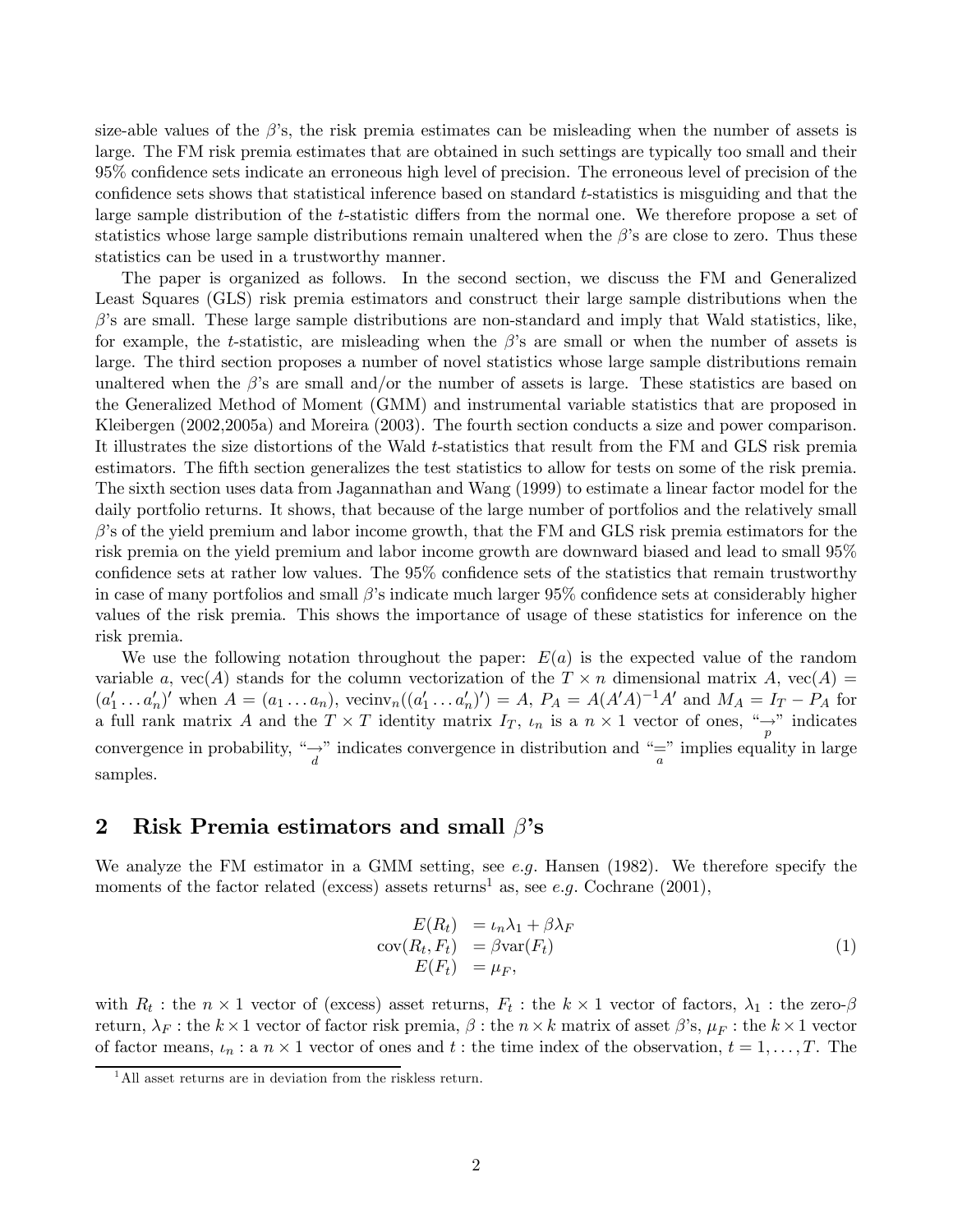moments conditions (1) result from a linear factor model for the asset returns and factors,

$$
R_t = \mu_n \lambda_1 + \beta (F_t - \mu_F + \lambda_F) + u_t
$$
  
\n
$$
F_t = \mu_F + v_t
$$
\n(2)

with  $u_t$  and  $v_t : n \times 1$  and  $k \times 1$  vectors of disturbances which we assume to be identically and independently distributed with mean zero and  $n \times n$  and  $k \times k$  dimensional covariance matrices  $\Lambda$  and  $V_{FF}$ . Because  $\beta = \text{cov}(R_t, F_t) \text{var}(F_t)^{-1}$ , the covariance between the disturbances  $u_t$  and  $v_t$  is equal to  $\beta V_{FF}$ . The linear factor model (2) can as well be specified as

$$
R_t - \iota_n \lambda_1 - \beta (F_t - \bar{F} + \bar{F} - \mu_F + \lambda_F) = u_t
$$
  
\n
$$
F_t - \mu_F = v_t
$$
\n
$$
\Leftrightarrow \left\{ R_t - \iota_n \lambda_1 - \beta (\bar{F}_t + \lambda_F) = \varepsilon_t
$$
  
\n
$$
F_t - \mu_F = v_t
$$
\n(3)

where  $\bar{F}_t = F_t - \bar{F}, \ \bar{F} = \frac{1}{T} \sum_{t=1}^T F_t, \ \varepsilon_t = u_t + \beta \bar{v}$  and  $\bar{v} = \frac{1}{T} \sum_{t=1}^T v_t$ . Because of the specification of  $\beta$ , weighted averages of  $\varepsilon_t$  and  $v_t$  are uncorrelated in large samples. We therefore use the latter specification in (3) to make an assumption about the behavior of the disturbances of the linear factor model (2) in large samples.

Assumption 1. When the number of time series observations T becomes large,

$$
\frac{1}{\sqrt{T}} \sum_{t=1}^{T} \left( \begin{array}{c} 1 \\ F_t \end{array} \right) \otimes (R_t - \iota_n \lambda_1 - \beta(\bar{F}_t + \lambda_F)) \bigg) \rightarrow \left( \begin{array}{c} \varphi_R \\ \varphi_\beta \\ \varphi_F \end{array} \right), \tag{4}
$$

with  $(\varphi_R')$  $\vdots \varphi'_{\beta}$  $\colon \varphi_F')' \sim N(0, V)$  and

$$
V = \left( \begin{array}{cc} (Q \otimes \Omega) & 0 \\ 0 & V_{FF} \end{array} \right), \tag{5}
$$

with  $Q = \begin{pmatrix} Q_{11} \\ Q_{21} \end{pmatrix}$  $Q_{F1}$  $\left(\begin{smallmatrix} Q_{1F}\ Q_{FF} \end{smallmatrix}\right) = \left(\begin{smallmatrix} 1\ \mu_I \end{smallmatrix}\right)$  $\mu_F^{}$  $\mu_F' \over \nu_{FF} + \mu_F \mu_F'$  $\bigg): (k+1) \times (k+1), \Omega : n \times n, V_{FF} : k \times k, V_{FF} = \text{var}(F_t) \text{ and }$  $\Omega = \Lambda - \beta V_{FF} \beta'.$ 

Assumption 1 is a central limit theorem for the disturbances of the linear factor model (2) interacted with a constant and the factors. It holds under rather mild conditions, like, for example, Assumptions 1 and 2 from Shanken (1992). Because of the independence of the disturbances over time and their finite variance, Assumption 1 holds under the linear factor model (2) with a constant covariance matrix as well. Appendix A shows the implications of Assumption 1 for a central limit theorem for the orginal specification of the linear factor model (2).

For time series observations of  $R_t$  and  $F_t$ ,  $t = 1, \ldots, T$ , the FM two-pass methodology estimates the risk premia using a least squares time-series regression estimate of  $\beta$ ,  $\hat{\beta} = \sum_{t=1}^{T} \bar{R}_t \bar{F}_t' \left[ \sum_{j=1}^{T} \bar{F}_j \bar{F}_j' \right]$  $\big]^{-1}$ , with  $\bar{R}_t = R_t - \bar{R}, \ \bar{R} = \frac{1}{T} \sum_{t=1}^T R_t$ . Given  $\hat{\beta}$ , estimators for  $\lambda_1$  and  $\lambda_k$  are obtained by regressing the average value of  $R_t$ ,  $\overline{R}$ , on  $(\iota_n : \hat{\beta})$ ,

$$
\begin{pmatrix}\n\hat{\lambda}_1 \\
\hat{\lambda}_F\n\end{pmatrix} = \begin{bmatrix}\n(\iota_n \vdots \hat{\beta})'(\iota_n \vdots \hat{\beta})\n\end{bmatrix}^{-1} (\iota_n \vdots \hat{\beta})' \bar{R}.
$$
\n(6)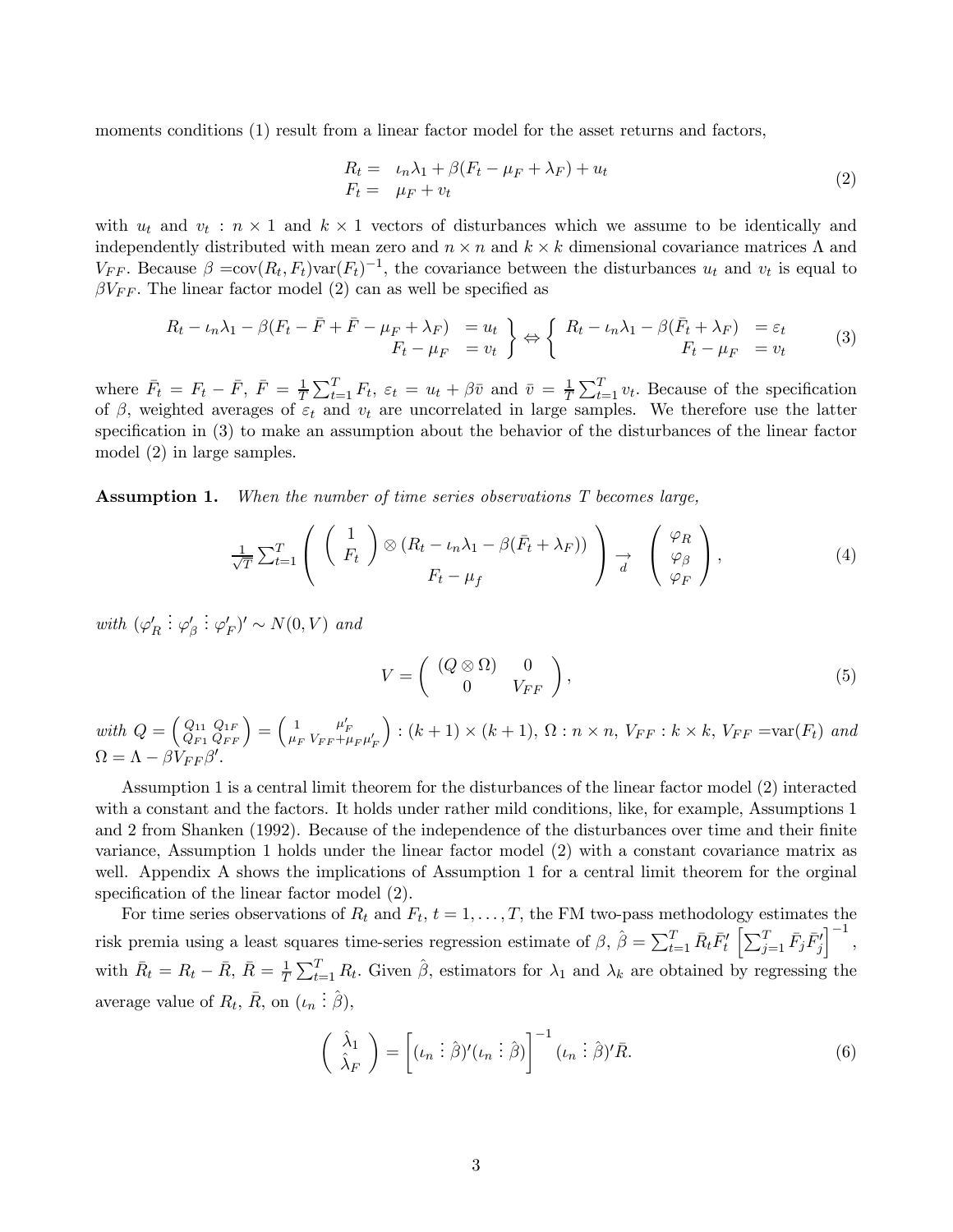**Lemma 1.** When Assumption 1 holds, the average returns,  $\overline{R}$ , the least squares estimator of the assets  $\beta$ 's,  $\beta$ , and the average factors, F, converge in distribution as described by

$$
\sqrt{T}\begin{pmatrix}\n\bar{R} - \iota_n \lambda_1 - \beta \lambda_F \\
\operatorname{vec}(\hat{\beta} - \beta) \\
\bar{F} - \mu_f\n\end{pmatrix} \xrightarrow{d} \begin{pmatrix}\n\psi_R \\
\psi_\beta \\
\psi_F\n\end{pmatrix},
$$
\n(7)

where  $\psi_R$ ,  $\psi_\beta$  and  $\psi_F$  are  $n \times 1$ ,  $nk \times 1$  and  $k \times 1$  independent random vectors that have normal distributions with mean zero and covariance matrices,  $\Omega$ ,  $V_{FF}^{-1} \otimes \Omega$  and  $V_{FF}$ .

**Proof.** see Appendix B. ■

Lemma 1 corresponds with Lemma 1 of Shanken (1992). We use Lemma 1 to derive the properties of the FM risk premia estimator.

When the  $\beta$ 's have size-able values, the FM risk premia estimator has a normal limiting distribution so Wald t-tests perform adequately. Kan and Zhang (1999) show that the large sample distribution of the FM risk premia estimator is notably different when the  $\beta$ 's are equal to zero and  $E(R)$  equals some  $n \times 1$  vector of constants c. The behavior of the FM risk premia estimator differs in other cases as well. It results from the dependence of the FM risk premia estimator on the  $\beta$ 's. This dependence is similar to the dependence of the two stage least squares estimator on the quality of the instruments in econometrics. There is an extensive econometrics literature that discusses the behavior of the two stage least squares estimator under limit sequences where the quality of the instruments depends on the sample size, see e.g. Phillips (1989), Bekker (1994) and Staiger and Stock (1997). Theorem 1 states the behavior of the FM risk premia estimator in three similar cases for the  $\beta$ 's. The first case corresponds with Kan and Zhang (1999) and has a zero value of the  $\beta$ -vector. The second case has relatively small but non-zero elements of the β-vector. We therefore specify the β's such that they decrease with the sample size which is analogous to the weak instruments of Staiger and Stock (1999) so we refer to this case as weak  $\beta$ 's. The third case has all  $\beta$ 's equal to zero except for a fixed fraction of the assets.

**Theorem 1.** When Assumptions 1 and 2 hold, the behavior of the FM risk premia estimator (6) in large samples is characterized by:

- 1. When  $\beta = 0$  and
	- (a)  $E(\bar{R}) = \iota_n \lambda_1$ :

$$
\begin{pmatrix}\n\sqrt{T}(\hat{\lambda}_1 - \lambda_1) \\
\hat{\lambda}_F\n\end{pmatrix} \xrightarrow[d]{} \begin{pmatrix}\n\frac{1}{\sqrt{T}} \frac{1}{a} b' \\
[\Psi_{\beta} M_{\iota_n} \Psi_{\beta}]^{-1} \Psi_{\beta} M_{\iota_n}\n\end{pmatrix} \psi_R,
$$
\n(8)

and the order of finite moments of the limit behavior of  $\hat{\lambda}_F$  is equal to n – k while the mean of the limit behavior of  $\hat{\lambda}_F$  equals zero when  $n > k$ .

$$
(b) E(\overline{R}) = c:
$$

$$
\begin{pmatrix}\n\sqrt{T}(\hat{\lambda}_1 - \frac{1}{a}b'c) \\
\hat{\lambda}_F - \sqrt{T}[\Psi_{\beta}'M_{\iota_n}\Psi_{\beta}]^{-1}\Psi_{\beta}'M_{\iota_n}c\n\end{pmatrix} \xrightarrow[d]{} \begin{pmatrix}\n\frac{1}{\sqrt{T}}\frac{1}{a}b' \\
[\Psi_{\beta}'M_{\iota_n}\Psi_{\beta}]^{-1}\Psi_{\beta}'M_{\iota_n}\n\end{pmatrix}\psi_R
$$
\n(9)

where  $\Psi_{\beta} = vecinv_k(\psi_{\beta}), a = \iota'_n M_{\Psi_{\beta}} \iota_n, b = M_{\Psi_{\beta}} \iota_n.$ 

2. When  $\beta$  has a weak value such that  $\beta = \beta_T = \frac{1}{\sqrt{T}}B$ , with B a fixed full rank  $n \times k$  matrix, and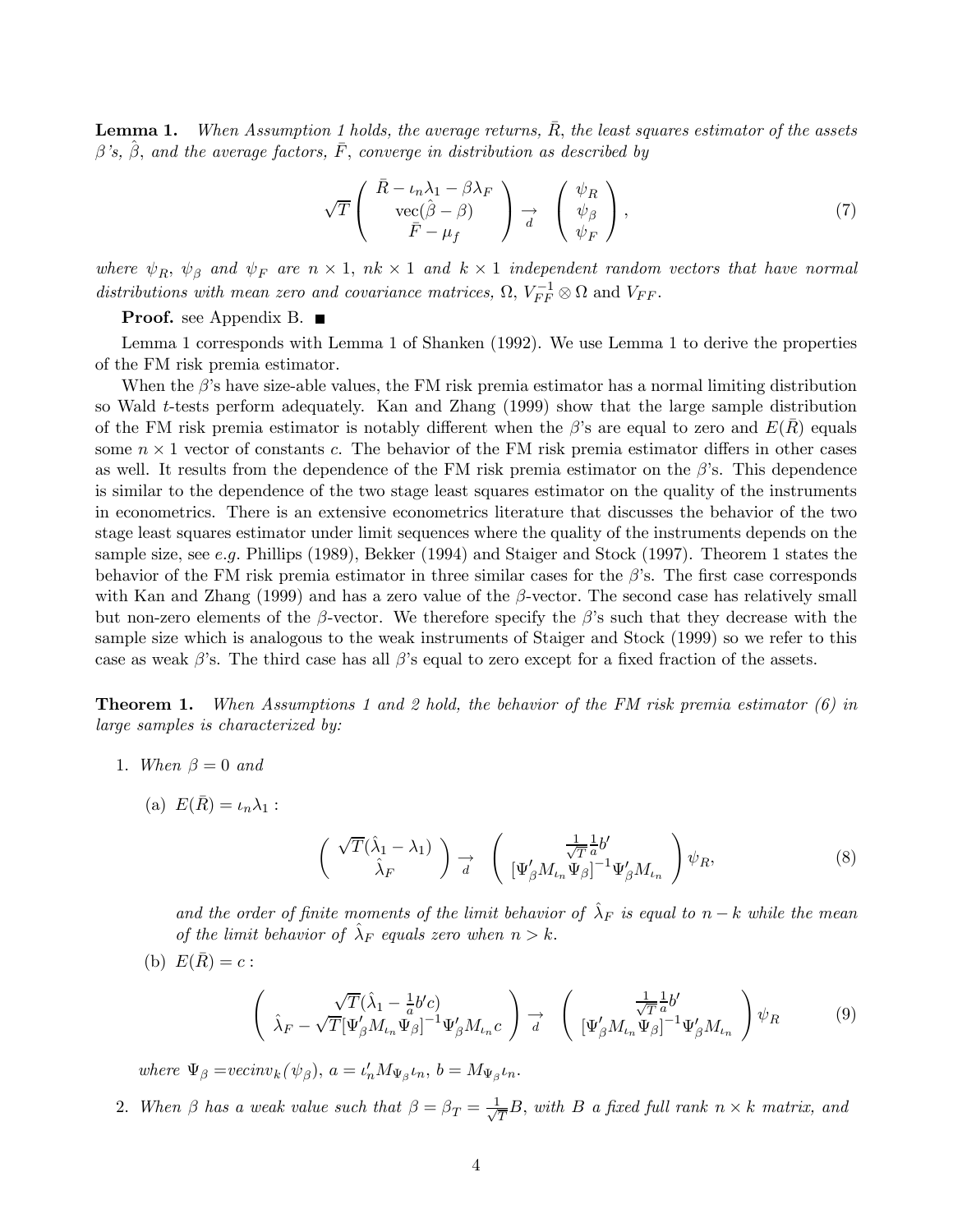(a)  $E(\bar{R}) = \iota_n \lambda_1 + \beta \lambda_F$ :

$$
\begin{pmatrix}\n\sqrt{T}(\hat{\lambda}_1 - \lambda_1) \\
\hat{\lambda}_F - \lambda_F\n\end{pmatrix} \underset{d}{\rightarrow} \frac{1}{\sqrt{T}} \frac{1}{a} b' \\
[(B + \Psi_{\beta})' M_{\iota_n} (B + \Psi_{\beta})]^{-1} (B + \Psi_{\beta})' M_{\iota_n}\n\end{pmatrix} (\psi_R - \Psi_{\beta} \lambda_F).
$$
\n(10)

and the order of finite moments of the limit behavior of  $\hat{\lambda}_F$  is equal to  $n - k$ . (b)  $E(\bar{R}) = c$ :

$$
\begin{pmatrix}\n\sqrt{T}(\hat{\lambda}_1 - \frac{1}{a}b'c) \\
\hat{\lambda}_F - \sqrt{T}[(B + \Psi_{\beta})'M_{\iota_n}(B + \Psi_{\beta})]^{-1}(B + \Psi_{\beta})'M_{\iota_n}c\n\end{pmatrix}\n\rightarrow\n\begin{pmatrix}\n\frac{1}{\sqrt{T}}\frac{1}{a}b' \\
[(B + \Psi_{\beta})'M_{\iota_n}(B + \Psi_{\beta})]^{-1}(B + \Psi_{\beta})'M_{\iota_n}\n\end{pmatrix}\psi_R,
$$
\n(11)

where  $\Psi_{\beta} = vecinv_k(\psi_{\beta}), a = \iota'_n M_{B+\Psi_{\beta}} \iota_n, b = M_{B+\Psi_{\beta}} \iota_n.$ 

3. When  $\beta = \begin{pmatrix} \beta_1 \\ 0 \end{pmatrix}$ , with  $\beta_1 : n_1 \times k$ ,  $n_1$  is fixed and  $\frac{n}{T} \to c$ , the bias of  $\hat{\lambda}_F$  equals

$$
(\beta_1' \beta_1 + W)^{-1} W(\mu_F - \lambda_F), \tag{12}
$$

with  $W = \left[\lim_{n \to \infty} tr\left(\frac{1}{n}\Omega\right)\right] V_{FF}^{-1}$ .

#### **Proof.** see Appendix C. ■

Theorem 1 shows that the large sample distribution of the FM risk premia estimator differs substantially from normality in case of zero, weak or many  $\beta$ 's. First, Theorem 1 shows that zero or weak values of  $\beta$  alter the convergence rate of the risk premia estimator. When the moment conditions apply, so  $E(R) = \iota_n \lambda_1$  (1a) or  $E(R) = \iota_n \lambda_1 + \beta \lambda_F$  (2a), Theorem 1 shows that the risk premia estimator  $\lambda_F$ converges to a random variable instead of the convergence at rate  $\sqrt{T}$  to the true value  $\lambda_F$  in case of size-able values of  $\beta$ . When the moment conditions do not apply, so  $E(\overline{R}) = c$  in (1b) and (2b), the risk premia estimator  $\hat{\lambda}_F$  diverges at rate  $\sqrt{T}$  both in case of zero or weak  $\beta$ 's. This extends Kan and Zhang (1999) who show that the risk premia estimator  $\lambda_F$  diverges when  $\beta$  equals zero and  $E(\bar{R}) = c$ which corresponds with (1b). Second, Theorem 1 shows that the random variable where the risk premia estimator  $\lambda_F$  converges to depends on the number of assets since the number of finite moments of this random variable depends on the number of assets. Hence, when we add assets with zero  $\beta$ 's, the density of the risk premia estimator becomes more concentrated. The dependence on the number of assets is further indicated in the third case which shows that the FM risk premia estimator is biased towards  $\mu_F$ when the number of assets is large and the  $\beta$ 's are only non-zero for a relatively small number of assets.

Although we do not observe the stylized settings from Theorem 1 in practice, Theorem 1 shows that the standard limit theory, that is used to conduct tests on the risk premia using the FM estimator, becomes unreliable when the  $\beta$ 's are rather small and/or only a fraction of the  $\beta$ 's differs from zero. To illustrate the consequences of Theorem 1, we compute the empirical distribution of the risk premia estimator  $\lambda_F$  for some simulated data-sets. We therefore simulate data from the model,

$$
R_t = c + \beta F_t + \varepsilon_t, \qquad t = 1, \dots, T,
$$
\n(13)

with  $E(F_t)=0$  and where the  $\varepsilon_t$ 's are independent realizations of  $N(0, \Omega)$  distributed random variables. The parameter settings that we use for the simulated data-sets are obtained from Jagannathan and Wang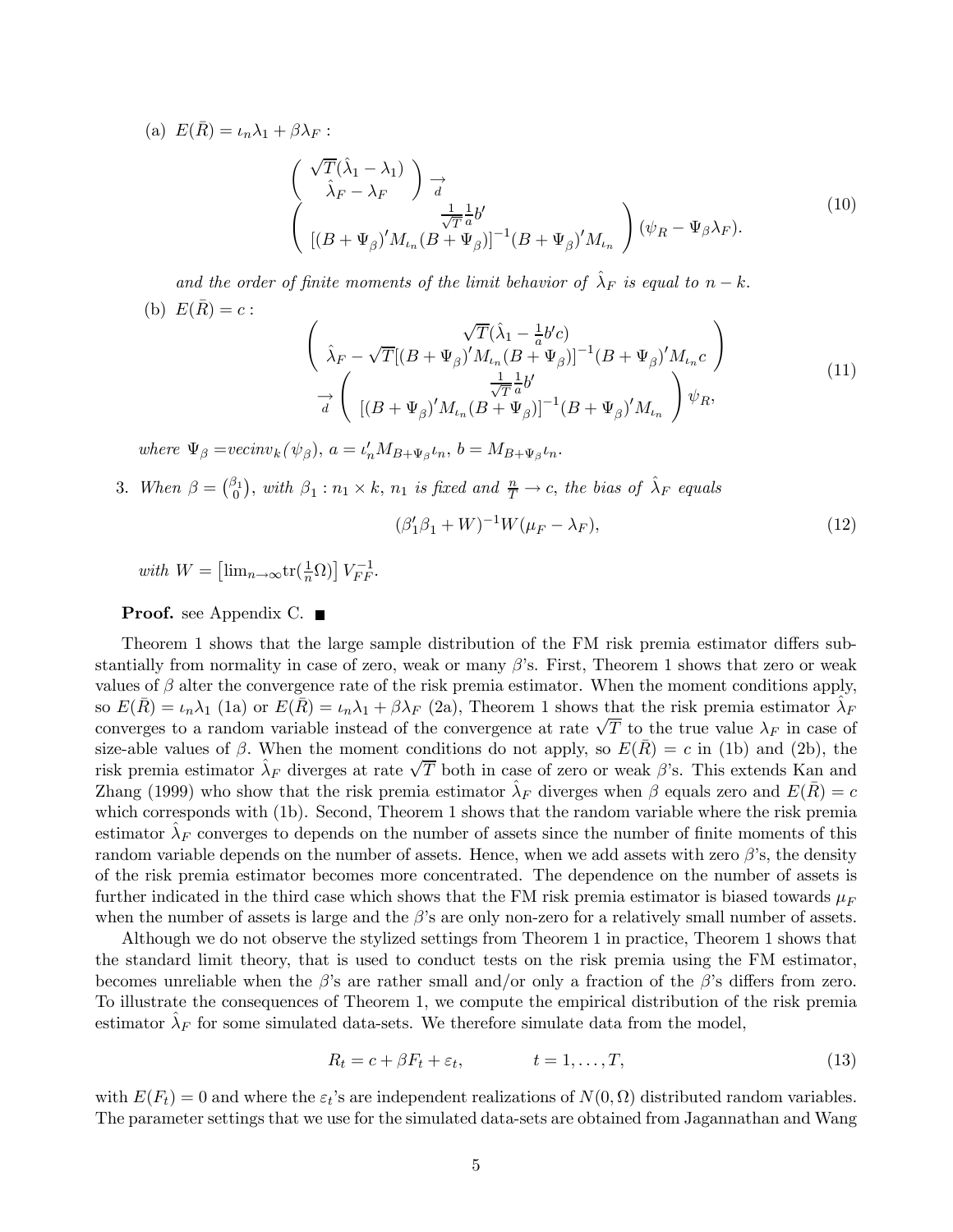(1996). Unlike other factor models like those in, for example, Fama and French (1992,1993,1996), the factor model in Jagannathan and Wang (1996) involves factors that do not consist of portfolio returns, i.e. the yield premium and labor income growth. We can therefore estimate the risk premia on these factors which explains why we use Jagannathan and Wang (1996) to illustrate the convergence issues with the FM estimator and test statistics.



Figure 1.1: Density of  $\hat{\lambda}_F$  when  $\beta = 0$ ,  $\lambda_1 = 1.24$  Figure 1.2: Density of  $\hat{\lambda}_F$  when  $\beta = 0$ ,  $\lambda_1 = 1.24$ and  $T = 330$  (solid line), 990 (dashed), 1880 and  $E(\bar{R}) = c \sim N(0, 0.25^2 I_n)$ ,  $T = 330$  (solid (dashed-dotted), 3300 (solid with plusses) line), 990 (dashed), 1880 (dashed-dotted), 330



Figure 1.3: Density of  $\hat{\lambda}_F$  with  $\lambda_F = 1$ ,  $\lambda_1 = 1.24$ , Figure 1.4: Density  $\hat{\lambda}_F$  with  $E(\bar{R}) = (\iota_n \lambda_1 + \beta, \iota_n \lambda_2 + \beta, \iota_n \lambda_3 + \beta, \iota_n \lambda_4 + \beta, \iota_n \lambda_5 + \beta, \iota_n \lambda_6 + \beta, \iota_n \lambda_7 + \beta, \iota_n \lambda_8 + \beta, \iota_n \lambda_9 + \beta, \iota_n \lambda_1 + \$  $\beta = (0.3 \ 0 \dots 0)'$  and  $n = 2$  (solid with plusses), 10 (dashed-dotted), 24 (dashed), 100 (solidline)  $c \sim N(0.0.04I_n)$ , and  $n = 2$  (solid with plusses).



 $\mu$ line), 990 (dashed), 1880 (dashed-dotted), 3300 (solid with plusses)



+c) with  $\lambda_1 = 1.24, \beta = (0.3 \ 0 \dots 0)$ ', 10 (dashed-dotted), 24 (dashed), 100 (solidline)

The data-set of Jagannathan and Wang (1996) consists of monthly observations from July 1963- December 1990 of the return on hundred size and  $\beta$  sorted portfolios so  $T = 330$ . In this simulation experiment, the (demeaned) return on the value weighted portfolio is the only factor. The covariance matrix  $\Omega$  results from regressing the size and  $\beta$ -sorted portfolio returns on a constant and the return on the value weighted portfolio. Figures 1.1-1.4 in Panel 1 show the different elements of Theorem 1. The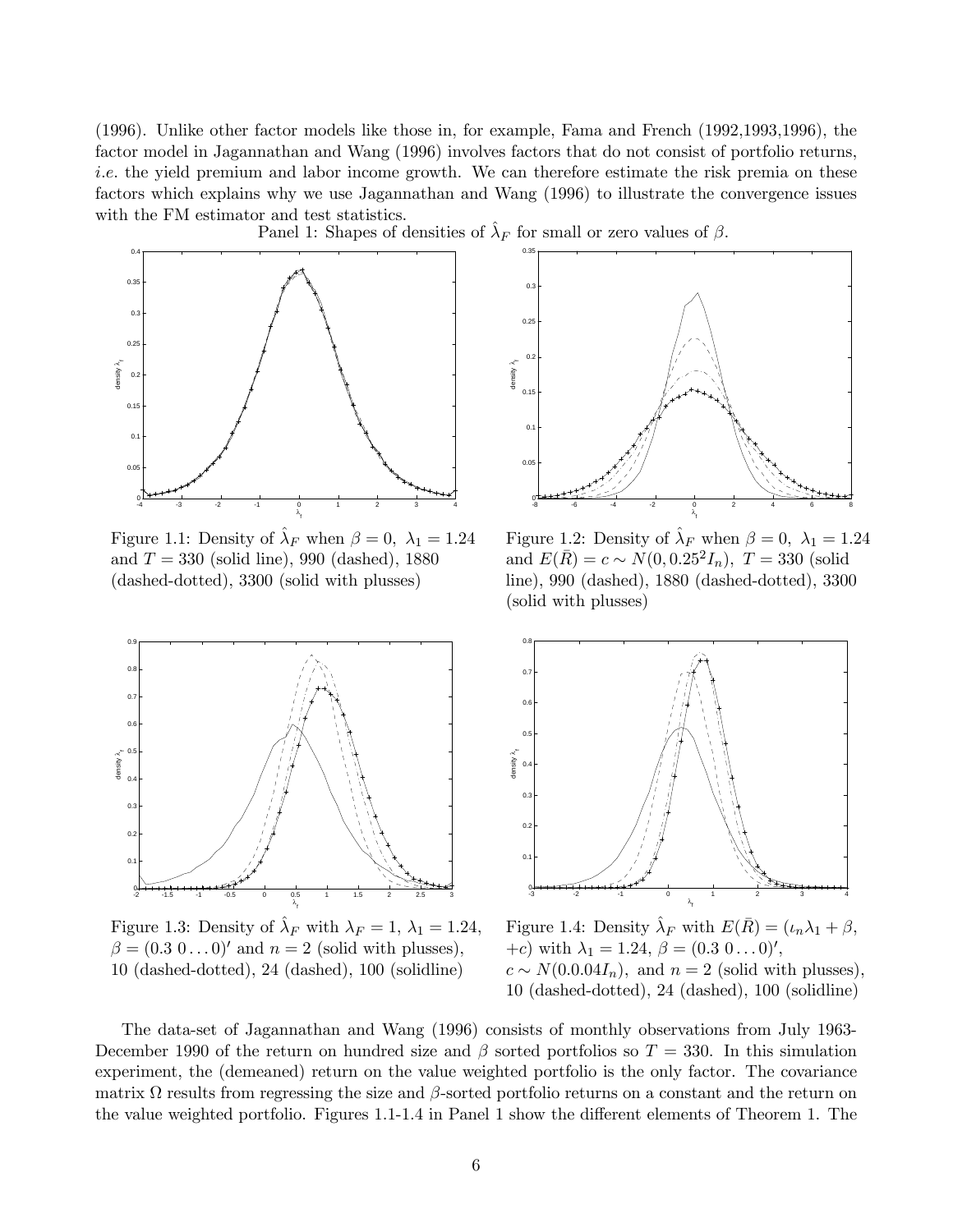value of  $\lambda_1$  that is used for the simulated data-sets results from the FM-estimator (6) when applied to the data from Jagannathan and Wang (1996).

Figure 1.1 contains the sampling density of  $\lambda_F$  for different values of the sample size T. It illustrates Case 1a of Theorem 1. Figure 1.1 shows that  $\lambda_F$  converges to a random variable when  $\beta = 0$ , the model is correctly specified and  $T$  converges to infinity since it reflects no convergence of the sampling distribution towards a point mass. The density of  $\lambda_F$  is centered around zero because the mean of  $\lambda_F$ is equal to zero as indicated by Theorem 1. Since  $\beta$  is equal to zero,  $\lambda_F$  is not identified so the density of  $\lambda_F$  is centered around a value of  $\lambda_F$  that contains no information about  $\lambda_F$ .

Figure 1.2 illustrates the divergence of  $\lambda_F$  as indicated by Case 1b of Theorem 1. In Figure 1.2,  $\beta = 0$ and  $E(\bar{R})$  equals a realization of a normal distributed random variable with mean zero and covariance matrix  $(0.25)^2 I_n$ . Figure 1.2 shows that the variance of  $\hat{\lambda}_F$  rises when the sample size increases. Hence,  $\lambda_F$  converges to (plus or minus) infinity when the sample size converges to infinity. Figure 1.2 coincides with Kan and Zhang (1999).

Figure 1.3 shows the influence of adding assets whose  $\beta$ 's equal zero to a factor model whose assets have rather small values of  $\beta$ . The  $\beta$ 's are therefore specified such that only the first one is small and non-zero,  $\beta_1 = 0.3$ . All other elements of  $\beta$  are equal to zero,  $\beta_2 = \ldots = \beta_n = 0$ . Figure 1.3 shows the sampling density of  $\lambda_F$  for various values of n while only the  $\beta$  of the first asset is unequal to zero. Figure 1.3 thus corresponds with Case 3 of Theorem 1. For small values of n,  $n = 2$ , the density of  $\lambda_F$  is centered around the true value of  $\lambda_F$  that is equal to one. When we increase the number of assets n by adding assets with a zero value of  $\beta$ , the density of  $\lambda_F$  becomes centered around zero which equals  $\mu_F$ . Figure 1.3 illustrates the issue of estimating a risk premia for a factor that matters only for a fraction of the assets. Figure 1.3 shows that this estimate becomes more biased when we add assets for which the factor is irrelevant.

Figure 1.4 shows the consequences of misspecification for the parameter setting that is used in Figure 1.3. We therefore added some misspecification to the  $E(\overline{R})$ ,  $E(\overline{R})=(\iota_n\lambda_1 + \beta + c)$ , where c is a realization of a  $N(0, 0.04I_n)$  distributed random vector. All remaining parameter values are identical to the ones that are used for Figure 1.3. Figure 1.4 shows that the density of  $\lambda_F$  moves towards zero and that its' variance increases when we add assets with zero  $\beta$ 's and the model is misspecified. Figure 1.4 reveals a combined effect of the phenomena present in Figures 1.2 and 1.3.

The odd behavior of the FM risk premia estimator for small or zero values of the  $\beta$ 's holds for other risk premia estimators as well. The behavior of the GLS risk premia estimator,

$$
\begin{pmatrix}\n\tilde{\lambda}_1 \\
\tilde{\lambda}_F\n\end{pmatrix} = \begin{bmatrix}\n(\iota_n \vdots \hat{\beta})' \hat{\Omega}^{-1} (\iota_n \vdots \hat{\beta})\n\end{bmatrix}^{-1} (\iota_n \vdots \hat{\beta})' \hat{\Omega}^{-1} \bar{R},
$$
\n(14)

is qualitively similar to the behavior of the FM risk premia estimator for small or zero values of the  $\beta$ 's. Theorem 2 states the behavior of the GLS risk premia estimator (14) for such cases.

**Theorem 2.** When Assumptions 1 and 2 hold, the behavior of the GLS risk premia estimator  $(14)$  in large samples in case of zero or weak  $\beta$ 's is characterized by:

1. When  $\beta = 0$  and

(a) 
$$
E(\bar{R}) = \iota_n \lambda_1
$$
:  
\n
$$
\begin{pmatrix}\n\sqrt{T}(\hat{\lambda}_1 - \lambda_1) \\
\hat{\lambda}_F\n\end{pmatrix} \xrightarrow[d]{} \begin{pmatrix}\n\frac{1}{\sqrt{T}} \frac{1}{a} b' \\
(\Psi'_{\beta} \Omega^{-\frac{1}{2}} M_{\Omega^{-\frac{1}{2}} \iota_n} \Omega^{-\frac{1}{2}} \Psi_{\beta})^{-1} \Psi'_{\beta} \Omega^{-\frac{1}{2}} M_{\Omega^{-\frac{1}{2}} \iota_n} \Omega^{-\frac{1}{2}}\n\end{pmatrix} \psi_R,
$$
\n(15)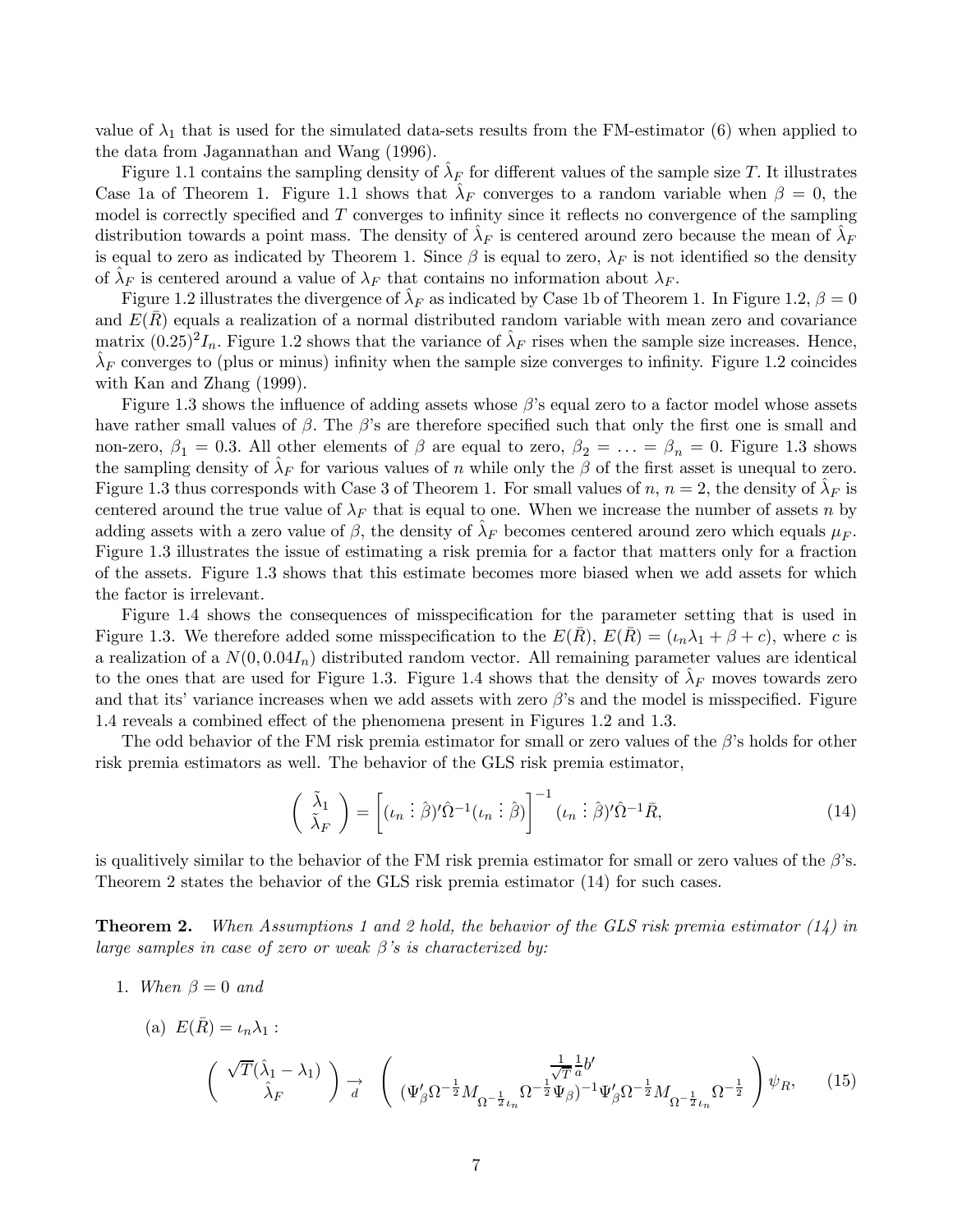so  $\hat{\lambda}_F$  converges to a multi-variate t distributed random variable with location 0, scale parameter  $Q_{11,F}Q_{FF}^{-1}$  and n-k degrees of freedom and the mean of the limit behavior of  $\hat{\lambda}_F$  equals zero when  $n > k$ .

(b) 
$$
E(\bar{R}) = c
$$
:  
\n
$$
\begin{pmatrix}\n\hat{\lambda}_F - \sqrt{T} (\Psi'_{\beta} \Omega^{-\frac{1}{2}} M_{\Omega^{-\frac{1}{2}} L_n} \Omega^{-\frac{1}{2}} \Psi_{\beta})^{-1} \Psi'_{\beta} \Omega^{-\frac{1}{2}} M_{\Omega^{-\frac{1}{2}} L_n} \Omega^{-\frac{1}{2}} c\n\end{pmatrix} \xrightarrow[\n(\Psi'_{\beta} \Omega^{-\frac{1}{2}} M_{\Omega^{-\frac{1}{2}} L_n} \Omega^{-\frac{1}{2}} \Psi_{\beta})^{-1} \Psi'_{\beta} \Omega^{-\frac{1}{2}} M_{\Omega^{-\frac{1}{2}} L_n} \Omega^{-\frac{1}{2}} \psi_R\n\end{pmatrix} \Omega^{-\frac{1}{2}} \psi_R
$$
\n(16)

 $where \ \Psi_{\beta}=vecinv_k(\psi_{\beta}), \ a=\iota_n'\Omega^{-\frac{1}{2}}M_{\Omega^{-\frac{1}{2}}\Psi_{\beta}}\Omega^{-\frac{1}{2}}\iota_n, \ b=M_{\Omega^{-\frac{1}{2}}\Psi_{\beta}}\Omega^{-\frac{1}{2}}\iota_n, \ Q_{11.F}=Q_{11}-Q_{1F}Q_{FF}^{-1}Q_{F1}.$ 

2. When  $\beta$  has a weak value such that  $\beta = \frac{1}{\sqrt{T}}B$  and

(a) 
$$
E(\bar{R}) = \iota_n \lambda_1 + \frac{1}{\sqrt{T}} B \lambda_F
$$
:  
\n
$$
\begin{pmatrix}\n\sqrt{T}(\hat{\lambda}_1 - \lambda_1) \\
\hat{\lambda}_F - \lambda_F\n\end{pmatrix} \xrightarrow[d]{} \begin{pmatrix}\n\frac{1}{\sqrt{T}} \frac{1}{a} b' \\
[(B + \Psi_\beta)' \Omega^{-\frac{1}{2}} M_{\Omega^{-\frac{1}{2}} \iota_n} \Omega^{-\frac{1}{2}} (B + \Psi_\beta)]^{-1} (B + \Psi_\beta)' \Omega^{-\frac{1}{2}} M_{\Omega^{-\frac{1}{2}} \iota_n}\n\end{pmatrix}
$$
\n
$$
\Omega^{-\frac{1}{2}} (\psi_{R,\beta} + \Psi_\beta (\rho - \lambda_F)).
$$
\n(17)

and the order of finite moments of the limit behavior of  $\hat{\lambda}_F - \rho$  is equal to  $n - k$ . (b)  $E(\bar{R}) = c$ :

$$
\begin{pmatrix}\n\sqrt{T}(\hat{\lambda}_{1} - \frac{1}{a}b'\Omega^{-\frac{1}{2}}c) \\
\hat{\lambda}_{F} - \sqrt{T}[(B + \Psi_{\beta})'\Omega^{-\frac{1}{2}}M_{\Omega^{-\frac{1}{2}}\iota_{n}}\Omega^{-\frac{1}{2}}(B + \Psi_{\beta})]^{-1}(B + \Psi_{\beta})'\Omega^{-\frac{1}{2}}M_{\Omega^{-\frac{1}{2}}\iota_{n}}\Omega^{-\frac{1}{2}}c\n\end{pmatrix}\n\rightarrow\n\frac{1}{d}\n\begin{pmatrix}\n[(B + \Psi_{\beta})'\Omega^{-\frac{1}{2}}M_{\Omega^{-\frac{1}{2}}\iota_{n}}\Omega^{-\frac{1}{2}}dB + \Psi_{\beta})]^{-1}(B + \Psi_{\beta})'\Omega^{-\frac{1}{2}}M_{\Omega^{-\frac{1}{2}}\iota_{n}}\n\end{pmatrix}\n\Omega^{-\frac{1}{2}}\psi_{R},
$$
\n(18)

where  $\Psi_{\beta} = vecinv_k(\psi_{\beta}), \ a = \iota'_n \Omega^{-\frac{1}{2}} M_{\Omega^{-\frac{1}{2}}(B+\Psi_{\beta})} \Omega^{-\frac{1}{2}} \iota_n, \ b = M_{\Omega^{-\frac{1}{2}}(B+\Psi_{\beta})} \Omega^{-\frac{1}{2}} \iota_n.$ 

**Proof.** see Appendix D.  $\blacksquare$ 

Theorems 1 and 2 show that the dependence of the risk premia estimators on the  $\beta$ 's makes statistical inference that is based on standard Wald t statistics unreliable when the  $\beta$ 's are small. This emphasizes the need for statistics that remain reliable when the  $\beta$ 's are small.

#### 3 Tests of the risk premium

Theorems 1 and 2 show that the usual risk premia estimators converge to random variables for small and zero values of the  $\beta$ 's when the sample size gets large. The convergence of Wald and t-statistics to test hypothezes on the risk premia is therefore non-standard for small or zero values of the  $\beta$ 's. To overcome this problem, we propose some alternative statistics to test a hypothesis on the risk premia, like, for example,  $H_0: \lambda_F = \lambda_{F,0}$ . Since our interest is on the risk premia  $\lambda_F$ , we remove  $\lambda_1$  from the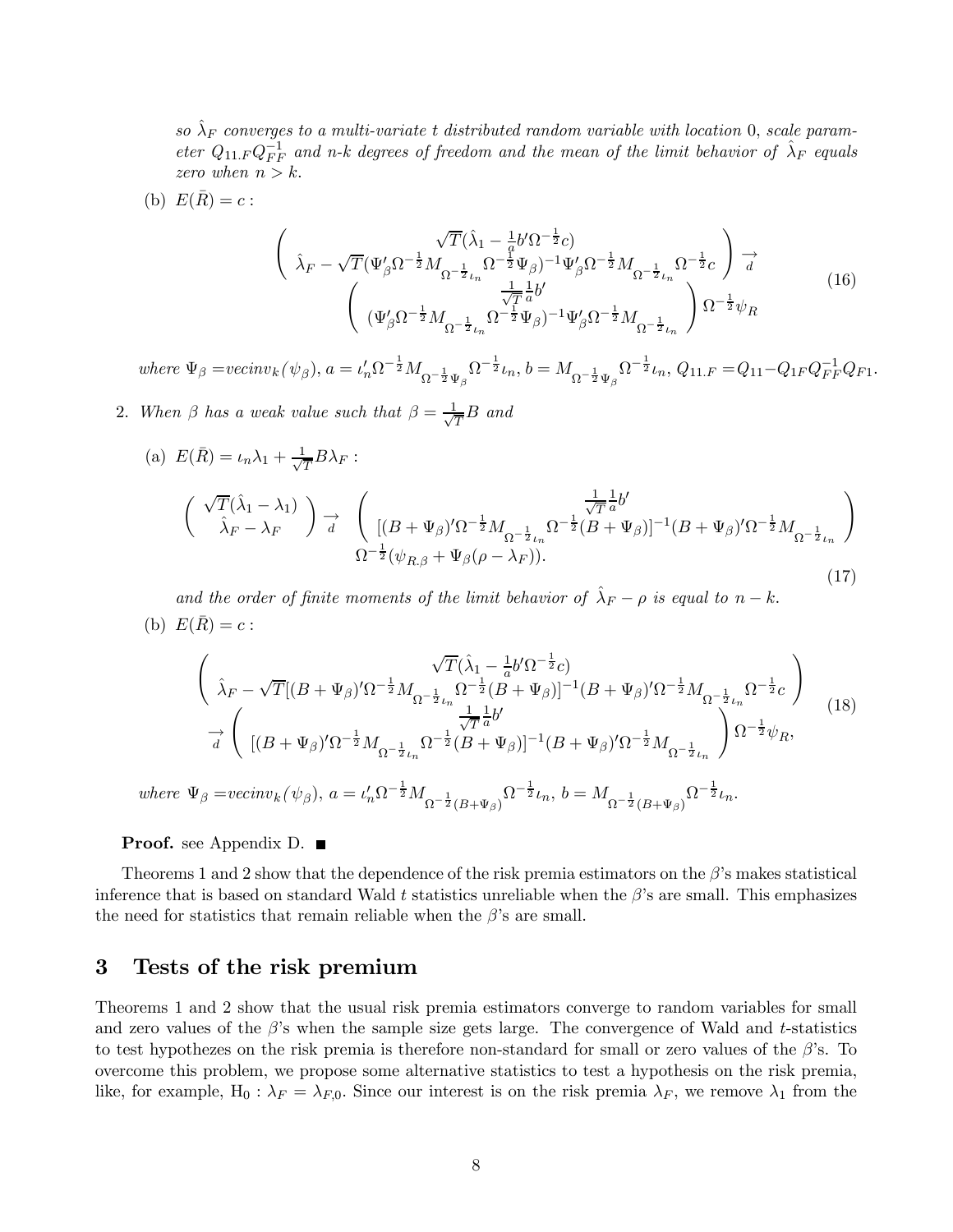model by removing the return on the  $n$ -th asset and taking all other asset returns in deviation from the return on the  $n$ -th asset.<sup>2</sup> The moment conditions then become

$$
E(\mathcal{R}_t) = \mathcal{B}\lambda_F
$$
  
\n
$$
cov(\mathcal{R}_t, F_t) = \mathcal{B}var(F_t)
$$
  
\n
$$
E(F_t) = \mu_F,
$$
\n(19)

with  $\mathcal{R}_t = R_{1t} - \iota_{n-1} R_{nt}$  and  $\mathcal{B} = \beta_1 - \iota_{n-1} \beta_n$ , for  $R_t = (R'_{1t})$ :  $R'_{nt}$ ',  $\beta = (\beta'_1)$  $\vdots \beta'_n$ ';  $R_{1t} : (n-1) \times 1$ ,  $R_{nt}: 1 \times 1, \beta_1: (n-1) \times k, \beta_n: 1 \times k$ . Under  $H_0: \lambda_F = \lambda_{F,0}$ , a least squares estimator for B is given by

$$
\tilde{\mathcal{B}} = \sum_{t=1}^{T} \mathcal{R}_t (\bar{F}_t + \lambda_{F,0}) \left[ \sum_{j=1}^{T} (\bar{F}_j + \lambda_{F,0}) (\bar{F}_j + \lambda_{F,0})' \right]^{-1}.
$$
\n(20)

We use Assumption 1 to determine the joint behavior of the average returns and the least squares estimator B under H<sub>0</sub> :  $\lambda_F = \lambda_{F,0}$  in large samples.

**Lemma 2.** Under  $H_0: \lambda_F = \lambda_{F,0}$  and when Assumption 1 holds,

$$
\sqrt{T}\left(\begin{array}{c}\bar{\mathcal{R}}-\tilde{\mathcal{B}}\lambda_{F,0}\\ {\rm vec}(\tilde{\mathcal{B}}-\mathcal{B})\\ \bar{F}-\mu_F\end{array}\right)\underset{d}{\rightarrow}\left(\begin{array}{c}\psi_{\mathcal{R}}\\ \psi_{\mathcal{B}}\\ \psi_F\end{array}\right),
$$

where  $\psi_{\mathcal{R}}, \psi_{\mathcal{B}}$  and  $\psi_F$  are independent  $(n-1) \times 1$ ,  $(n-1)k \times 1$  and  $k \times 1$  normal distributed random vectors with mean zero and covariance matrices  $(1 - \lambda'_{F,0} Q(\lambda_F)_{FF} \lambda_{F,0}) \otimes \Sigma$ ,  $Q(\lambda_F)_{FF} \otimes \Sigma$  and  $V_{FF}$ , with  $\mathcal{Q}(\lambda_F)_{FF} = \left[\lim_{T\to\infty} E\left(\frac{1}{T}\right)\right]$  $\frac{1}{T} \sum_{t=1}^{T} (\bar{F}_t + \lambda_F) (\bar{F}_t + \lambda_F)' \Big) \Big]^{-1}$  and  $\Sigma = \Omega_{11} - \iota_{n-1} \omega_{1n} - \omega_{n1} \iota'_{n-1} +$  $\iota_{n-1}\omega_{nn}\iota'_{n-1}$  for  $\Omega = \begin{pmatrix} \Omega_{11} \\ \omega_{n1} \end{pmatrix}$  $\omega_{n1}$  $\omega_{\omega_{nn}}^{(1)}$ ,  $\Omega_{11}$ :  $(n-1) \times (n-1)$ ,  $\omega_{1n} = \omega'_{n1}$ :  $1 \times (n-1)$  and  $\omega_{nn}$ :  $1 \times 1$ .

**Proof.** see Appendix E.

The Wald statistic that is based on the FM risk premia estimator to test  $H_0: \lambda_F = \lambda_{F,0}$  reads

$$
FM-W(\lambda_{F,0}) = (\hat{\lambda}_F - \lambda_{F,0})'\text{var}(\hat{\lambda}_F)^{-1}(\hat{\lambda}_F - \lambda_{F,0}).
$$
\n(21)

For size-able full rank values of  $\beta$  and under H<sub>0</sub> :  $\lambda_F = \lambda_{F,0}$ , FM-W( $\lambda_{F,0}$ ) converges in distribution to a  $\chi^2(k)$  distributed random variable when the sample size gets large. Theorem 1 shows that  $\lambda_F$  converges to a non-normal distributed random variable that is centered around zero for weak and zero values of the β's. The Wald statistic  $W_{FM}(\lambda_{F,0})$  does therefore not converge to a  $\chi^2(m)$  distributed random variable for such values of the  $\beta$ 's. It implies that the Wald statistic is unreliable for conducting inference in these cases. To indicate a solution to this problem, we note that the Wald statistic that tests  $H_0$  can be specified as

$$
FM-W(\lambda_{F,0}) = (\bar{R} - \iota_N \hat{\lambda}_1 - \hat{\beta} \lambda_{F,0})' \hat{\beta} \hat{\Theta}^{-1} \hat{\beta}' (\bar{R} - \iota_N \hat{\lambda}_1 - \hat{\beta} \lambda_{F,0}), \qquad (22)
$$

with  $\hat{\Theta} = (\hat{\beta}'\hat{\Omega}\hat{\beta} - \hat{\beta}\hat{\Omega}\iota_n(\iota'_n\hat{\Omega}\iota_n)^{-1}\iota'_n\hat{\Omega}\hat{\beta})/(1 + \hat{\lambda}'_{F}(\frac{1}{T}\sum_{t=1}^{T}\bar{F}_t\bar{F}'_t)^{-1}\hat{\lambda}_F)$  and where  $\hat{\Omega}$  is a least squares covariance matrix estimator of  $\Omega$ ,  $\hat{\Omega} = \frac{1}{T-k-1} \sum_{t=1}^{T} (\bar{R}_t - \hat{\beta} \bar{F}_t)(\bar{R}_t - \hat{\beta} \bar{F}_t)'$ , see Shanken (1992). Lemma 1 shows that  $\bar{R} - \iota_N \lambda_1 - \beta \lambda_{F,0}$  and  $\hat{\beta}$  are independently distributed in large samples. Because of this dependence,  $\bar{R} - \iota_N \hat{\lambda}_1 - \hat{\beta} \lambda_{F,0}$ , is, however, not independent of  $\hat{\beta}$  in large samples which explains the

 $2<sup>2</sup>$ The results are invariant with respect to the asset return that is dropped and with respect to which all assets returns are taken in deviation from.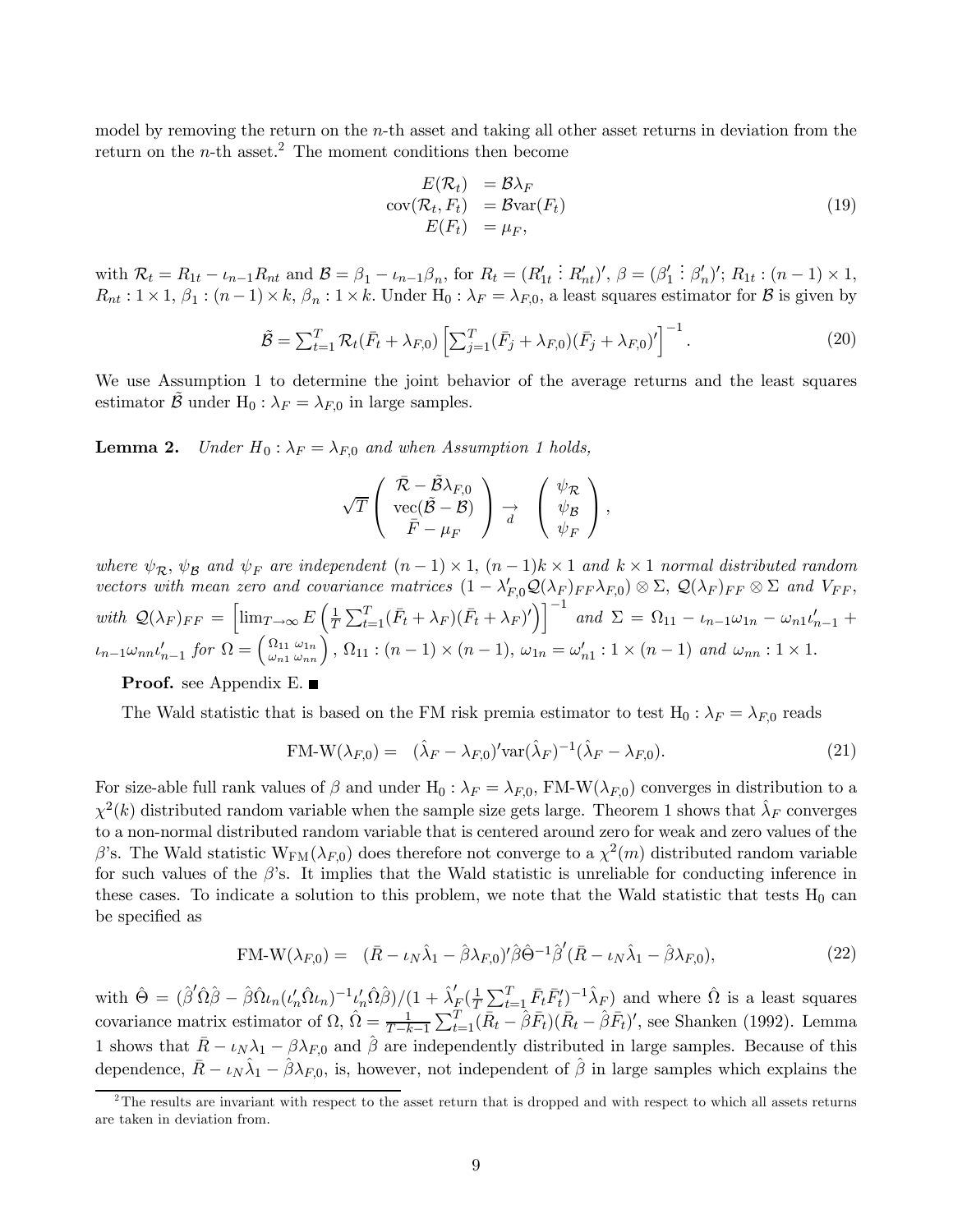convergence issues with the Wald statistic when the sample size gets large and the  $\beta$ 's are relatively small.

Lemma 2 shows that  $\mathcal{R} - \mathcal{B} \lambda_{F,0}$  and B are independently distributed when the sample size gets large. Statistics that are based on  $\mathcal{R} - \mathcal{B}\lambda_{F,0}$  and/or B therefore possess better convergence properties than the Wald-statistic. We propose a few of these statistics which are based on the GMM and instrumental variable statistics that are proposed in Kleibergen (2002, 2005a) and Moreira (2003). Since the factor model is not accomodated by the GMM framework from Kleibergen (2005a), the statistics do not result directly from the GMM and instrumental variable statistics.

**Fama-MacBeth LM statistic** The independence of  $\bar{\mathcal{R}} - \mathcal{B}\lambda_{F,0}$  and  $\bar{\mathcal{B}}$  in large samples implies that we can base a statistic with convenient properties on their product.

**Theorem 3.** Under  $H_0: \lambda_F = \lambda_{F,0}$  and when Assumption 1 holds,

$$
\text{FM-LM}(\lambda_{F,0}) = \frac{T}{1 - \lambda'_{F,0} \hat{\mathcal{Q}}(\lambda_F)_{F,0}^{-1} \lambda_{F,0}} (\bar{\mathcal{R}} - \tilde{\mathcal{B}}\lambda_{F,0})' \tilde{\mathcal{B}} (\tilde{\mathcal{B}}' \tilde{\Sigma} \tilde{\mathcal{B}})^{-1} \tilde{\mathcal{B}}' (\bar{\mathcal{R}} - \tilde{\mathcal{B}}\lambda_{F,0}), \tag{23}
$$

where  $\hat{\mathcal{Q}}(\lambda_F) = \frac{1}{T} \sum_{t=1}^T (\bar{F}_t + \lambda_F) (\bar{F}_t + \lambda_F)'$  and  $\tilde{\Sigma} = \frac{1}{T-k} \sum_{t=1}^T (\bar{\mathcal{R}}_t - \tilde{\mathcal{B}}(\bar{F}_t + \lambda_{F,0})) (\bar{\mathcal{R}}_t - \tilde{\mathcal{B}}(\bar{F}_t + \lambda_{F,0}))'$ , converges to a  $\chi^2(m)$  distributed random variable when the sample size gets large for all values of the  $\beta$ 's.

**Proof.** results from the independence of  $\overline{\mathcal{R}} - \widetilde{\mathcal{B}} \lambda_{F,0}$  and  $\widetilde{\mathcal{B}}$  shown in Lemma 2 and that  $\mathcal{Q}(\lambda_F) \rightarrow$  $\mathcal{Q}(\lambda_F)$  and  $\tilde{\Sigma} \to \Sigma$ .

The FM-Lagrange multiplier (LM) statistic is based on the FM-Wald statistic in (22) which explains why we refer to it as a Fama-MacBeth LM statistic. Compared with the FM-Wald statistic (22), the primary differences are the estimators of the  $\beta$ 's,  $\beta$  instead of  $\beta$ , and that  $\lambda_1$  is no longer present since it has been removed by taking the returns in deviation from the returns on the n-th asset. Identical to the FM risk premia estimator, FM-LM( $\lambda_{F,0}$ ) is not invariant to transformations of the asset returns so it differs in this respect from the standard LM statistics which are invariant to transformations.

GLS-LM statistic The GLS risk premia estimator (14) is invariant to transformations of the asset returns so we obtain an invariant LM statistic by incorporating the inverse of the covariance matrix in (23).

**Theorem 4.** Under  $H_0: \lambda_F = \lambda_{F,0}$  and when Assumption 1 holds,

$$
\text{GLS-LM}(\lambda_{F,0}) = \frac{T}{1 - \lambda'_{F,0} \hat{\mathcal{Q}}(\lambda_F)_{F^F}^{-1} \lambda_{F,0}} (\bar{\mathcal{R}} - \tilde{\mathcal{B}} \lambda_{F,0})' \tilde{\Sigma}^{-1} \tilde{\mathcal{B}} (\tilde{\mathcal{B}}' \tilde{\Sigma}^{-1} \tilde{\mathcal{B}})^{-1} \tilde{\mathcal{B}}' \tilde{\Sigma}^{-1} (\bar{\mathcal{R}} - \tilde{\mathcal{B}} \lambda_{F,0}), \tag{24}
$$

converges to a  $\chi^2(m)$  distributed random variable when the sample size gets large for all values of the  $\beta$ 's.

**Proof.** results from the independence of  $\overline{\mathcal{R}} - \overline{\mathcal{B}} \lambda_{F,0}$  and  $\overline{\mathcal{B}}$  shown in Lemma 2. ■

Unlike the FM-LM statistic  $(23)$ , the GLS-LM statistic  $(24)$  is invariant to transformations of the asset returns. The GLS-LM statistic (24) does, however, depend on the inverse of the covariance matrix  $\Sigma$  which can be of a large dimension and therefore difficult to obtain. For example, this is a 99×99 matrix in Jagannathan and Wang (1996).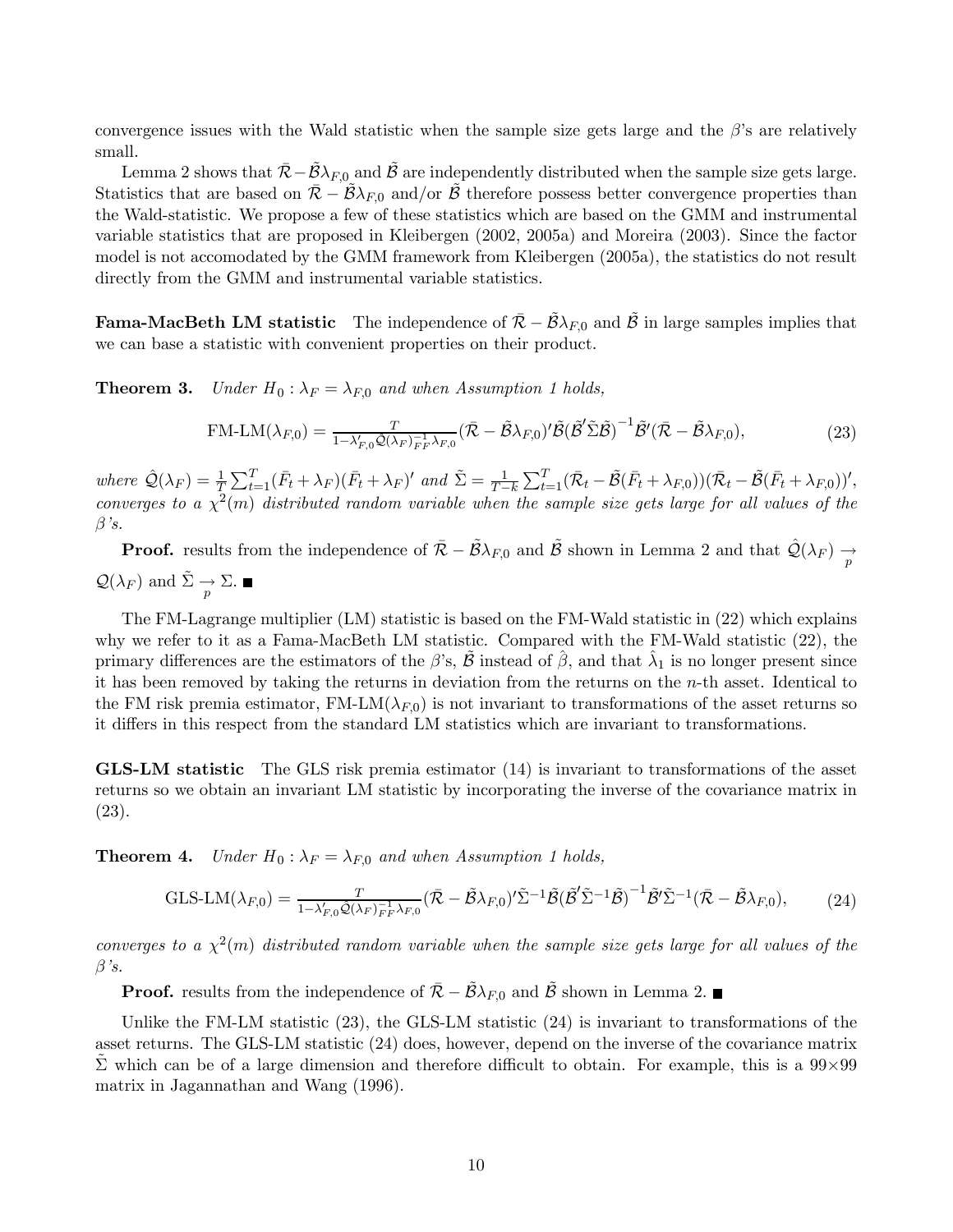**Factor AR statistic** When the disturbances in the linear factor model (2) are normally distributed with mean zero and covariance matrix  $\Omega$ , we can construct the likelihood function of  $\lambda_1$ ,  $\lambda_F$ ,  $\beta$  and  $\Omega$ , see e.g. Gibbons (1982). In an identical manner, we can construct the likelihood function for a linear factor model in which the expected asset returns are not restricted to be equal to  $\iota_n\lambda_1 + \beta\lambda_F$ . After concentrating with respect to  $\lambda_1$  and  $\beta$ , the difference between the logarithms of the likelihoods of the unrestricted linear factor model and the restricted factor model under  $H_0$ :  $\lambda_F = \lambda_{F,0}$  is proportional  $\mathrm{to}^3$ :

$$
FAR(\lambda_{F,0}) = \frac{T}{1 - \lambda'_{F,0} \hat{\mathcal{Q}}(\lambda_F)_{FF}^{-1} \lambda_{F,0}} (\bar{\mathcal{R}} - \tilde{\mathcal{B}} \lambda_{F,0})' \tilde{\Sigma}^{-1} (\bar{\mathcal{R}} - \tilde{\mathcal{B}} \lambda_{F,0}).
$$
\n(25)

We refer to this statistic as the factor AR statistic (FAR) since it is similar to the Anderson-Rubin statistic, see Anderson and Rubin (1949), in the instrumental variables regression model. The FAR statistic is proportional to the square of the Hansen-Jagannathan distance evaluated at  $\lambda_{F,0}$  when we use  $\Sigma$  as the covariance matrix estimator, see Hansen and Jagannathan (1997)

**Theorem 5.** Under  $H_0$ :  $\lambda_F = \lambda_{F,0}$  and when Assumption 1 holds, the Factor AR statistic (25) converges to a  $\chi^2(n-1)$  distributed random variable when the sample size gets large for all values of the  $\beta$ 's.

**Proof.** results from the large sample behavior of  $\overline{R} - \overline{B}\lambda_{F,0}$  stated in Lemma 2. ■

Because of the relationship between the FAR statistic (25) and the likelihood function, minimizing the FAR statistic over  $\lambda_{F,0}$  is identical to maximizing the likelihood. Hence, the maximum likelihood estimator for  $\lambda_{F,0}$  is obtained by minimizing  $FAR(\lambda_{F,0})$  over  $\lambda_{F,0}$ .

Misspecification factor pricing tests The GLS-LM statistic (24) is a quadratic form of the derivative of  $FAR(\lambda_{F,0})$  since<sup>4</sup>

$$
\frac{\partial}{\partial \lambda'_{F,0}} \text{FAR}(\lambda_{F,0}) = c(\bar{\mathcal{R}} - \tilde{\mathcal{B}}\lambda_{F,0})' \tilde{\Sigma}^{-1} \tilde{\mathcal{B}}, \tag{26}
$$

with  $c = -2 \frac{T}{1 - \lambda_{F,0}' \hat{\mathcal{Q}}(\lambda_F)_{FF}^{-1} \lambda_{F,0}}$  $\left[1+\frac{1}{T-k-1}\text{FAR}(\lambda_{F,0})\right]$ . The GLS-LM statistic is therefore equal to zero at the maximum likelihood estimator of  $\lambda_F$  from Gibbons (1982) which also minimizes  $FAR(\lambda_{F,0})$ . Besides the maximum likelihood estimator, the GLS-LM statistic is also equal to zero at other values of  $\lambda_{F,0}$  which set the derivative of the likelihood to zero, like, for example, local maxima and inflexion points. This hampers inference using the GLS-LM statistic.

To overcome the difficulty with the GLS-LM statistic, it is convenient to conduct a pre-test that verifies the validity of the moment conditions  $E(\mathcal{R}_t) = \mathcal{B}\lambda_F$  at  $\lambda_F = \lambda_{F,0}$  which are part of the moment equations (19). A statistic that is well suited for this purpose is the factor pricing statistic

$$
JGLS(\lambda_{F,0}) = FAR(\lambda_{F,0}) - GLS-LM(\lambda_{F,0}).
$$
\n(27)

**Theorem 6.** Under  $H_0: \lambda_F = \lambda_{F,0}$  and when Assumption 1 holds, the factor pricing  $JGLS(\lambda_{F,0})$ statistic (27) converges to a  $\chi^2(n-k-1)$  distributed random variable that is independently distributed of the  $\chi^2(k)$  distributed random variable where GLS-LM( $\lambda_{F,0}$ ) (24) converges to when the sample size gets large for all possible values of the  $\beta$ 's.

**Proof.** results from the large sample behavior of  $\overline{R} - \widetilde{B}\lambda_{F,0}$  documented in Lemma 2. The independence from GLS-LM( $\lambda_{F,0}$ ) results since JGLS( $\lambda_{F,0}$ ) projects  $\tilde{\Sigma}^{-\frac{1}{2}}(\bar{\mathcal{R}} - \tilde{\mathcal{B}}\lambda_{F,0})$  on the space orthogonal to  $\tilde{\Sigma}^{-\frac{1}{2}}\tilde{\mathcal{B}}$  where GLS-LM( $\lambda_{F,0}$ ) projects it onto.

<sup>&</sup>lt;sup>3</sup>We refer to Appendix G for the construction of  $FAR(\lambda_{F,0})$ .

 $4$  see Appendix F for a proof.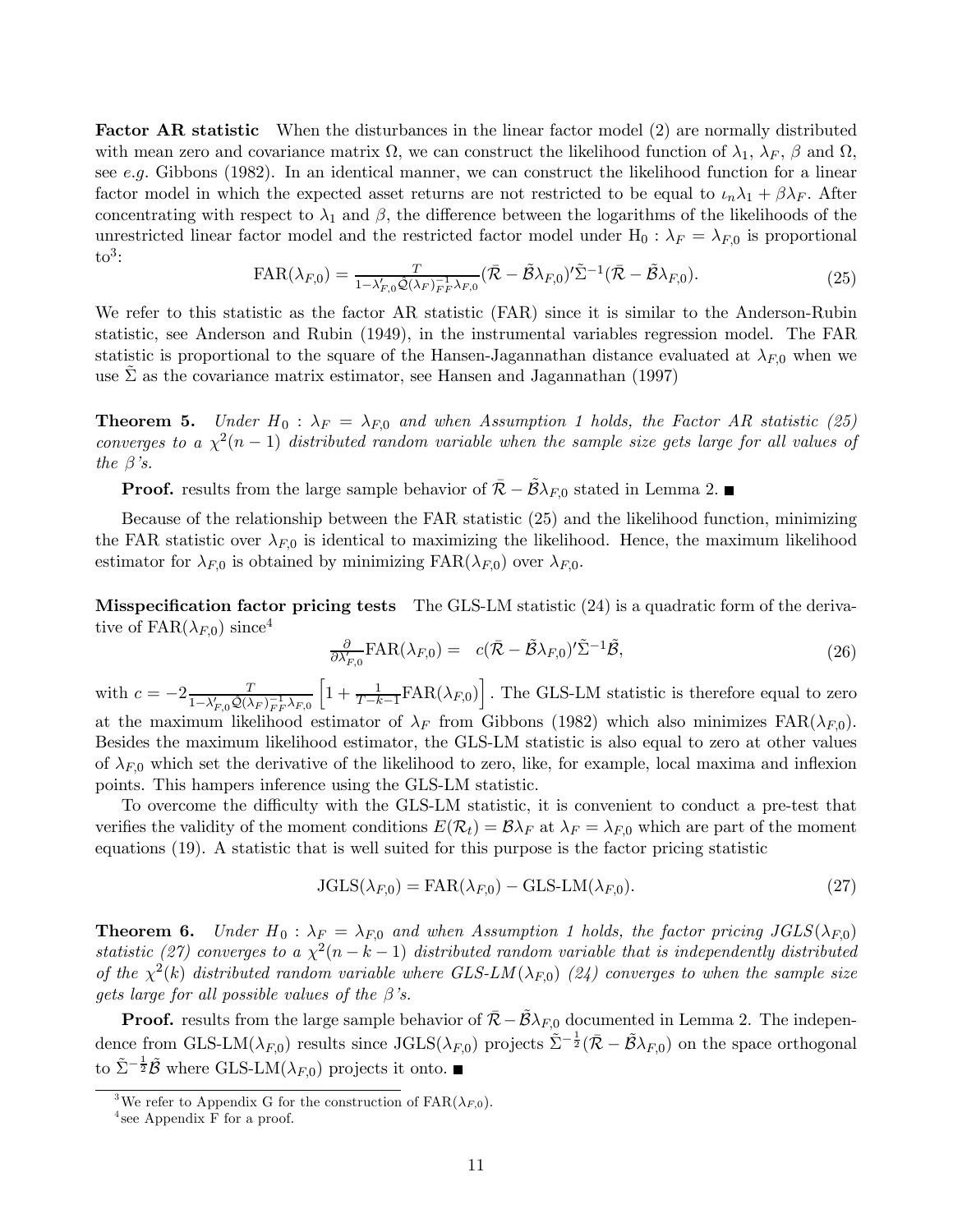The factor pricing statistic tests  $E(\mathcal{R}_t) = \mathcal{B}\lambda_F$  for a pre-specified value of the risk premia  $\lambda_F$ . The FM-LM statistic can be used as well for this purpose

$$
JFM(\lambda_{F,0}) = FAR(\lambda_{F,0}) - FM-LM(\lambda_{F,0}).
$$
\n(28)

**Theorem 7.** Under  $H_0$ :  $\lambda_F = \lambda_{F,0}$  and when Assumption 1 holds, the factor pricing JFM ( $\lambda_{F,0}$ ) statistic (28) converges to a  $\chi^2(n-k-1)$  distributed random variable that is independently distributed of the  $\chi^2(k)$  distributed random variable where  $FM-LM(\lambda_{F,0})$  (23) converges to when the sample size gets large for all possible values of the  $\beta$ 's.

**Proof.** results from the large sample behavior of  $\bar{\mathcal{R}} - \bar{\mathcal{B}}\lambda_{F,0}$  documented in Lemma 2. The independence from FM-LM( $\lambda_{F,0}$ ) results since JFM( $\lambda_{F,0}$ ) projects  $\tilde{\Sigma}^{-\frac{1}{2}}(\bar{\mathcal{R}} - \tilde{\mathcal{B}}\lambda_{F,0})$  on the space orthogonal to  $\tilde{\Sigma}^{\frac{1}{2}}\tilde{\mathcal{B}}$  where FM-LM( $\lambda_{F,0}$ ) projects it onto.

The factor pricing statistics  $JGLS(\lambda_{F,0})$  and  $JFM(\lambda_{F,0})$  resolve the inferential problems with the GLS-LM and FM-LM statistics when we use them as pre-tests before we apply the GLS-LM and FM-LM statistics. A test which tests the adequacy of the moment conditions and H<sub>0</sub> :  $\lambda_F = \lambda_{F,0}$ with  $(1 - \alpha) \times 100\%$  significance then results by applying the JGLS( $\lambda_{F,0}$ ) or JFM( $\lambda_{F,0}$ ) statistics with  $(1 - \alpha_J) \times 100\%$  significance and in case we do not reject, we apply the GLS-LM( $\lambda_{F,0}$ ) or FM-LM( $\lambda_{F,0}$ ) statistics with  $(1-\alpha_{LM})\times100\%$  significance, where  $(1-\alpha) = (1-\alpha_{J})(1-\alpha_{LM})$  so  $\alpha = \alpha_{J}+\alpha_{LM}+\alpha_{J}\alpha_{LM} \approx$  $\alpha_{\text{J}} + \alpha_{\text{LM}}$ , see Kleibergen (2005a,b).

**Conditional likelihood ratio statistic** The likelihood ratio statistic to test H<sub>0</sub> :  $\lambda_F = \lambda_{F,0}$  against  $H_1: \lambda_F \neq \lambda_{F,0}$  equals twice the difference between the logarithms of the concentrated likelihoods under  $H_1$  and  $H_0$ :

$$
LR(\lambda_{F,0}) = 2 \left[ \max_{\lambda_F} \ln \mathcal{L}_{\text{res}}(\lambda_F) - \ln \mathcal{L}_{\text{res}}(\lambda_{F,0}) \right]. \tag{29}
$$

When  $k = 1$ , the likelihood ratio statistic can be specified as<sup>5</sup>

$$
\text{CLR}(\lambda_{F,0}) = \frac{1}{2} \left[ \text{FAR}(\lambda_{F,0}) - \mathbf{r}(\lambda_{F,0}) + \sqrt{(\text{FAR}(\lambda_{F,0}) + \mathbf{r}(\lambda_{F,0}))^2 - 4\mathbf{r}(\lambda_{F,0}) \cdot \text{JFAR}(\lambda_{F,0})} \right],\tag{30}
$$

with  $r(\lambda_{F,0}) = \hat{\mathcal{Q}}(\lambda_F)_{FF}^{-1} \tilde{\mathcal{B}}' \tilde{\Sigma}^{-1} \tilde{\mathcal{B}},$  which corresponds with the conditional likelihood (CLR) ratio statistic of Moreira (2003) for the linear instrumental variables regresssion model.

**Theorem 8.** Under  $H_0: \lambda_F = \lambda_{F,0}$ ,  $k = 1$ , Assumption 1 and given  $r(\lambda_{F,0})$ , the conditional likelihood ratio statistic  $CLR(\lambda_{F,0})$  (30) converges to the random variable:

$$
\frac{1}{2} \left[ \varphi_k + \varphi_{n-k-1} - r(\lambda_{F,0}) + \sqrt{(\varphi_k + \varphi_{n-k-1} + r(\lambda_{F,0}))^2 - 4r(\lambda_{F,0})\varphi_{n-k-1}} \right],
$$
\n(31)

where  $\varphi_k$  and  $\varphi_{n-k-1}$  are independent  $\chi^2(k)$  and  $\chi^2(n-k-1)$  distributed random variables, when the sample size gets large.

**Proof.** results from the large sample behavior of  $\overline{R} - \overline{B}\lambda_{F,0}$  documented in Lemma 2 and that  $FAR(\lambda_{F,0}) \rightarrow \varphi_k + \varphi_{n-k-1}, \text{JFAR}(\lambda_{F,0}) \rightarrow \varphi_{n-k-1}.$ 

The expression of the large sample distribution of the CLR statistic in Theorem 8 only applies when  $k = 1$ . It provides a tight upperbound on the large sample distribution of the CLR statistic when  $r(\lambda_{F,0})$  is a statistic that tests for the rank of B using B when k exceeds one, see Kleibergen (2005b). The conditional distribution of the CLR statistic (31) is straightforward to simulate from and results from simulating independent  $\chi^2(k)$  and  $\chi^2(n-k-1)$  distributed random variables which are alongside  $r(\lambda_{F,0})$  used to compute the expression in (31).

<sup>&</sup>lt;sup>5</sup> see Appendix G for a derivation of the expression of  $CLR(\lambda_{F,0})$ .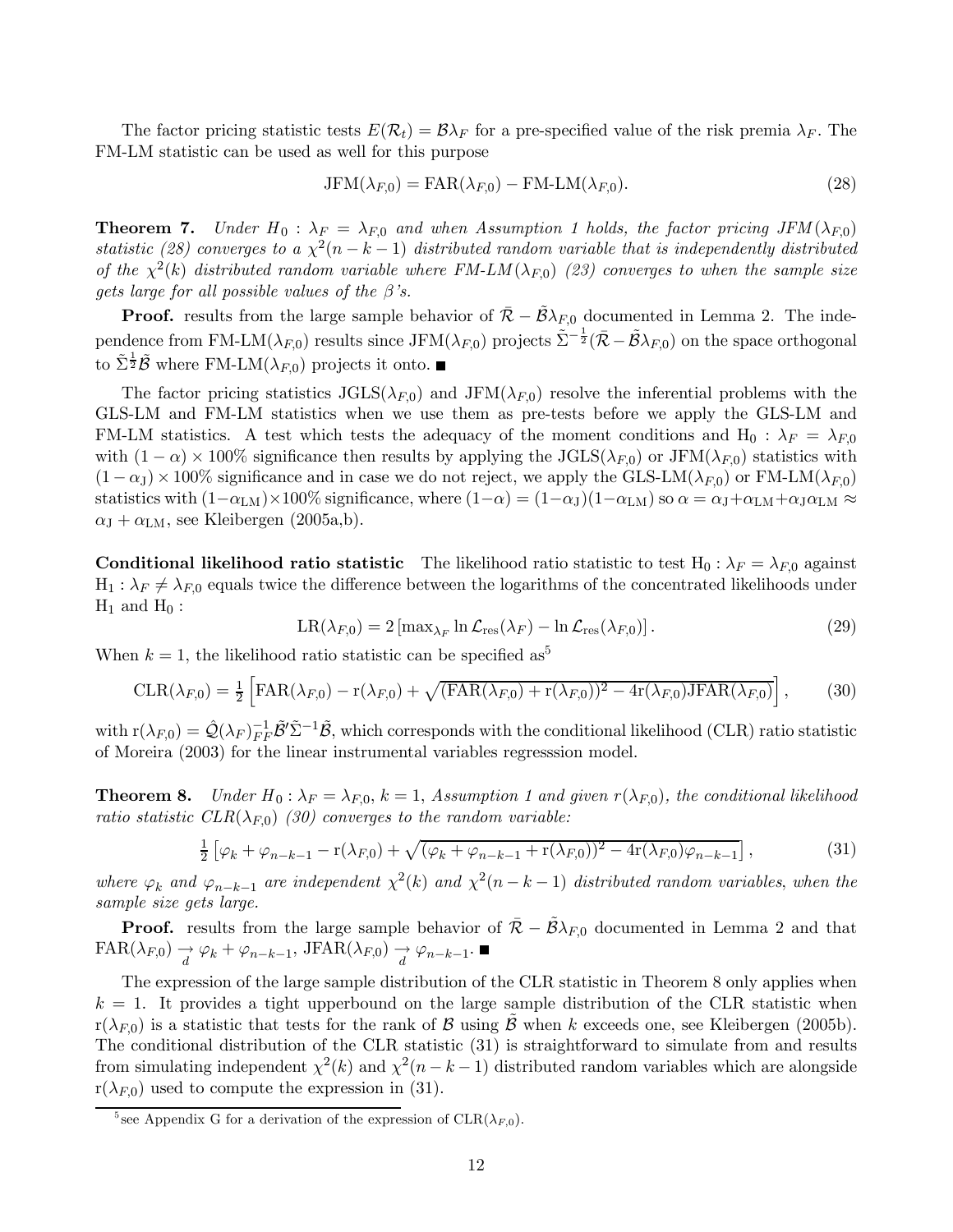Kan and Zhang Misspecification The factor pricing JGLS and JFM statistics, which test the hypothesis of factor pricing at H<sub>0</sub> :  $\lambda_F = \lambda_{F,0}$ , and the FAR statistic, which tests the joint hypothesis of factor pricing and  $H_0$ , have power against the misspecification analyzed by Kan and Zhang (1999). The combinations of the JGLS and GLS-LM statistics and JFM and FM-LM statistics, that were proposed to overcome the spurious power declines of the GLS-LM and FM-LM statistics, therefore also provide power against misspecification of the asset returns.

#### 4 Power and Size Comparison

We analyze the size and power of the different statistics in a simulation experiment that is based on Jagannathan and Wang (1996). We therefore generate assets returns from the one factor asset pricing model

$$
R_t = \iota_n \lambda_1 + \beta(\bar{F}_t + \lambda_F) + \varepsilon_t, \qquad t = 1, \dots, T,
$$
\n(32)

with  $R_t$  the  $n \times 1$  vector of asset returns,  $\beta$  the  $n \times 1$  vector of  $\beta$ 's,  $\lambda_1$  the zero- $\beta$  return,  $\lambda_F$  the risk premium and the disturbances  $\varepsilon_t$  are independently normal distributed with mean zero and covariance matrix  $\Omega$ . We use parameter settings that are obtained from the data used by Jagannathan and Wang (1996) so  $n = 100$ ,  $T = 330$ ,  $F_t$  is the demeaned return on the value weighted portfolio,  $\lambda_1$  equals the FM estimate  $\lambda_1$  and  $\Omega$  equals the least squares covariance matrix estimator.

We generate asset returns from the linear factor model (32) for three different values of  $\beta$ , 1.  $\beta =$  $\beta_{\text{VW}}$ , 2.  $\beta = 0.25 \beta_{\text{VW}}$  and 3.  $\beta = 0.1 \beta_{\text{VW}}$ , with  $\beta_{\text{VW}}$  the least squares estimator for the  $\beta$ 's of the asset returns with respect to the value weighted portfolio. We use a range of values of  $\lambda_F$  and the different statistics that we discussed previously to test  $H_0: \lambda_F = 3$  with 95% significance.

The power curves in Panel 2 reveal the issues involved with the different statistics. The lefthandside of Panel 2, which consists of Figures 2.1, 2.3 and 2.5, displays the power curves of the FM and GLS based Wald and LM statistics. The righthandside of Panel 2, which consists of Figures 2.2, 2.4 and 2.6, displays the power curves of the CLR, FAR and combinations of the JGLS and GLS-LM statistics and the JFM and FM-LM statistics. These combinations are such that a 99% critical value is applied to JGLS and JFM and a 96% critical value to GLS-LM and FM-LM so the overall size of the tests equals 5%.

The power curves of the FM and GLS Wald statistics in Figure 2.1 show that the rejection frequency of the FM Wald statistic is approximately 5% at  $\lambda_F = 3$  while the size of the GLS Wald statistic differs considerably from 5%. Hence, the GLS Wald statistic is size distorted. Figures 2.3 and 2.5 show that both Wald statistics are size distorted for smaller values of  $\beta$  while the FM and GLS-LM statistics are not size distorted. These Figures also demonstrate a spurious decline of power of the FM and GLS-LM statistics at values of  $\lambda_F$  which are considerable different from the hypothesized value of three. These power declines result because the FM and GLS LM statistics are proportional to the derivatives of resp.  $(\bar{R}-\tilde{\beta}\lambda_F)'(\bar{R}-\tilde{\beta}\lambda_F)$  and the FAR statistic with respect to  $\lambda_F$ . Hence, the FM and GLS-LM statistics are equal to zero at minima, maxima and inflexion points of these statistics which explains the spurious power declines of the FM and GLS-LM statistics.

It is remarkable that the GLS Wald statistics is already size distorted when  $\beta$  equals  $\beta_{\rm VW}$  in Figure 2.1. This size distortion results to a large extent from the inversion of the  $100\times100$  covariance matrix  $\Omega$ . Appendix H explains why this size distortion does not occur for the FM-GLS and the other statistics which contain the inverse of the  $99\times99$  matrix  $\Sigma$ .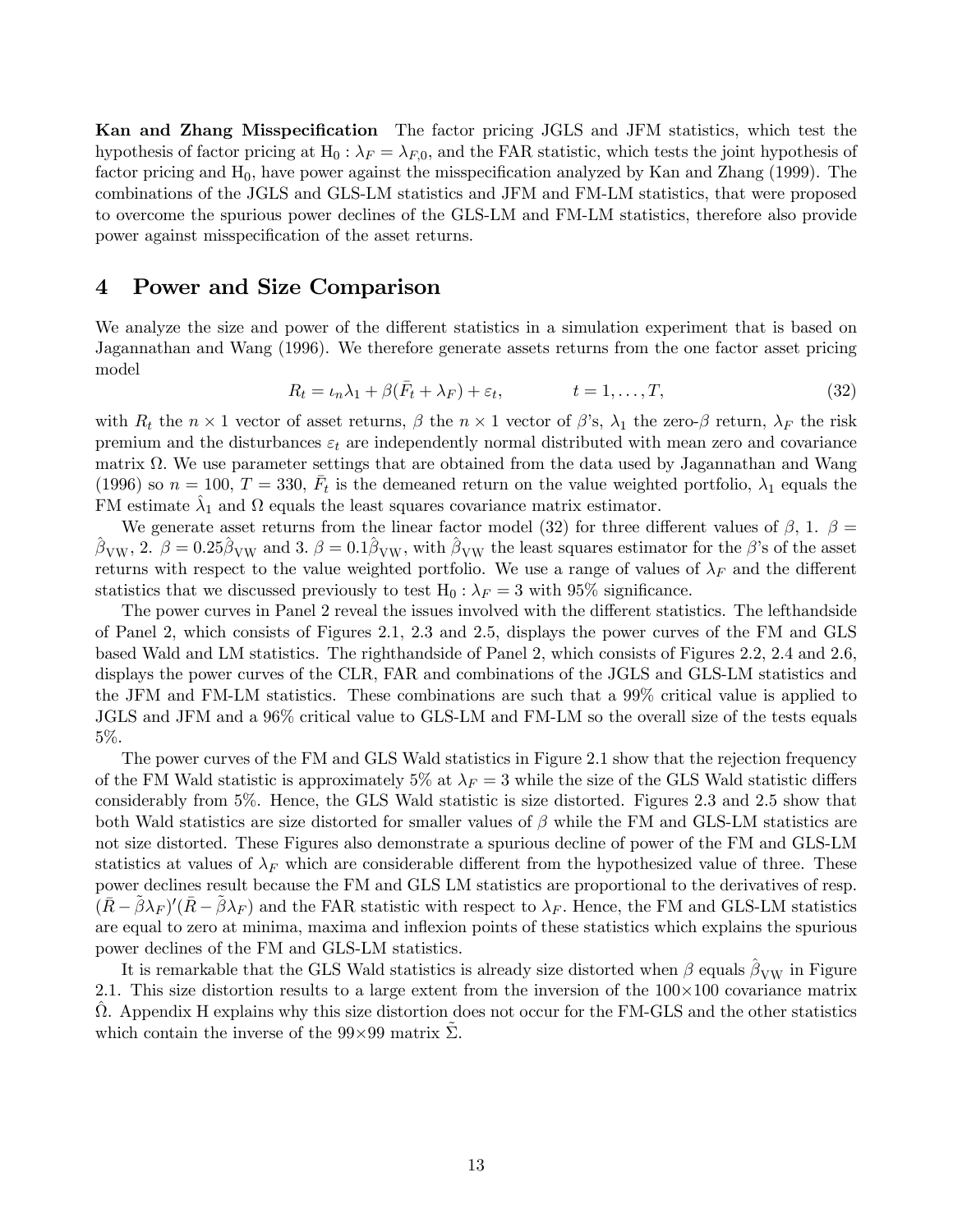

Figures 2.1, 2.3, 2.5: Power curves of FM-W Figures 2.2, 2.4, 2.6: Power curves of CLR (solid), (solid), GLS-W (dashed), FM-LM (dashed-dotted) combination of JGLS and GLS-LM (dashed), comand GLS-LM (solid with plusses) statistics. bination of JFM and FM-LM (dashed-dotted) and FAR (solid with plusses) statistics.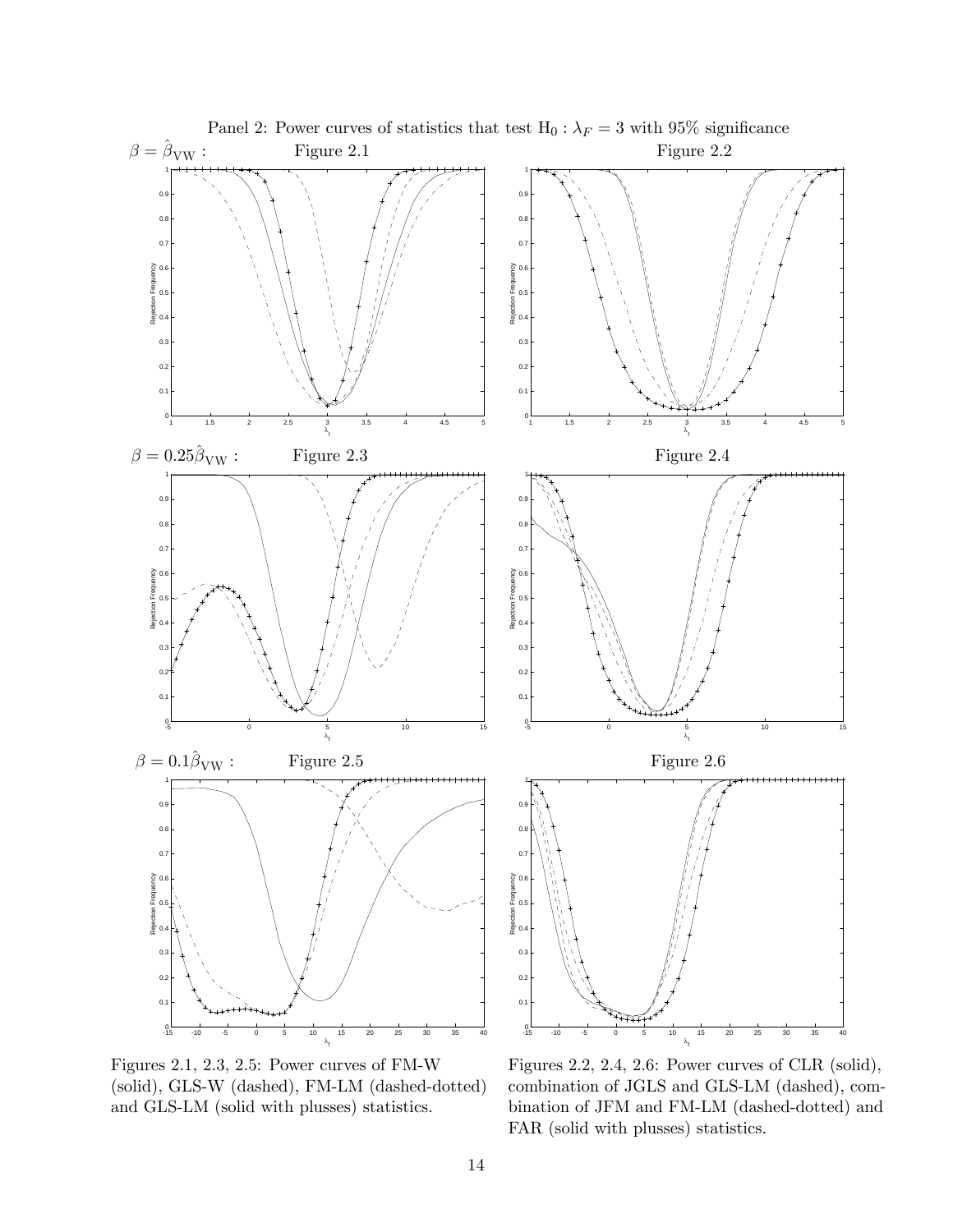Figures 2.2, 2.4 and 2.6 only contain power curves of statistics whose large sample distributions are unaffected by small or zero values of the  $\beta$ 's. These Figures therefore reveal no size distortion of any of the depicted statistics. Figures 2.2-2.6 show that the power of the FAR statistic is in general below the power of the other (combinations of) statistics but the FAR statistic has similar power than the other statistics when the  $\beta$ 's are very small. The smaller power of the FAR statistic in case of reasonably large  $\beta$ 's results from the larger degree of freedom parameter of its large sample distribution compared to the other statistics.

Figures 2.2-2.6 show that the combinations of the JGLS and GLS-LM statistics and JFM and FM-LM statistics overcome the spurious power decline of the GLS-LM and FM-LM statistics. These combined statistics therefore perform appropriately and also provide power against misspecification, i.e. no factor pricing. The combination of the JGLS and GLS-LM statistics and the CLR statistics have comparable power curves and outperform the combination of the JFM and FM-LM statistics. We note that the CLR statistic has no power against misspecification.

The power curves in Panel 2 clearly show the appeal of the statistics proposed in the previous section. Compared to the FM-Wald statistic, the optimal configuration of the statistics, which are the combined JGLS and GLS-LM statistics and the CLR statistic, do not indicate any sacrifice of power to improve the size. For example, in Figure 2.1, these statistics already dominate the FM-Wald statistic in terms of power. This continues to hold in the other Figures where the FM-Wald statistics becomes eventually enormously size distorted for very small values of the  $\beta$ 's.

#### 5 Tests on some risk premia

The statistics that we proposed sofar test hypothezes that are specified on all risk premia, H<sub>0</sub> :  $\lambda_F = \lambda_{F,0}$ . Instead of testing hypothezes specified on all parameters, we often want to test hypothezes that are

specified on sub-sets of the parameters, for example,  $H_0^*$  :  $\theta_F = \theta_{F,0}$ , where  $\lambda_F = (\nu_F')$ :  $\theta'_F)'$ , with  $\nu_F : k_\nu \times 1$ ;  $\theta_{F,0}, \theta_F : k_\theta \times 1$  and  $k = k_\nu + k_\theta$ . Kleibergen (2005c) shows that the limiting distributions of the sub-set statistics in the linear instrumental variables regression model are boundedly pivotal (similar) when the partialled out parameter  $(\nu_F)$  are estimated by maximum likelihood. This result extends to the linear factor model. The maximum likelihood estimator for  $\nu_F$  given  $H_0^*$ :  $\theta_F = \theta_{F,0}$ ,  $\tilde{\nu}_F(\theta_{F,0})$ , results from the first order condition for  $\nu_F$  that results from (26), so

$$
(\bar{\mathcal{R}} - \tilde{\mathcal{B}})' \tilde{\Sigma}^{-1} \tilde{\mathcal{B}}_{\nu} = 0, \tag{33}
$$

with  $\tilde{\mathcal{B}} = (\tilde{\mathcal{B}}_{\nu} : \tilde{\mathcal{B}}_{\theta}) = \sum_{t=1}^{T} \mathcal{R}_t (\bar{F}_t + {\{\tilde{\nu}_F(\theta_{F,0}) \choose \theta_{F,0}}})' \left[ \sum_{j=1}^{T} (\bar{F}_j + {\{\tilde{\nu}_F(\theta_{F,0}) \choose \theta_{F,0}}}) (\bar{F}_j + {\{\tilde{\nu}_F(\theta_{F,0}) \choose \theta_{F,0}}})' \right]^{-1}, \tilde{\mathcal{B}}_{\nu} : (n - \nu)$  $1) \times k_{\nu}$ ,  $\tilde{\mathcal{B}}_{\theta}$ :  $(n-1) \times k_{\theta}$ . The maximum likelihood estimator  $\tilde{\nu}_F(\theta_{F,0})$  seems complicated to construct but, since it corresponds with the maximum likelihood estimator of Gibbons (1982), results in a straightforward manner from an eigenvalue problem, see Appendix G.

**Theorem 9.** Under  $H_0^*$ :  $\theta_F = \theta_{F,0}$ , when Assumption 1 holds and  $\tilde{\nu}_F(\theta_{F,0})$  is a maximum likelihood estimate of  $\nu_F$ , the large sample distribution(s) of

- 1.  $FM\text{-}LM((\tilde{\nu}_F(\theta_{F,0})'\colon \theta'_{F,0})')$  and  $GLS\text{-}LM((\tilde{\nu}_F(\theta_{F,0})'\colon \theta'_{F,0})')$  are bounded from above by  $\chi^2(k_\theta)$ distributions.
- 2.  $FAR((\tilde{\nu}_F(\theta_{F,0})': \theta'_{F,0})')$  is bounded from above by a  $\chi^2(n-k_{\nu}-1)$  distribution.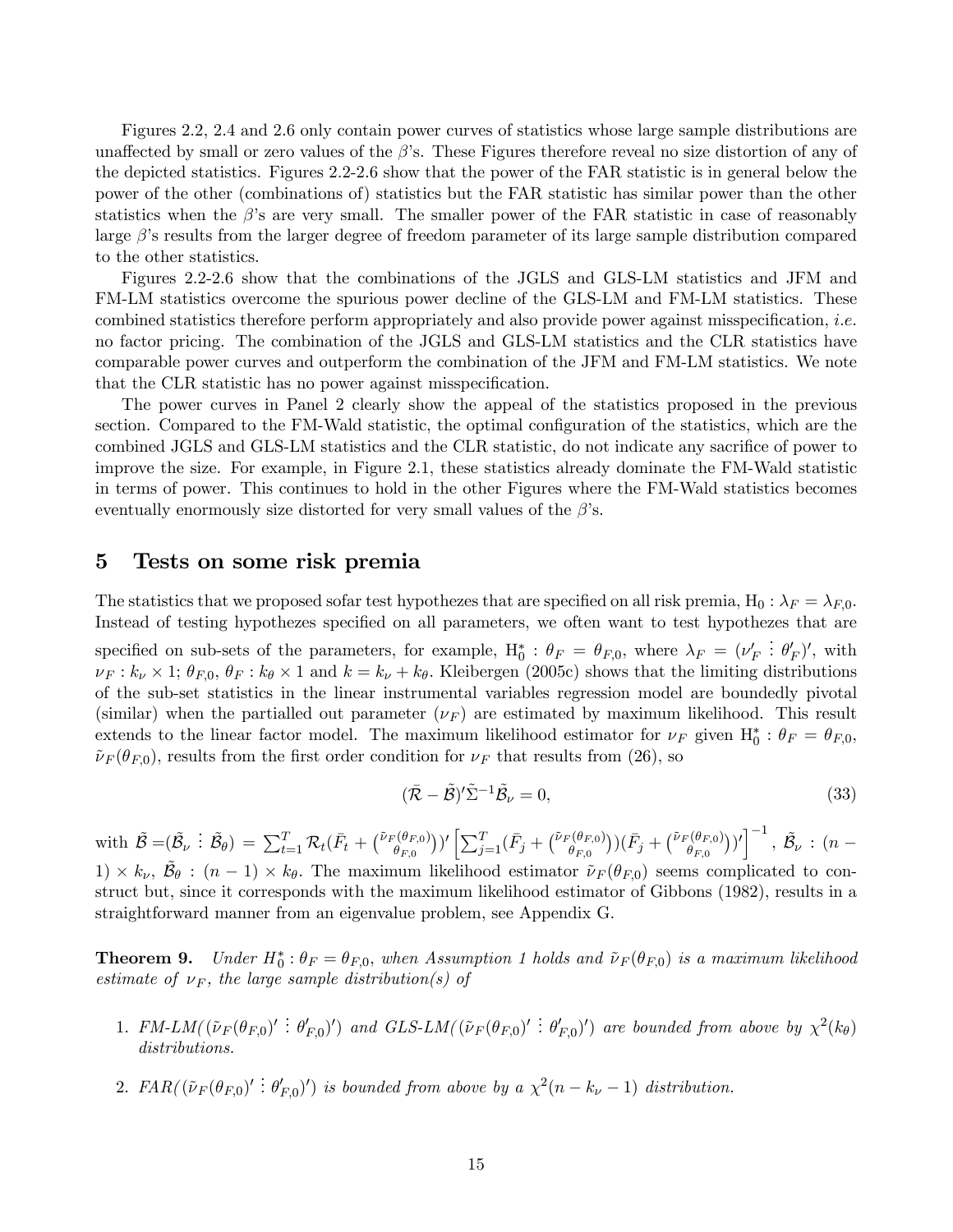- 3. JFM( $(\tilde{\nu}_F(\theta_{F,0})' : \theta'_{F,0})'$ ) and JGLS( $(\tilde{\nu}_F(\theta_{F,0})' : \theta'_{F,0})'$ ) are bounded from above by  $\chi^2(n-k-1)$ distributions which are independent from the large sample distributions of  $FM-LM((\tilde{\nu}_F(\theta_{F,0}))^T)$ .  $\theta'_{F,0}$ ') and GLS-LM( $(\tilde{\nu}_F(\theta_{F,0})' : \theta'_{F,0})'$ ).
- 4.  $CLR((\tilde{\nu}_F(\theta_{F,0})': \theta'_{F,0})')$  given  $r((\tilde{\nu}_F(\theta_{F,0})': \theta'_{F,0})')$  is bounded from above by

$$
\frac{1}{2} \left[ \varphi_{k_{\theta}} + \varphi_{n-k-1} - r((\tilde{\nu}_F(\theta_{F,0})': \theta'_{F,0})') + \sqrt{(\varphi_{k_{\theta}} + \varphi_{n-k-1} + r((\tilde{\nu}_F(\theta_{F,0})': \theta'_{F,0})'))^2 - 4r((\tilde{\nu}_F(\theta_{F,0})': \theta'_{F,0})')\varphi_{n-k-1}} \right],
$$

where  $\varphi_{k_0}$  and  $\varphi_{n-k-1}$  are independent  $\chi^2(k_\theta)$  and  $\chi^2(n-k-1)$  distributed random variables.

for all possible values of  $B_{\theta}$ .

**Proof.** see Kleibergen  $(2005c)$ .

Theorem 9 shows that the statistics that we constructed previously can still be used to conduct tests on some of the risk premia and become conservative when we do so. This results holds for all possible values of the  $\beta$ 's.

## 6 Confidence sets of the risk premia from Jagannathan and Wang (1996)

When we specify a range of values of  $\lambda_{F,0}$ , or  $\theta_{F,0}$ , we can use the statistics to construct an asymptotic confidence set for  $\lambda_F$ , or  $\theta_F$ . The  $(1 - \alpha) \times 100\%$  asymptotic confidence set contains all values of  $\lambda_{F,0}$ , or  $\theta_{F,0}$ , for which the value of the statistic that is used to test  $H_0$ :  $\lambda_F = \lambda_{F,0}$ , or  $H_0^*$ :  $\theta_F = \theta_{F,0}$ , is below its  $(1 - \alpha) \times 100\%$  asymptotic critical value.

We construct the asymptotic confidence sets for the risk premia for the asset returns from Jagannathan and Wang (1996). Jagannathan and Wang (1996) use the factor model,

$$
R_t = \iota_n \lambda_1 + \text{size} \times \lambda_s + \beta(\bar{F}_t + \lambda_F) + \varepsilon_t, \qquad t = 1, \dots, T,
$$
\n(34)

to describe the return on hundred size and  $\beta$  sorted portfolios that are collected into the vector of asset returns  $R_t$ , so  $n = 100$ , for three hundred and thirty monthly observations, so  $T = 330$ . The  $n \times 1$ vector size reflects the relative size of the different portfolios and is constant over time. The  $k \times 1$  vector of (demeaned) factors  $F_t$  contains three different factors: the return on a value weighted portfolio, the yield premium between low and high grade corporate bonds and the growth of per capita labor income. Since our interest is on the risk premia  $\lambda_F$ , we remove  $\lambda_1$  and  $\lambda_s$  from the factor model (34) in an analogous manner as by taking the returns in deviation from the n-th asset return as we proposed previously to remove  $\lambda_1$ . The removal of the size factor implies that the value of n in the degrees of freedom parameters of the (bounding) limiting distributions in Theorem 9 reduces to  $n-1$ .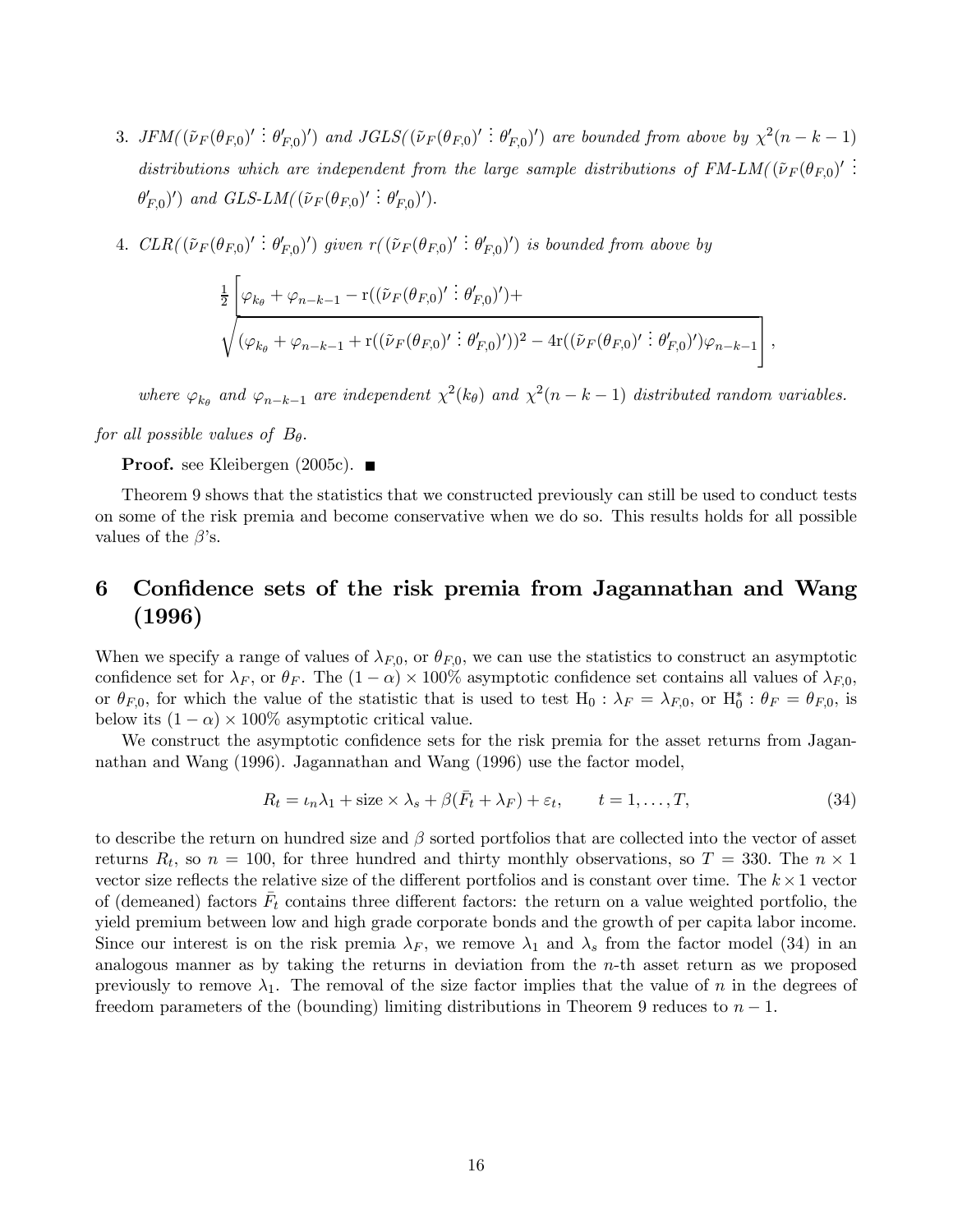

Panel 3: One minus *p*-value plots for  $\lambda_{vw}$ ,  $\lambda_{\text{prem}}$  and  $\lambda_{\text{labor}}$ .

(solid), GLS-W (dashed), FM-LM (dashed-dotted) (solid), JGLS (solid with plusses), FAR (dashed and GLS-LM (solid with plusses) statistics. -dotted) and GLS-LM (dashed) statistics.

Figures 3.1-3.5: One minus p-value plot for FM-W Figures 3.2-3.6: One minus p-value plot for CLR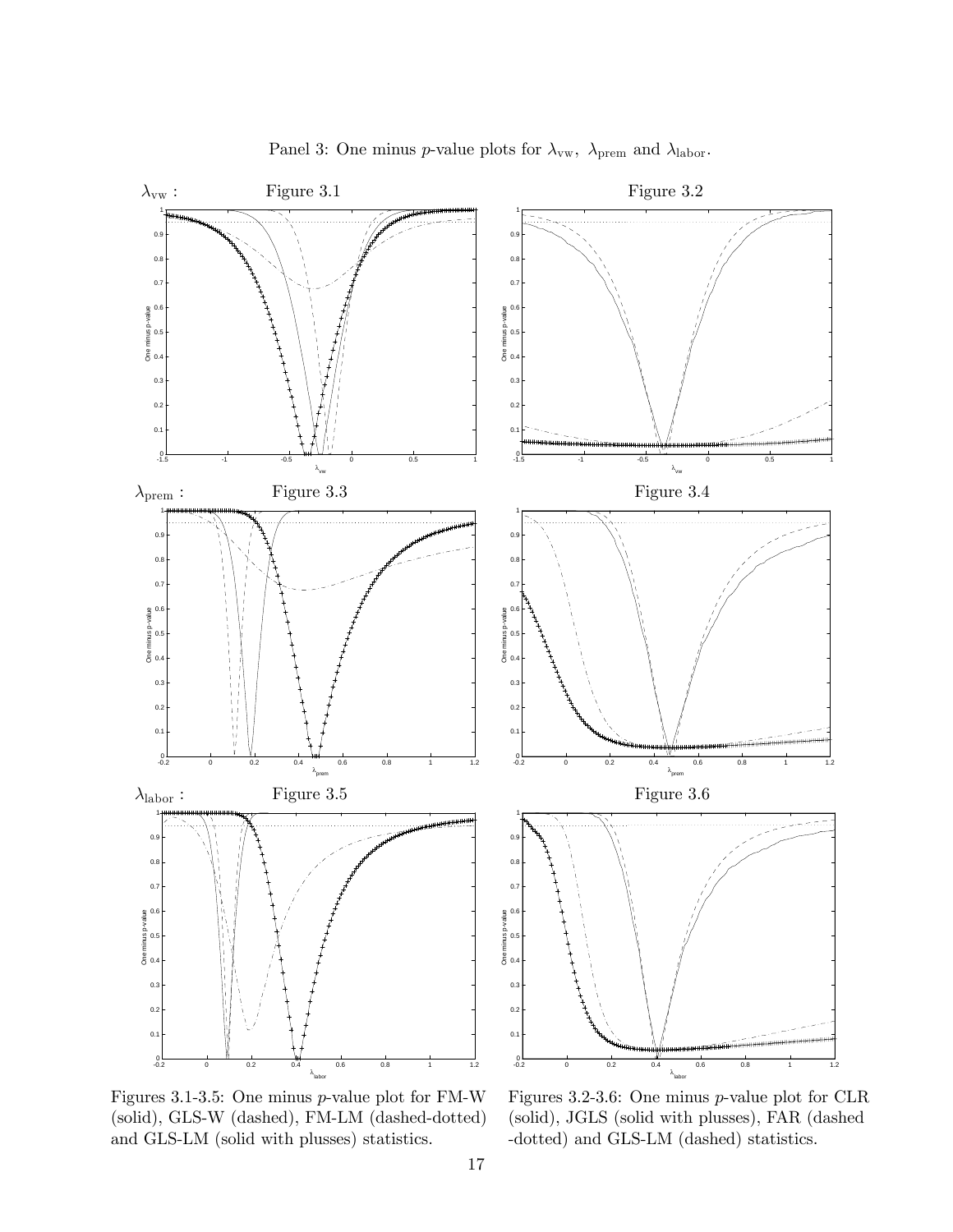Panel 3 contains the p-value plots of the tests on the different risk premia. Figures 3.1 and 3.2 in Panel 3 show the p-value plots of tests of the hypothesis  $H_0$  :  $\lambda_{vw} = \lambda_{vw,0}$ , where  $\lambda_{vw}$  is the risk premium on the value weighted portfolio, for a range of values of  $\lambda_{vw,0}$ . Figures 3.3 and 3.4 contain the *p*-value plots of tests of H<sub>0</sub> :  $\lambda_{\text{prem}} = \lambda_{\text{prem},0}$ , where  $\lambda_{\text{prem}}$  is the risk premium on the yield premium, for a range of values of  $\lambda_{\text{prem},0}$  and Figures 3.5 and 3.6 contain the p-value plots of tests of H<sub>0</sub> :  $\lambda_{\text{labor}} = \lambda_{\text{labor},0}$ , where  $\lambda_{\rm labor}$  is the risk premium on the labor income growth, for a range of values of  $\lambda_{\rm labor,0}$ . The tests of the hypotheses on the risk premia are all conducted in the linear factor model (34) and thus test only one element of the vector of risk premia. The maximum likelihood estimator is used for the other risk premia. The  $p$ -values therefore result from the bounding limiting distributions in Theorem 9 and are thus conservative. The p-values for the CLR statistic where obtained by using its bounding conditional limiting distribution given  $r((\tilde{\nu}_F(\theta_{F,0})' ; \theta'_{F,0})')$  which is computed for a large range of values

of  $r((\tilde{\nu}_F(\theta_{F,0})':\theta'_{F,0})')$ . All Figures in Panel 3 contain a dotted line at 95% whose intersection with the p-value plots reveals the 95% confidence set.

Figures 3.1 and 3.2 show the p-values for tests on the risk premium of the value weighted return. Figure 3.1 (and Figures 3.3 and 3.5) contain the p-value plots that result from the FM-W, GLS-W, FM-LM and GLS-LM statistics. Most of the *p*-value plots in Figure 3.1 are rather similar which results since the  $\beta$ 's of the value weighted return are sizeable. The main difference between the p-value plots of the FM and GLS Wald statistics and the GLS-LM statistic is therefore that the latter leads to a larger 95% confidence set. The  $p$ -value plot of the FM-LM statistic is rather strange and given its inferior behavior in the power study compared to the size-correct GLS-LM and CLR statistics, we do not discuss this statistic any further. All statistics do not reject the hypothesis of a zero risk premium at the 95% significance level which is as expected since the risk premium on portfolio returns, like the value weighted index, is typically assumed to be equal to zero.

Figure 3.2 (and Figures 3.4, 3.6) only contains p-value plots of statistics that remain size-correct in case of small and/or many  $\beta$ 's, *i.e.* the GLS-LM, CLR, JGLS and FAR statistics. The p-value plots of the JGLS and FAR statistic are all rather low which is due to the large degree of freedom parameter of their (bounding)  $\chi^2$  limiting distributions, *i.e.* 95 and 96. These p-value plots show that the factor pricing hypothesis is not rejected. The p-value plots of the GLS-LM and CLR statistic are very similar which results since the conditioning statistic which is used in the CLR statistic is rather large.

Figures 3.3 and 3.4 show the p-values for tests of the risk premium on the yield premium. The p-value plots in Figure 3.3 differ considerably and show that, because of the rather small  $\beta$ 's of the yield premium which are probably also only non-zero for a fraction of the large number of portfolios, there is a considerable downward bias in the FM and GLS risk premium estimators which results since  $\lambda_F$  exceeds  $\mu_F$  in the bias expression in Theorem 1.3. The maximum likelihood estimate of the risk premium, which is the value of the risk premium where the p-value plot of GLS-LM equals zero, is therefore considerably larger than the FM estimate, which is the value of the risk premium where the p-value plot of FM-W equals zero. The GLS-LM statistic therefore leads to a much larger confidence set for the risk premium on the yield premium which also lies at considerably larger values.

Figure 3.4 shows the p-values for tests on the risk premium using the size correct GLS-LM, CLR, JGLS and FAR statistics. The p-value plots shows that the results from the CLR statistic are similar to that of the GLS-LM statistic. The p-values that result from the JGLS and FAR reveal that the factors are the only priced elements and factor pricing is thus not rejected.

Figures 3.5 and 3.6 show the p-values for tests of the risk premium on labor income growth. Because the β's on labor income growth are rather small and are probably only non-zero for a fraction of the large number of portfolios, there is again a considerable downward bias in the FM and GLS risk premium estimators. The p-value plots that result from the FM and GLS Wald statistics and the GLS-LM statistic differ therefore considerably. The 95% confidence set that results from the GLS-LM statistic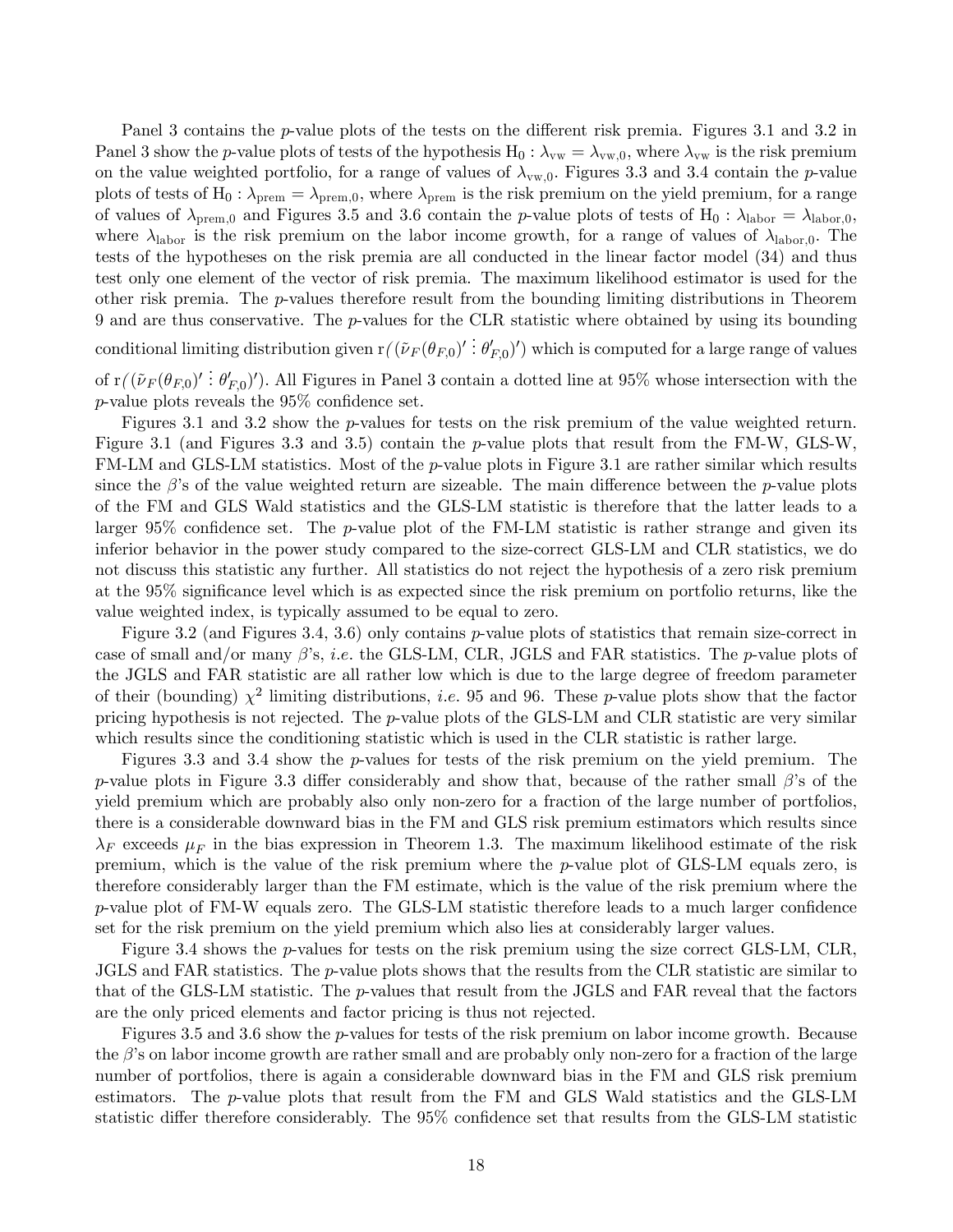is much larger than the one that results from the FM Wald statistic and contains much larger values of the risk premium. It is striking to see that the intersection of both confidence sets is empty. The p-value plot of the CLR statistic in Figure 3.6 is similar to that of the GLS-LM statistic. The JGLS and FAR statistics in Figure 3.6 show that no mispricing is occuring and that factor pricing is not rejected.

Panel 3 shows the importance of using the size-correct statistics that we introduced previously. Because of the large number of portfolios in the Jagannathan-Wang data , the bias in the FM risk premia estimator becomes considerable when the  $\beta$ 's of the associated factors are small or only non-zero for a fraction of the portfolios. The Wald statistic based on the FM risk premia estimator therefore becomes size distorted and unreliable in these cases. The statistics that we introduced remain sizecorrect and lead to inference that is centered around the maximum likelihood estimator of Gibbons (1982). These statistics therefore do a better job in reflecting the risk premium on the factor whose  $\beta$ 's are relatively small and/or only matter for a fraction of the assets. This is nicely shown for the Jagannathan-Wang data where the confidence sets that result from the FM Wald statistic show that the risk premia are almost negligible while the confidence sets that result from the CLR and GLS-LM statistics indicate sizeable and thus important risk premia. This shows that the usage of improved inferential procedures can lead to more interesting conclusions.

#### 7 Conclusions

We reveal the inadequacy of standard inferential procedures that are based on the FM and GLS risk premia estimators when the  $\beta$ 's are small and/or the number of assets is large. We propose some new statistics whose large sample distributions remain trustworthy in such cases. We apply these statistics to the size and  $\beta$  sorted portfolio return series from Jagannathan and Wang (1996). The confidence sets that result from the FM and GLS Wald statistics show that the risk premia are rather small and perhaps negligible. The confidence set that result from the new statistics indicate a more interesting conclusion as they indicate much larger values of the risk premia which thus show that the risk premia are important.

The linear factor models analyzed in this paper assume a constant covariance matrix of the asset returns over time. We will relax this assumption in future work.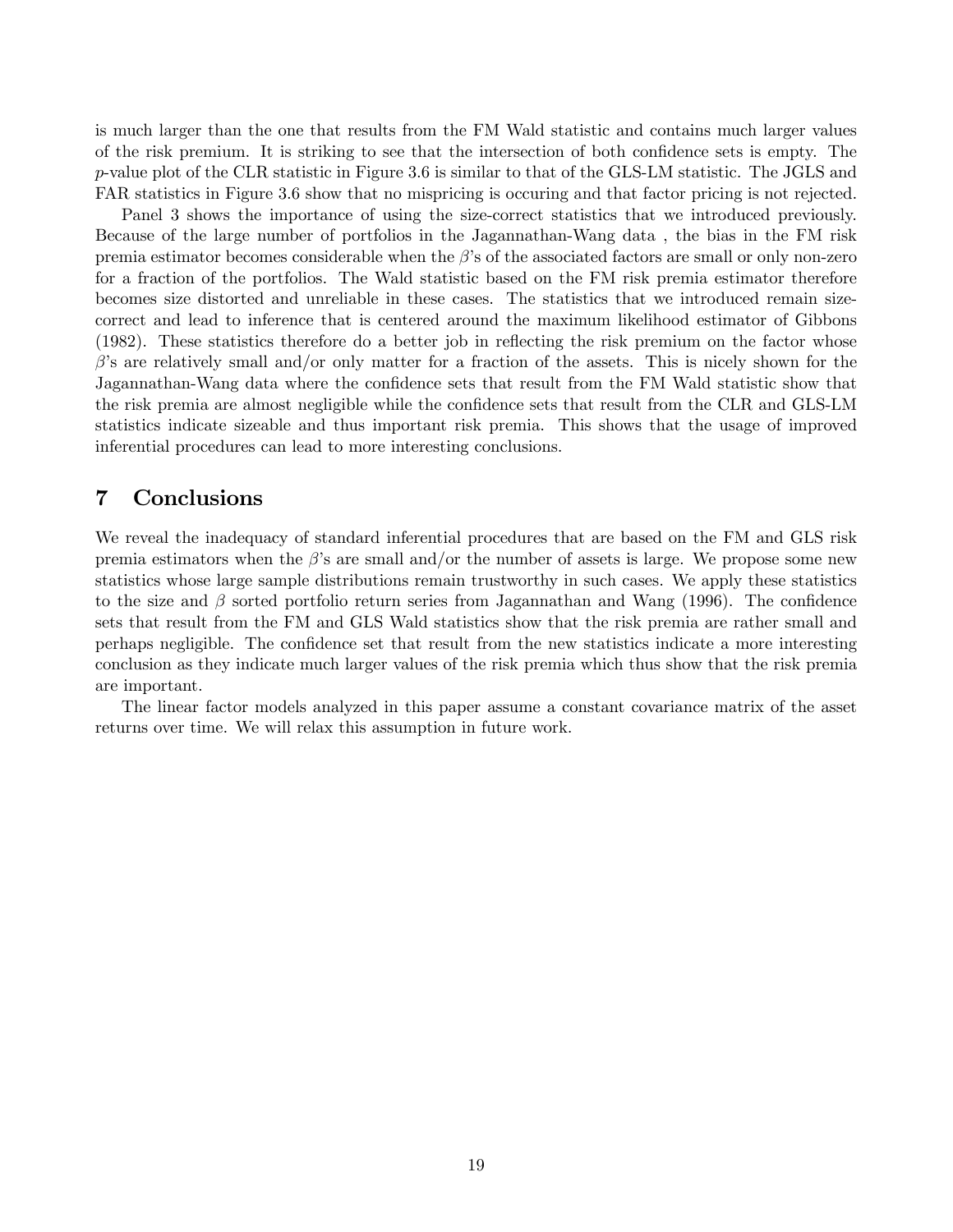#### Appendix

A. Assumption 1. The central limit theorem for the specification of the linear factor model (2) implied by Assumption 1 reads

$$
\frac{1}{\sqrt{T}} \sum_{t=1}^{T} \left( \begin{pmatrix} 1 \\ F_t \end{pmatrix} \otimes u_t \right)
$$
\n
$$
= \frac{1}{\sqrt{T}} \sum_{t=1}^{T} \left( \begin{pmatrix} 1 \\ F_t \end{pmatrix} \otimes (R_t - \iota_n \lambda_1 - \beta (F_t - \mu_F + \lambda_F)) \right)
$$
\n
$$
= \frac{1}{\sqrt{T}} \sum_{t=1}^{T} \left( \begin{pmatrix} 1 \\ F_t \end{pmatrix} \otimes (R_t - \iota_n \lambda_1 - \beta (F_t - \bar{F} + \bar{F} - \mu_F + \lambda_F)) \right)
$$
\n
$$
= \frac{1}{\sqrt{T}} \left( \sum_{t=1}^{T} \begin{pmatrix} 1 \\ F_t \end{pmatrix} \otimes (R_t - \iota_n \lambda_1 - \beta (F_t - \bar{F} + \bar{F} - \mu_F + \lambda_F) \right)
$$
\n
$$
= \frac{1}{\sqrt{T}} \left( \sum_{t=1}^{T} \begin{pmatrix} 1 \\ F_t \end{pmatrix} \otimes (R_t - \iota_n \lambda_1 - \beta (\bar{F}_t + \lambda_F)) - \sum_{t=1}^{T} \begin{pmatrix} 1 \\ F_t \end{pmatrix} \otimes \beta (\bar{F} - \mu_F) \right)
$$
\n
$$
= \left( \frac{1}{\sqrt{T}} \sum_{t=1}^{T} \begin{pmatrix} 1 \\ F_t \end{pmatrix} \otimes (R_t - \iota_n \lambda_1 - \beta (\bar{F}_t + \lambda_F)) - \sqrt{T} \begin{pmatrix} 1 \\ \bar{F} \end{pmatrix} \otimes \beta (\bar{F} - \mu_F) \right)
$$
\n
$$
\overrightarrow{d} \left( \varphi_B - \beta \varphi_F \right)
$$
\n
$$
\overrightarrow{d} \left( \varphi_B - (\mu_F \otimes \beta) \varphi_F \right).
$$

which results in convergence to a normal distributed random vector with mean zero and covariance matrix

$$
\left( \begin{array}{cc} \left( \begin{array}{cc} 1 & \mu_F' \\ \mu_F & \mu_F \mu_F' \end{array} \right) \otimes (\Omega + \beta V_{FF} \beta') + \begin{pmatrix} 0 & 0 \\ 0 & V_{FF} \end{pmatrix} \otimes \Omega - \begin{array}{cc} -\beta V_{FF} \\ -(\mu_F \otimes \beta) V_{FF} \end{array} \right). V_{FF} \end{array} \right).
$$

B. Proof of Lemma 1. Assumption 1 states that

$$
\frac{1}{\sqrt{T}}\sum_{t=1}^{T} \left( \begin{array}{c} \left( \begin{array}{c} 1 \\ F_t \end{array} \right) \otimes \left( R_t - \iota_n \lambda_1 - \beta(\bar{F}_t + \lambda_F) \right) \\ F_t - \mu_F \end{array} \right) \rightarrow \left( \begin{array}{c} \varphi_R \\ \varphi_\beta \\ \varphi_F \end{array} \right),
$$

with  $(\varphi'_R \varphi'_\beta \varphi'_F)' \sim N(0, V)$ . We pre-multiply it with

$$
\left( \begin{array}{cc} 1 & 0 \\ -(\frac{1}{T} \sum_{j=1}^{T} \bar{F}_j \bar{F}_j')^{-1} \bar{F} & (\frac{1}{T} \sum_{j=1}^{T} \bar{F}_j \bar{F}_j')^{-1} \end{array} \right) \otimes I_n \quad 0 \atop I_k \right)
$$

to obtain, since  $\sum_{t=1}^{T} \bar{F}_t = 0$ ,  $\hat{\beta} = \sum_{t=1}^{T} R_t \bar{F}'_t (\sum_{j=1}^{T} \bar{F}_j \bar{F}'_j)^{-1}$ ,

$$
\sum_{t=1}^{T} [(\iota_n \lambda_1 + \beta(\bar{F}_t + \lambda_F))F'_t - (\iota_n \lambda_1 + \beta(\bar{F}_t + \lambda_F))\bar{F}'](\sum_{j=1}^{T} \bar{F}_j \bar{F}_j)^{-1} = \sum_{t=1}^{T} [\beta \bar{F}_t (F_t - \bar{F})'](\sum_{j=1}^{T} \bar{F}_j \bar{F}_j)^{-1} = \beta,
$$

and

$$
\lim_{T \to \infty} \begin{pmatrix} 1 & 0 \\ -(\frac{1}{T} \sum_{j=1}^{T} \bar{F}_{j} \bar{F}_{j}')^{-1} \bar{F} & (\frac{1}{T} \sum_{j=1}^{T} \bar{F}_{j} \bar{F}_{j})^{-1} \end{pmatrix} Q \begin{pmatrix} 1 & 0 \\ -(\frac{1}{T} \sum_{j=1}^{T} \bar{F}_{j} \bar{F}_{j}')^{-1} \bar{F} & (\frac{1}{T} \sum_{j=1}^{T} \bar{F}_{j} \bar{F}_{j})^{-1} \end{pmatrix} = \begin{pmatrix} Q_{11} & 0 \\ 0 & Q_{FF,1}^{-1} \end{pmatrix}
$$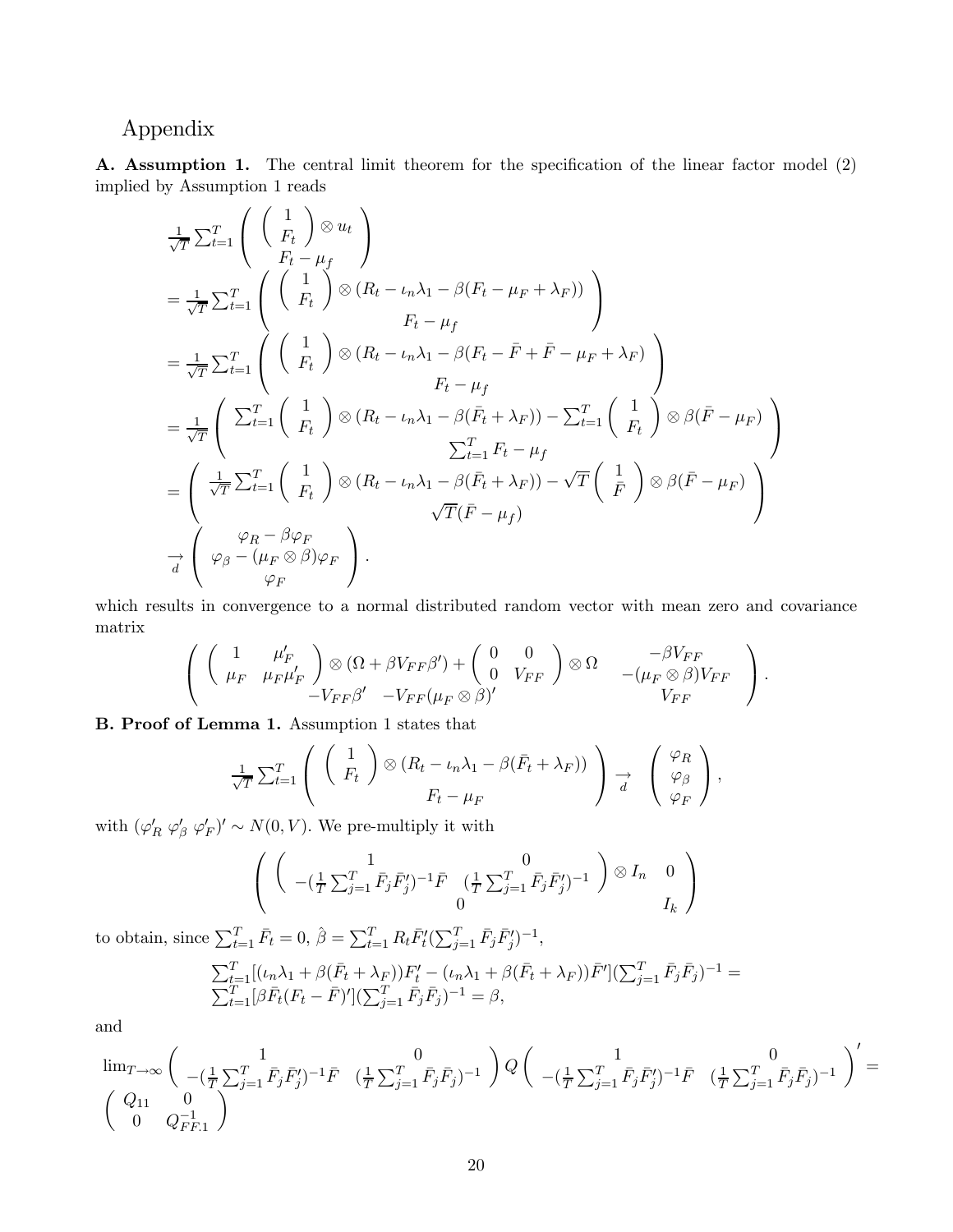with  $Q_{FF.1} = \lim_{T \to \infty} E\left(\frac{1}{T} \sum_{j=1}^{T} \bar{F}_j \bar{F}'_j\right)$ , that

$$
\sqrt{T}\left(\begin{array}{c}\bar{R}-\iota_{n}\lambda_{1}-\beta\lambda_{F}\\ {\rm vec}(\hat{\beta}-\beta)\\ \bar{F}-\mu_{F}\end{array}\right)\underset{d}{\rightarrow}\left(\begin{array}{c}\psi_{R}\\ \psi_{\beta}\\ \psi_{F}\end{array}\right),
$$

where  $\psi_R$ ,  $\psi_\beta$  and  $\psi_F$  are independent  $n \times 1$ ,  $nk \times 1$  and  $k \times 1$  normal distributed random vectors with mean 0 and covariance matrices,  $\Omega$ ,  $Q_{FF,1}^{-1} \otimes \Omega$  and  $V_{FF}$ .

C. Proof of Theorem 1. To analyze the behavior of the FM estimator, we rephraze Lemma 1 as

$$
\begin{pmatrix}\n\bar{R} \\
\text{vec}(\hat{\beta}) \\
\bar{F}\n\end{pmatrix} = \begin{pmatrix}\n\iota_n \lambda_1 + \beta \lambda_k \\
\text{vec}(\beta) \\
\mu_F\n\end{pmatrix} + \frac{1}{\sqrt{T}} \begin{pmatrix}\n\psi_R \\
\psi_\beta \\
\psi_F\n\end{pmatrix} + o_p(\frac{1}{\sqrt{T}}),
$$

where  $\frac{1}{a}$  implies equality in large samples and  $o_p(\frac{1}{\sqrt{T}})$  indicates that all other elements are of a lower order than  $\frac{1}{\sqrt{T}}$ .

1. 
$$
\beta = 0
$$
. We use that since  $(\iota_n : \frac{1}{\sqrt{T}} \Psi_\beta)'(\iota_n : \frac{1}{\sqrt{T}} \Psi_\beta) = \begin{pmatrix} \iota'_n \iota_n & \frac{1}{\sqrt{T}} \iota'_n \Psi_\beta \\ \frac{1}{\sqrt{T}} \Psi'_\beta \iota_n & \frac{1}{T} \Psi'_\beta \Psi_\beta \end{pmatrix}$ ,  
\n
$$
\begin{bmatrix} (\iota_n : \frac{1}{\sqrt{T}} \Psi_\beta)'(\iota_n : \frac{1}{\sqrt{T}} \Psi_\beta) \end{bmatrix}^{-1} = -a^{-1} \iota'_n \Psi_\beta (\Psi'_\beta \Psi_\beta)^{-1}
$$
\n
$$
-\sqrt{T} (\Psi'_\beta M_{i_n} \Psi_\beta)^{-1} \Psi'_\beta \iota_n \Psi_\beta)^{-1}
$$

with  $a = \iota'_n M_{\Psi_\beta} \iota_n$ .

**1a.**  $E(\bar{R}) = \iota_n \lambda_1$  and

$$
\begin{aligned}\n\left(\begin{array}{c}\n\hat{\lambda}_{1} \\
\hat{\lambda}_{F}\n\end{array}\right) &= \left[ (\iota_{n} : \hat{\beta})' (\iota_{n} : \hat{\beta}) \right]^{-1} (\iota_{n} : \hat{\beta})' \bar{R} \\
&= \left[ (\iota_{n} : \frac{1}{\sqrt{T}} \Psi_{\beta})' (\iota_{n} : \frac{1}{\sqrt{T}} \Psi_{\beta}) \right]^{-1} (\iota_{n} : \frac{1}{\sqrt{T}} \Psi_{\beta})' (\iota_{n} \lambda_{1} + \frac{1}{\sqrt{T}} \psi_{R}) \\
&= \left( \begin{array}{cc} a^{-1} & -a^{-1} \iota'_{n} \Psi_{\beta} (\Psi'_{\beta} \Psi_{\beta})^{-1} \\
-\sqrt{T} (\Psi'_{\beta} M_{i_{n}} \Psi_{\beta})^{-1} \frac{\Psi'_{\beta} \iota_{n}}{n} & T (\Psi'_{\beta} M_{i_{n}} \Psi_{\beta})^{-1} \\
\frac{\iota'_{n} \iota_{n} \lambda_{1} + \frac{1}{\sqrt{T}} \iota'_{n} \psi_{R}}{\sqrt{T}} \frac{\Psi'_{\beta} \iota_{n} \lambda_{1} + \frac{1}{T} \Psi'_{\beta} \psi_{R}}{\sqrt{T}} \frac{\iota^{-1} (\alpha \lambda_{1} + \frac{1}{\sqrt{T}} b' \psi_{R})}{\Psi'_{\beta} M_{i_{n}} \Psi_{\beta}} \right) \\
&= \left( \begin{array}{c} a^{-1} (\alpha \lambda_{1} + \frac{1}{\sqrt{T}} b' \psi_{R}) \\
(\Psi'_{\beta} M_{i_{n}} \Psi_{\beta})^{-1} \Psi'_{\beta} M_{i_{n}} \psi_{R} \\
\frac{1}{\sqrt{T}} \frac{1}{a} b' \\
(\Psi'_{\beta} M_{i_{n}} \Psi_{\beta})^{-1} \Psi'_{\beta} M_{i_{n}} \end{array}\right) \psi_{R}\n\end{aligned}
$$

where  $\Psi_{\beta} = \text{vecinv}_k(\psi_{\beta})$  and  $b = M_{\Psi_{\beta}} \iota_n$ , so, since  $\Psi_{\beta}$  and  $\psi_R$  are independent,

$$
\begin{pmatrix}\n\sqrt{T}(\hat{\lambda}_1 - \lambda_1) \\
\hat{\lambda}_F\n\end{pmatrix} \xrightarrow[d]{} \begin{pmatrix}\n\frac{1}{\sqrt{T}} \frac{1}{a} b' \\
(\Psi_{\beta} M_{i_n} \Psi_{\beta})^{-1} \Psi_{\beta}' M_{i_n}\n\end{pmatrix} \psi_R.
$$

Since  $\psi_R$  is a normal distributed random vector that is independent of  $\Psi_\beta$ , the moments of limiting distribution of  $\hat{\lambda}_F$  are determined by the moments of  $(\Psi'_\beta M_{i_n}\Psi_\beta)^{-1}\Psi'_\beta M_{i_n}$ . When  $\Omega$  is an identity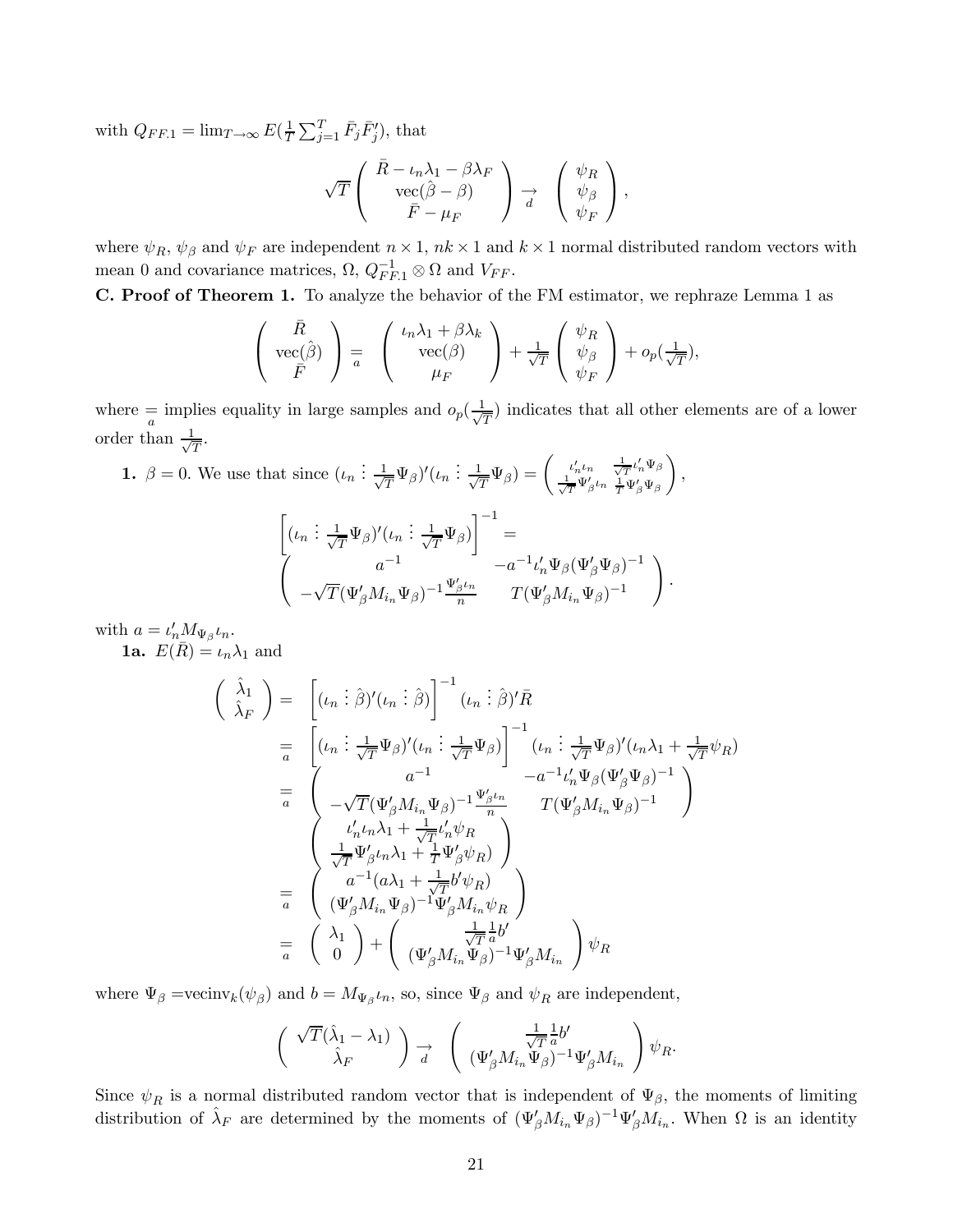matrix,  $\Psi_{\beta}' M_{i_n} \Psi_{\beta}$  is a Wishart distributed random matrix with  $n-1$  degrees of freedom and scale matrix  $Q_{FF}$ , see e.g. Muirhead (1982). Hence,  $(\Psi_{\beta}^{\prime} M_{i_n} \Psi_{\beta})^{-1} \Psi_{\beta}^{\prime} M_{i_n}$  is the square root of the inverse of the Wishart distributed random matrix. To proof the order of finite moments of this matrix, we use an alternative definition of a multi-variate t distributed random variable.

A multi-variate t distributed random  $k \times 1$  vector x with  $\nu$  degrees,  $k \times k$  dimensional scale matrix  $\Sigma^{-1}$  and  $k \times 1$  scale vector  $\alpha$  can be defined by

$$
x = \alpha + W^{-\frac{1}{2}}z,
$$

where  $z \sim N(0, I)$  and independent of the  $k \times k$  Wishart distributed random matrix W with  $\nu + k - 1$ degrees of freedom and scale matrix  $\Sigma$ . Since the moments of the multi-variate t exist up to order  $\nu$ , the moments of the square root of the inverted-Wishart thus exist up to order  $\nu + k - 1$ . This definition of a multi-variate t distributed random matrix results from the definition of a matric-variate t distributed random matrix, see e.g. Zellner (1971) and Drèze and Richard (1983).

In our case  $W = \Psi_{\beta}' M_{i_n} \Psi_{\beta}$  which is a  $k \times k$  Wishart distributed matrix with  $n-1$  degrees of freedom. The moments of  $(\Psi'_\beta M_{i_n}\Psi_\beta)^{-1}\Psi'_\beta M_{i_n}$  exist therefore up to order  $n-1-k+1=n-k$  which holds as well for the moments of  $\hat{\lambda}_F$ . The difference of the covariance matrix of  $\Omega$  from the identity matrix does not change the order of finite moments.

**1b.** When  $\beta$  is equal to zero and  $E(R) = c$ :

$$
\begin{split}\n\left(\begin{array}{c}\n\hat{\lambda}_{1} \\
\hat{\lambda}_{F}\n\end{array}\right) &= \left[\left(\iota_{n} : \hat{\beta}\right)'(\iota_{n} : \hat{\beta})\right]^{-1}(\iota_{n} : \hat{\beta})'\bar{R} \\
&= \left[\left(\iota_{n} : \frac{1}{\sqrt{T}}\Psi_{\beta}\right)'(\iota_{n} : \frac{1}{\sqrt{T}}\Psi_{\beta})\right]^{-1}(\iota_{n} : \frac{1}{\sqrt{T}}\Psi_{\beta})'(\mathbf{c} + \frac{1}{\sqrt{T}}\psi_{R}) \\
&= \left(\begin{array}{cc} a^{-1} & -a^{-1}\iota'_{n}\Psi_{\beta}(\Psi'_{\beta}\Psi_{\beta})^{-1} \\
-\sqrt{T}(\Psi'_{\beta}M_{i_{n}}\Psi_{\beta})^{-1}\frac{\Psi'_{\beta}\iota_{n}}{n} & T(\Psi'_{\beta}M_{i_{n}}\Psi_{\beta})^{-1}\n\end{array}\right) \\
&= \left(\begin{array}{c}\n\iota'_{n}\mathbf{c} + \frac{1}{\sqrt{T}}\iota'_{n}\psi_{R} \\
\frac{1}{\sqrt{T}}\Psi'_{\beta}\mathbf{c} + \frac{1}{T}\Psi'_{\beta}\psi_{R}\n\end{array}\right) \\
&= \left(\begin{array}{c}\n\iota''_{n}\mathbf{c} + \frac{1}{\sqrt{T}}\iota'_{n}\psi_{R} \\
\sqrt{T}(\Psi'_{\beta}M_{i_{n}}\Psi_{\beta})^{-1}\Psi_{\beta}\end{array}\right)^{-1}\Psi'_{\beta}M_{i_{n}}\mathbf{c} + (\Psi'_{\beta}M_{i_{n}}\Psi_{\beta})^{-1}\Psi'_{\beta}M_{i_{n}}\psi_{R} \\
\sqrt{T}(\Psi'_{\beta}M_{i_{n}}\Psi_{\beta})^{-1}\Psi_{\beta}\end{array}\right) \cdot \nabla_{F} \\
\end{split}
$$

and

$$
\begin{pmatrix}\n\sqrt{T}(\hat{\lambda}_1 - \frac{1}{a}b'c) \\
\hat{\lambda}_F - \sqrt{T}(\Psi_{\beta}^{\prime}M_{i_n}\Psi_{\beta})^{-1}\Psi_{\beta})^{-1}\Psi_{\beta}^{\prime}M_{i_n}c\n\end{pmatrix} \xrightarrow[d]{} \begin{pmatrix}\n\frac{1}{\sqrt{T}a}b' \\
(\Psi_{\beta}^{\prime}M_{i_n}\Psi_{\beta})^{-1}\Psi_{\beta})^{-1}\Psi_{\beta}^{\prime}M_{i_n}\n\end{pmatrix} \psi_R
$$

so  $\lambda_F$  diverges when T gets large.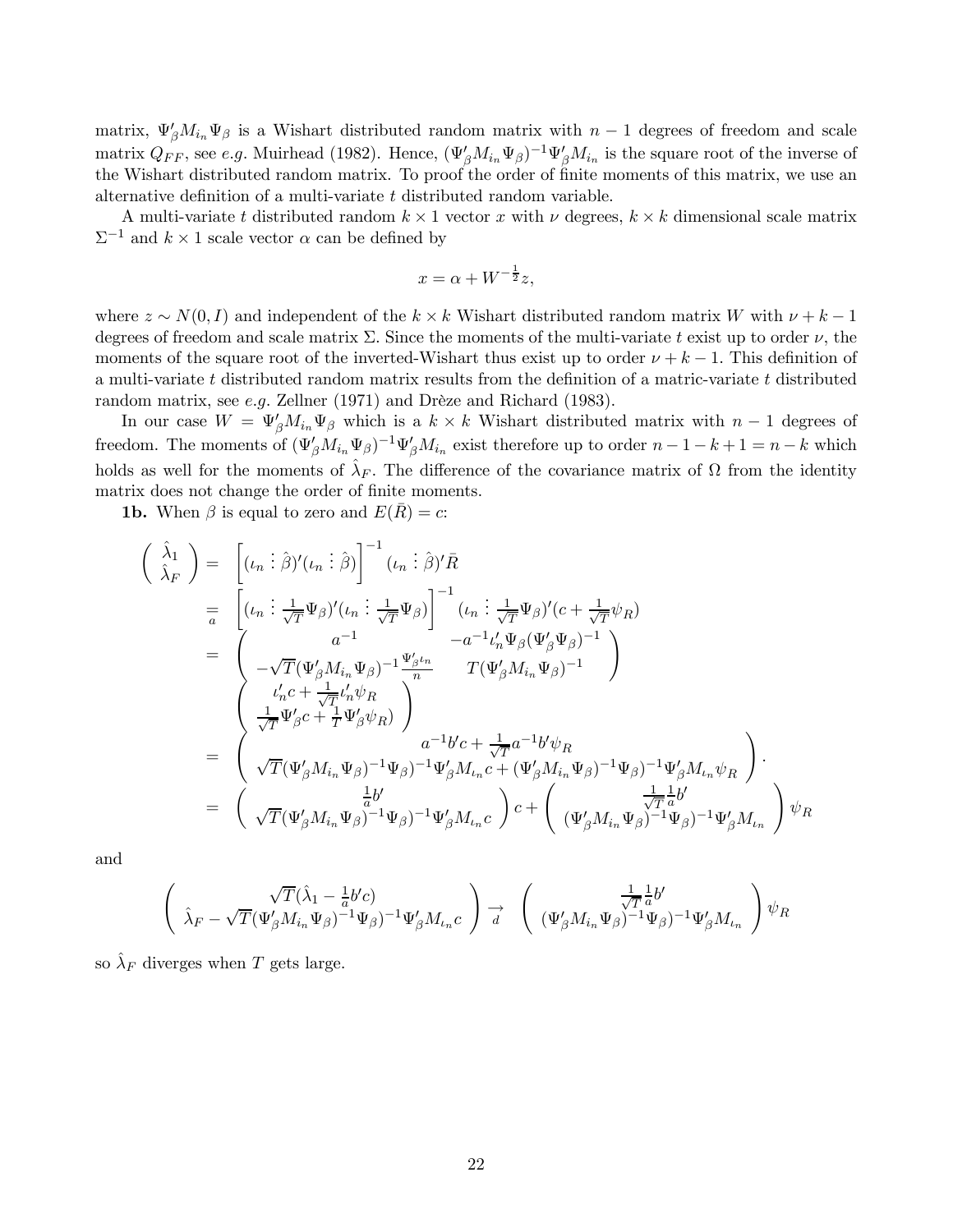**2a.** 
$$
\beta = \frac{1}{\sqrt{T}}B
$$
, with  $B$  a  $n \times k$  matrix of full rank and  $E(\bar{R}) = \iota_n \lambda_1 + \frac{1}{\sqrt{T}}B\lambda_F$  so  
\n
$$
\begin{pmatrix}\n\hat{\lambda}_1 \\
\hat{\lambda}_F\n\end{pmatrix} = \begin{bmatrix}\n(\iota_n : \hat{\beta})'(\iota_n : \hat{\beta})\n\end{bmatrix}^{-1} (\iota_n : \hat{\beta})' \bar{R}
$$
\n
$$
= \begin{bmatrix}\n[\iota_n : \frac{1}{\sqrt{T}}(B + \Psi_{\beta})]'[\iota_n : \frac{1}{\sqrt{T}}(B + \Psi_{\beta})]\n\end{bmatrix}^{-1} (\iota_n : \frac{1}{\sqrt{T}}(B + \Psi_{\beta}))'(\iota_n \lambda_1 + \frac{1}{\sqrt{T}}(B\lambda_F + \psi_R))
$$
\n
$$
-a^{-1}\sqrt{T}\iota'_n(B + \Psi_{\beta})((B + \Psi_{\beta})'(B + \Psi_{\beta}))^{-1}
$$
\n
$$
= \begin{pmatrix}\n\alpha^{-1} \\
-\sqrt{T}[(B + \Psi_{\beta})'M_{\iota_n}(B + \Psi_{\beta})]^{-1}(\frac{(B + \Psi_{\beta})'\iota_n}{n} & [(B + \Psi_{\beta})'M_{\iota_n}(B + \Psi_{\beta})]^{-1} \\
\frac{\iota'_n \iota_n \lambda_1 + \frac{1}{\sqrt{T}}\iota'_n(B\lambda_F + \psi_R)}{\sqrt{T}}(\frac{B + \Psi_{\beta})'(\iota_n \lambda_F + \psi_R)}\n\end{pmatrix}
$$
\n
$$
= \begin{pmatrix}\na^{-1}(a\lambda_1 + \frac{1}{\sqrt{T}}a^{-1}b'(B\lambda_F + \psi_R)) \\
((B + \Psi_{\beta})'M_{\iota_n}(B + \Psi_{\beta})^{-1}(B + \Psi_{\beta})'M_{\iota_n}(B\lambda_F + \psi_R))\n\end{pmatrix}
$$
\n
$$
= \begin{pmatrix}\n\lambda_1 \\
0\n\end{pmatrix} + \begin{pmatrix}\n\frac{1}{\sqrt{T}}a^U(\iota_n + \iota_n \lambda_1 + \psi_{\beta})'M_{\iota_n}(B + \psi_{\beta}) - \iota_B(\iota_n \lambda_F + \psi_{\beta})'\n\end{pmatrix}
$$
\n
$$

$$

with  $a = \iota'_n M_{(B+\Psi_\beta)} \iota_n, b = M_{(B+\Psi_\beta)} \iota_n$ , so,

$$
\begin{pmatrix}\n\sqrt{T}(\hat{\lambda}_1 - \lambda_1) \\
\hat{\lambda}_F - \lambda_F\n\end{pmatrix} \xrightarrow[d]{} \begin{pmatrix}\n\frac{1}{\sqrt{T}}\frac{1}{a}b' \\
[(B + \Psi_{\beta})'(B + \Psi_{\beta})]^{-1}(B + \Psi_{\beta})'(I_n - \frac{1}{a}\iota_n b')\n\end{pmatrix} (\psi_{R,\beta} - \Psi_{\beta}\lambda_F).
$$

In this case  $(B + \Psi_{\beta})'(B + \Psi_{\beta})$  has a non-central Wishart distribution when  $\Omega = I_n$  which has no implications for the order of the finite moments compared to the case when  $B = 0$ . Hence, the moments of  $\hat{\lambda}_F$  exist up to order  $n - k$ .

**2b.**  $\beta = \frac{1}{\sqrt{T}}B$ , with B a  $n \times k$  matrix of full rank and  $E(\bar{R}) = c$ :

$$
\left(\begin{array}{c}\n\hat{\lambda}_{1} \\
\hat{\lambda}_{F}\n\end{array}\right) = \left[ (\iota_{n} : \hat{\beta})' (\iota_{n} : \hat{\beta}) \right]^{-1} (\iota_{n} : \hat{\beta})' \bar{R} \n= \left[ [\iota_{n} : \frac{1}{\sqrt{T}} (B + \Psi_{\beta})]' [\iota_{n} : \frac{1}{\sqrt{T}} (B + \Psi_{\beta})] \right]^{-1} [\iota_{n} : \frac{1}{\sqrt{T}} (B + \Psi_{\beta})]' (c + \frac{1}{\sqrt{T}} \psi_{R}) \n= \left(\begin{array}{cc} a^{-1} & -a^{-1} \sqrt{T} \iota'_{n} (B + \Psi_{\beta})' (B + \Psi_{\beta})' (B + \Psi_{\beta})^{-1} \\ -\sqrt{T} [(B + \Psi_{\beta})' M_{\iota_{n}} (B + \Psi_{\beta})]^{-1} \frac{(B + \Psi_{\beta})' \iota_{n}}{n} & [(B + \Psi_{\beta})' M_{\iota_{n}} (B + \Psi_{\beta})]^{-1} \end{array}\right) \n= \left(\begin{array}{cc} \iota'_{n} c + \frac{1}{\sqrt{T}} \iota'_{n} \psi_{R} \\
\frac{1}{\sqrt{T}} (B + \Psi_{\beta})' c + \frac{1}{T} (B + \Psi_{\beta})' \psi_{R} \\
(a^{-1} b' c + \frac{1}{\sqrt{T}} a^{-1} b' \psi_{R} \\
[(B + \Psi_{\beta})' M_{\iota_{n}} (B + \Psi_{\beta})]^{-1} (B + \Psi_{\beta})' M_{\iota_{n}} [\sqrt{T} c + \psi_{R}] \end{array}\right) \n= \left(\begin{array}{cc} \iota & \frac{1}{b} b' \\
\sqrt{T} [(B + \Psi_{\beta})' M_{\iota_{n}} (B + \Psi_{\beta})]^{-1} (B + \Psi_{\beta})' M_{\iota_{n}} \end{array}\right) c + \n\left( \begin{array}{cc} \iota & \frac{1}{\sqrt{T}} a^{1} b' \\
[(B + \Psi_{\beta})' M_{\iota_{n}} (B + \Psi_{\beta})]^{-1} (B + \Psi_{\beta})' M_{\iota_{n}} \end{array}\right) \psi_{R}\n\end{array}
$$

with  $a = \iota'_n M_{(B+\Psi_\beta)} \iota_n$ ,  $b = M_{(B+\Psi_\beta)} \iota_n$ , and

$$
\begin{pmatrix}\n\sqrt{T}(\hat{\lambda}_1 - \lambda_1) \\
\hat{\lambda}_F - \sqrt{T}[(B + \Psi_{\beta})'(B + \Psi_{\beta})]^{-1}(B + \Psi_{\beta})'(I_n - \frac{1}{a}\iota_n b')c\n\end{pmatrix}
$$

$$
\vec{d} \begin{pmatrix}\n\frac{1}{\sqrt{T}}\frac{1}{a}b' \\
[(B + \Psi_{\beta})'(B + \Psi_{\beta})]^{-1}(B + \Psi_{\beta})'(I_n - \frac{1}{a}\iota_n b')\n\end{pmatrix} \psi_R.
$$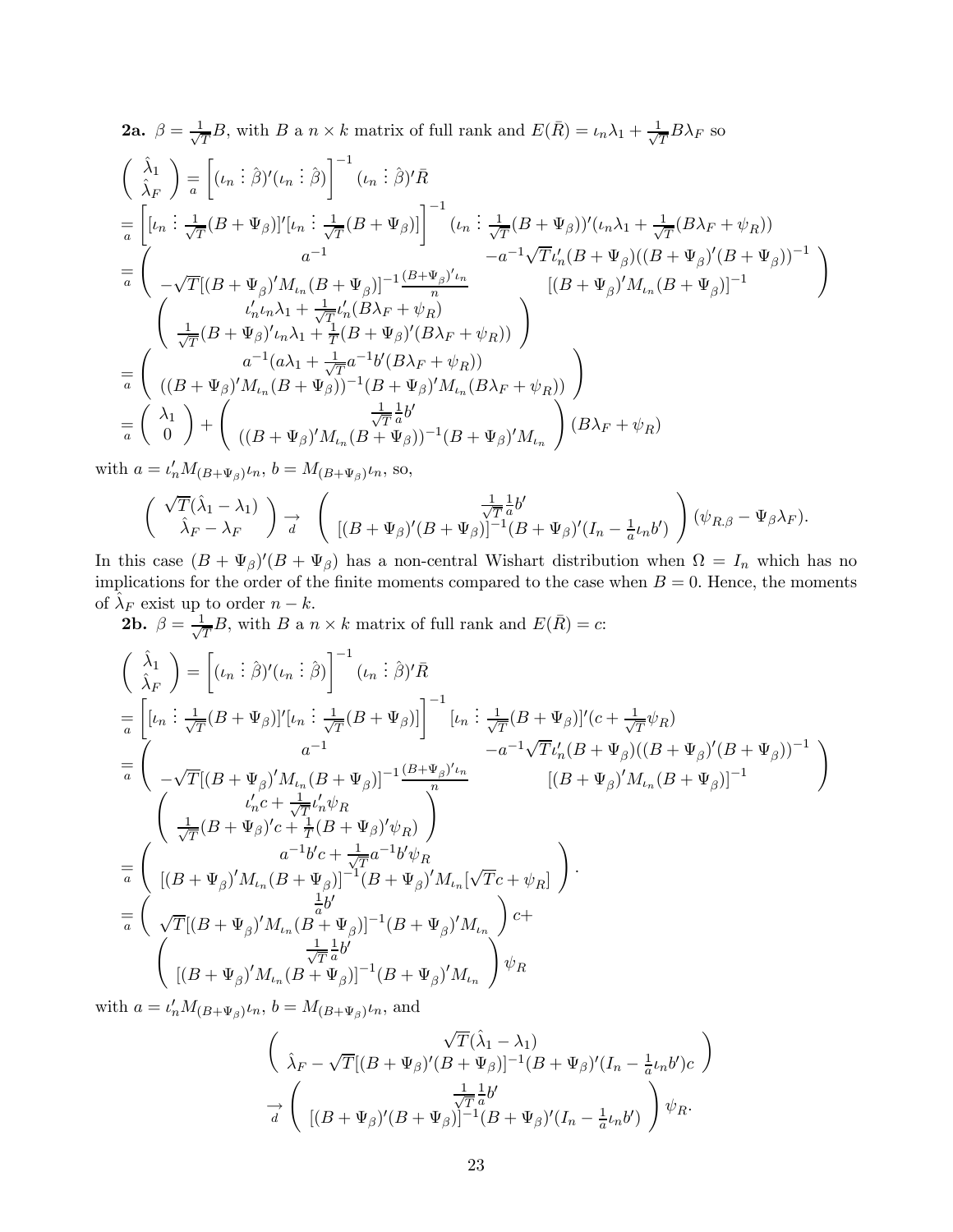**3.**  $\beta = \binom{\beta_1}{0}$ , with  $\beta_1 : n_1 \times 1$  and  $E(\bar{R}) = \iota_n \lambda_1 + B\lambda_F$ . The specification of the FM risk premia estimator is

$$
\begin{aligned}\n&\left(\begin{array}{c}\n\hat{\lambda}_1 \\
\hat{\lambda}_F\n\end{array}\right) = \left[ (\iota_n \vdots \hat{\beta})' (\iota_n \vdots \hat{\beta}) \right]^{-1} (\iota_n \vdots \hat{\beta})' \bar{R} \\
&= \left[ [\iota_n \vdots ((\beta_1) + \frac{1}{\sqrt{T}} \Psi_\beta)]' [\iota_n \vdots ((\beta_1) + \frac{1}{\sqrt{T}} \Psi_\beta)] \right]^{-1} (\iota_n \vdots ((\beta_1) + \frac{1}{\sqrt{T}} \Psi_\beta))' (\iota_n \lambda_1 + (B\lambda_F + \psi_R)) + o_p(\frac{1}{\sqrt{T}}).\n\end{aligned}
$$

We construct the limit of the two different elements of  $\binom{\hat{\lambda}_1}{\hat{\lambda}_F}$ . We assume that  $n_1$  remains fixed and that the following limits hold when n and T become large:  $\frac{\Psi_{\beta}'\Psi_{\beta}}{n}$  $\frac{p}{n} \frac{\Psi_{\beta}}{p} \to W, W = \left[ \lim_{n \to \infty} \text{tr}(\frac{1}{n} \Omega) \right] V_{FF}^{-1}, \frac{n}{T} \to c,$  $\frac{n_1}{T} \to 0$  such that  $\frac{1}{\sqrt{T}} \beta'_1 \Psi_{\beta_1} \to 0$ ,  $\frac{1}{\sqrt{n}} \beta'_1 \iota_{n_1} \to 0$  such that  $\frac{n_1}{\sqrt{n}}$ 

$$
\begin{pmatrix}\n\frac{1}{\sqrt{n}} & 0 \\
0 & 1\n\end{pmatrix}\n\begin{bmatrix}\n\iota_n \\
\vdots \\
0\n\end{bmatrix} + \frac{1}{\sqrt{T}}\Psi_{\beta}\n\end{pmatrix}\n\begin{bmatrix}\n\iota_n \\
\iota_n \\
\vdots \\
0\n\end{bmatrix} + \frac{1}{\sqrt{T}}\Psi_{\beta}\n\end{pmatrix}\n\begin{bmatrix}\n\frac{1}{\sqrt{n}} & 0 \\
0 & 1\n\end{bmatrix} =
$$
\n
$$
\begin{pmatrix}\n1 & \frac{1}{\sqrt{n}}\iota'_{n_1}\beta_1 + \frac{1}{\sqrt{T}}\left(\frac{1}{\sqrt{n}}\iota'_n\Psi_{\beta}\right) \\
\frac{1}{\sqrt{n}}\beta'_1\iota_{n_1} + \frac{1}{\sqrt{T}}\left(\frac{1}{\sqrt{n}}\Psi'_{\beta}\iota_n\right) & \beta'_1\beta_1 + \frac{1}{\sqrt{T}}\beta'_1\Psi_{\beta_1} + \frac{1}{\sqrt{T}}\Psi'_{\beta_1}\beta_1 + \frac{n}{T}\frac{\Psi'_{\beta}\Psi_{\beta}}{n}\n\end{pmatrix} =
$$
\n
$$
\begin{pmatrix}\n1 & b'_1 \\
b_1 & B_1\n\end{pmatrix}
$$

with  $b_1 = \frac{1}{\sqrt{n}} \beta'_1 \iota_{n_1} + \frac{1}{\sqrt{T}} (\frac{1}{\sqrt{n}} \Psi'_\beta \iota_n), B_1 = \beta'_1 \beta_1 + \frac{1}{\sqrt{T}} \beta'_1 \Psi_{\beta_1} + \frac{1}{\sqrt{T}} \Psi'_{\beta_1} \beta_1 + \frac{n}{T}$  $\frac{\Psi_{\beta}'\Psi_{\beta}}{n}$ ,  $\Psi_{\beta_1} = (I_{n_1} \ \vdots \ 0)\Psi_{\beta}$ , and its inverse reads  $\begin{pmatrix} (1-b'_1B_1^{-1}b_1)^{-1} & -(1-b'_1B_1^{-1}b_1)^{-1}b'_1B_1^{-1} \end{pmatrix}$  $-(B_1 - b_1b'_1)^{-1}b_1$   $(B_1 - b_1b'_1)^{-1}$  $\setminus$ .

The large sample behavior of the second part of the FM estimator reads

$$
\begin{aligned}\n&\left(\frac{1}{\sqrt{n}}\,0\right)(\iota_n\,\vdots\,(\iota_0^{\beta_1})+\frac{1}{\sqrt{T}}\Psi_{\beta})\big)'(\iota_n\lambda_1+(\iota_0^{\beta_1})\lambda_F+\frac{1}{\sqrt{T}}\psi_R\big) \\
&\left(\frac{1}{\sqrt{n}}\,0\right)\n\end{aligned}
$$
\n
$$
\begin{aligned}\n&\left(\frac{1}{\sqrt{n}}\,0\,\right)\n\begin{pmatrix}\n\beta'_{1}\iota_{n_{1}}\lambda_{1}+\beta'_{1}\beta_{1}\lambda_{F}+\frac{1}{\sqrt{T}}\beta'_{1}\psi_{R_{1}}+\frac{1}{\sqrt{T}}\Psi'_{\beta}\iota_{n}\lambda_{1}+\frac{1}{\sqrt{T}}\Psi'_{\beta_{1}}\beta_{1}\lambda_{F}+\frac{1}{\sqrt{T}}\Psi'_{\beta}\psi_{R} \\
\beta'_{1}\iota_{n_{1}}\lambda_{1}+\beta'_{1}\beta_{1}\lambda_{F}+\frac{1}{\sqrt{T}}\beta'_{1}\psi_{R_{1}}+\frac{1}{\sqrt{T}}\Psi'_{\beta}\iota_{n}\lambda_{1}+\frac{1}{\sqrt{T}}\Psi'_{\beta_{1}}\beta_{1}\lambda_{F}+\frac{1}{\sqrt{T}}\Psi'_{\beta}\Psi_{R} \\
\beta'_{1}\iota_{n_{1}}\lambda_{1}+\eta_{1}B_{1}\lambda_{F}+\frac{1}{\sqrt{T}}\beta'_{1}\psi_{R_{1}}+\frac{1}{\sqrt{T}}\Psi'_{\beta}\iota_{n}\lambda_{1}+\frac{1}{\sqrt{T}}\Psi'_{\beta_{1}}\beta_{1}\lambda_{F}+\frac{1}{\sqrt{T}}\Psi'_{\beta}\Psi_{R} \\
\end{aligned}
$$
\n
$$
\begin{aligned}\n&\sqrt{n}\begin{pmatrix}\n\beta'_{1}\iota_{n_{1}}\lambda_{1}+\beta'_{1}\beta_{1}\lambda_{F}+\frac{1}{\sqrt{T}}\beta'_{1}\psi_{R_{1}}+\frac{1}{\sqrt{T}}\Psi'_{\beta}\iota_{n}\lambda_{1}+\frac{1}{\sqrt{T}}\Psi'_{\beta_{1}}\beta_{1}\lambda_{F}+\frac{1}{\sqrt{T}}\psi'_{\beta}\psi_{R} \\
\frac{1}{\sqrt{n}}\beta'_{1}\iota_{n_{1}}+\frac{1}{\sqrt{n}}\beta'_{1}\psi_{R} \\
\frac{1}{\sqrt{n}}\beta'_{1}\iota_{n
$$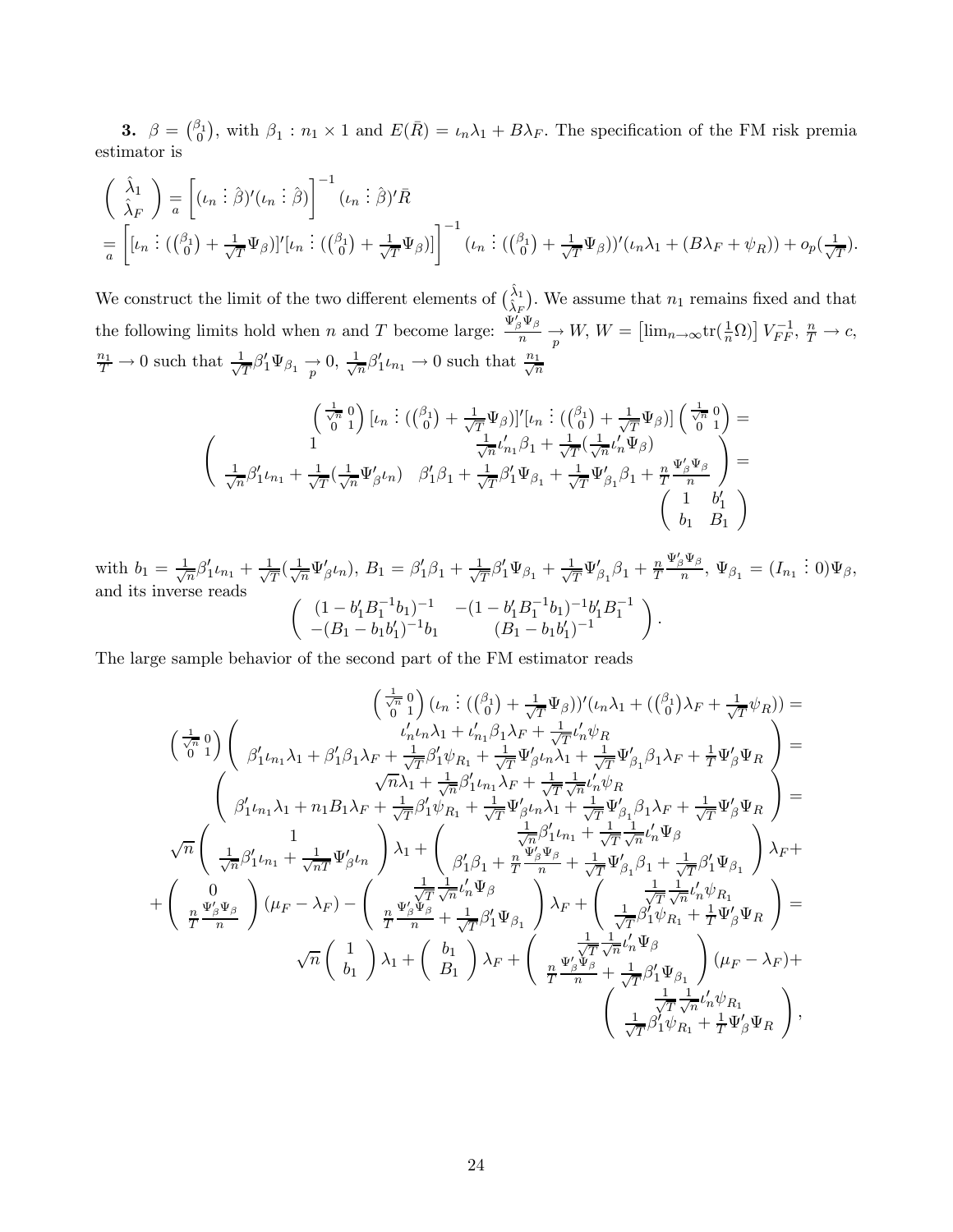where  $\Psi_{R_1} = (I_{n_1} \, \vdots \, 0)\Psi_R$ . The combined behavior for the estimator then results as

$$
\begin{split}\n&\left(\begin{array}{c}\n\hat{\lambda}_{1} \\
\hat{\lambda}_{F}\n\end{array}\right) = \left(\frac{1}{\sqrt{0}} 0\right) \left[\left(\frac{1}{\sqrt{0}} 0\right) [ \iota_{n} : ((\beta_{1}) + \frac{1}{\sqrt{T}} \Psi_{\beta})]' [\iota_{n} : ((\beta_{0}) + \frac{1}{\sqrt{T}} \Psi_{\beta})] \left(\frac{1}{\sqrt{0}} 0\right)\right]^{-1} \\
&\left(\frac{1}{\sqrt{0}} 0\right) (\iota_{n} : ((\beta_{0}) + \frac{1}{\sqrt{T}} \Psi_{\beta}))' (\iota_{n} \lambda_{1} + ((\beta_{0}) \lambda_{F} + \frac{1}{\sqrt{T}} \psi_{R})) \\
&= \left(\frac{1}{\sqrt{0}} 0\right) \left(\begin{array}{c} (1 - b_{1}' B_{1}^{-1} b_{1})^{-1} & -(1 - b_{1}' B_{1}^{-1} b_{1})^{-1} b_{1}' B_{1}^{-1} \\
-(B_{1} - b_{1} b_{1}')^{-1} b_{1} & (B_{1} - b_{1} b_{1}')^{-1} \end{array}\right) \\
&\left[\sqrt{n} \left(\begin{array}{c} 1 \\ b_{1} \end{array}\right) \lambda_{1} + \left(\begin{array}{c} b_{1}' \\ B_{1} \end{array}\right) \lambda_{F} + \left(\begin{array}{c} 0 \\ \frac{n}{T} \frac{w_{\beta} w_{\beta}}{n} \end{array}\right) (\mu_{F} - \lambda_{F}) - \left(\begin{array}{c} \frac{1}{\sqrt{T}} \frac{1}{\sqrt{n}} \iota_{n}' \Psi_{\beta} \\
\frac{1}{\sqrt{T}} \beta_{1}' \Psi_{\beta_{1}} \\ \frac{1}{\sqrt{T}} \beta_{1}' \psi_{R_{1}^{*}} + \frac{1}{T} \Psi_{\beta}' \Psi_{R^{*}} \\
\frac{1}{\sqrt{T}} \beta_{1}' \psi_{R_{1}^{*}} + \frac{1}{T} \Psi_{\beta}' \Psi_{R^{*}}\n\end{array}\right)\right] \\
&= \left(\begin{array}{c} \lambda_{1} \\ \lambda_{F} \end{array}\right) + \left(\begin{array}{c} \frac{1}{\sqrt{0}} 0 \\ 0 \end{array}\right) \left(\begin{array}{c} (1 - b_{1}' B_{1}^{-1} b_{1})^{-1} & -(1 - b
$$

When we now use that  $\frac{n}{T}$  $\Psi'_\beta \Psi_\beta$  $\frac{p_{\mathcal{B}}\mathcal{P}_{\beta}}{p} \rightarrow W$ ,  $\frac{1}{\sqrt{T}}\beta_1'\Psi_{\beta_1} \rightarrow 0$ ,  $b_1 \rightarrow 0$ ,  $B_1 \rightarrow \beta_1'\beta_1 + W$ , we obtain that the bias of the FM risk premia estimator equals  $(\beta'_1 \beta_1 + W)^{-1} W(\mu_F - \lambda_F)$ . D. Proof of Theorem 2.

1.  $\beta = 0$ . We use that since  $(\iota_n : \frac{1}{\sqrt{T}} \Psi_\beta)' \Omega^{-1}(\iota_n : \frac{1}{\sqrt{T}} \Psi_\beta) = \begin{pmatrix} \iota'_n \Omega^{-1} \iota_n \\ \frac{1}{\sqrt{T}} \Psi'_\beta \Omega^{-1} \end{pmatrix}$  $\frac{1}{\sqrt{T}}\Psi'_{\beta}\Omega^{-1}\iota_n$  $\frac{1}{\sqrt{T}} \iota'_n \Omega^{-1} \Psi_\beta$  $\frac{1}{T} \Psi_{\beta}' \Omega^{-1} \Psi_{\beta}$  $\setminus$ ,

$$
\begin{aligned}\n\left[ (\iota_n \; &\; \frac{1}{\sqrt{T}} \Psi_\beta)' \Omega^{-1} (\iota_n \; &\; \frac{1}{\sqrt{T}} \Psi_\beta) \right]^{-1} = \\
& \left( \begin{array}{cc} a^{-1} & \sqrt{T} a^{-1} \iota_n' \Omega^{-1} \Psi_\beta (\Psi_\beta' \Omega^{-1} \Psi_\beta)^{-1} \\ -\sqrt{T} (\Psi_\beta' \Omega^{-\frac{1}{2}} M_{\Omega^{-\frac{1}{2}} \iota_n} \Omega^{-\frac{1}{2}} \Psi_\beta)^{-1} \frac{\Psi_\beta' \Omega^{-1} \iota_n}{\iota_n' \Omega^{-1} \iota_n} & T (\Psi_\beta' \Omega^{-\frac{1}{2}} M_{\Omega^{-\frac{1}{2}} \iota_n} \Omega^{-\frac{1}{2}} \Psi_\beta)^{-1} \end{array} \right).\n\end{aligned}
$$

with  $a = \iota'_n \Omega^{-\frac{1}{2}} M_{\Omega^{-\frac{1}{2}} \Psi_\beta} \Omega^{-\frac{1}{2}} \iota_n$ .

**1a.**  $E(\bar{R}) = \iota_n \lambda_1$  and since  $\hat{\Omega} \to \Omega$ ,

$$
\begin{aligned}\n\left(\begin{array}{c}\n\hat{\lambda}_{1} \\
\hat{\lambda}_{F}\n\end{array}\right) &= \left[\left(\iota_{n}:\hat{\beta}\right)^{\prime}\hat{\Omega}^{-1}\left(\iota_{n}:\hat{\beta}\right)\right]^{-1}\left(\iota_{n}:\hat{\beta}\right)^{\prime}\hat{\Omega}\bar{R} \\
&= \left[\left(\iota_{n}:\frac{1}{\sqrt{T}}\Psi_{\beta}\right)^{\prime}\Omega^{-1}\left(\iota_{n}:\frac{1}{\sqrt{T}}\Psi_{\beta}\right)\right]^{-1}\left(\iota_{n}:\frac{1}{\sqrt{T}}\Psi_{\beta}\right)^{\prime}\Omega^{-1}\left(\iota_{n}\lambda_{1}+\frac{1}{\sqrt{T}}\psi_{R}\right) \\
&= \left(\begin{array}{cc} a^{-1} & -\sqrt{T}a^{-1}\iota'_{n}\Omega^{-1}\Psi_{\beta}(\Psi'_{\beta}\Omega^{-1}\Psi_{\beta})^{-1} \\
-\sqrt{T}(\Psi'_{\beta}\Omega^{-\frac{1}{2}}M_{\Omega^{-\frac{1}{2}}}\bar{\Psi}_{\beta})^{-1}\frac{\Psi'_{\beta}\Omega^{-1}\iota_{n}}{\iota'_{n}\Omega^{-1}\iota_{n}} & T(\Psi'_{\beta}\Omega^{-\frac{1}{2}}M_{\Omega^{-\frac{1}{2}}}\bar{\Psi}_{\beta})^{-1}\end{array}\right) \\
&= \left(\begin{array}{cc} \iota'_{n}\Omega^{-1}\iota_{n}\lambda_{1}+\frac{1}{\sqrt{T}}\iota'_{n}\Omega^{-1}\psi_{R} \\
\frac{1}{\sqrt{T}}\Psi'_{\beta}\Omega^{-1}\iota_{n}\lambda_{1}+\frac{1}{T}\Psi'_{\beta}\Omega^{-1}\psi_{R}\end{array}\right) \\
&= \left(\begin{array}{cc} a^{-1}(a\lambda_{1}+\frac{1}{\sqrt{T}}b^{\prime}\Omega^{-\frac{1}{2}}\psi_{R}) \\
(\Psi'_{\beta}\Omega^{-\frac{1}{2}}M_{\Omega^{-\frac{1}{2}}}\bar{\Psi}_{\beta})^{-1}\Psi'_{\beta}\Omega^{-\frac{1}{2}}\psi_{R}\end{array}\right) \\
&= \left(\begin{array}{cc} \lambda_{1} \\
0\end{array}\right) + \left(\begin{array}{cc} \frac{1}{\sqrt{T}}\lambda_{1}^{0}\lambda_{1}+\frac{1}{\sqrt{T}}\lambda_{1}^{0}\lambda_{1}+\lambda_{1}^{0}\lambda_{1}+\lambda_{1}^{0}\lambda_{
$$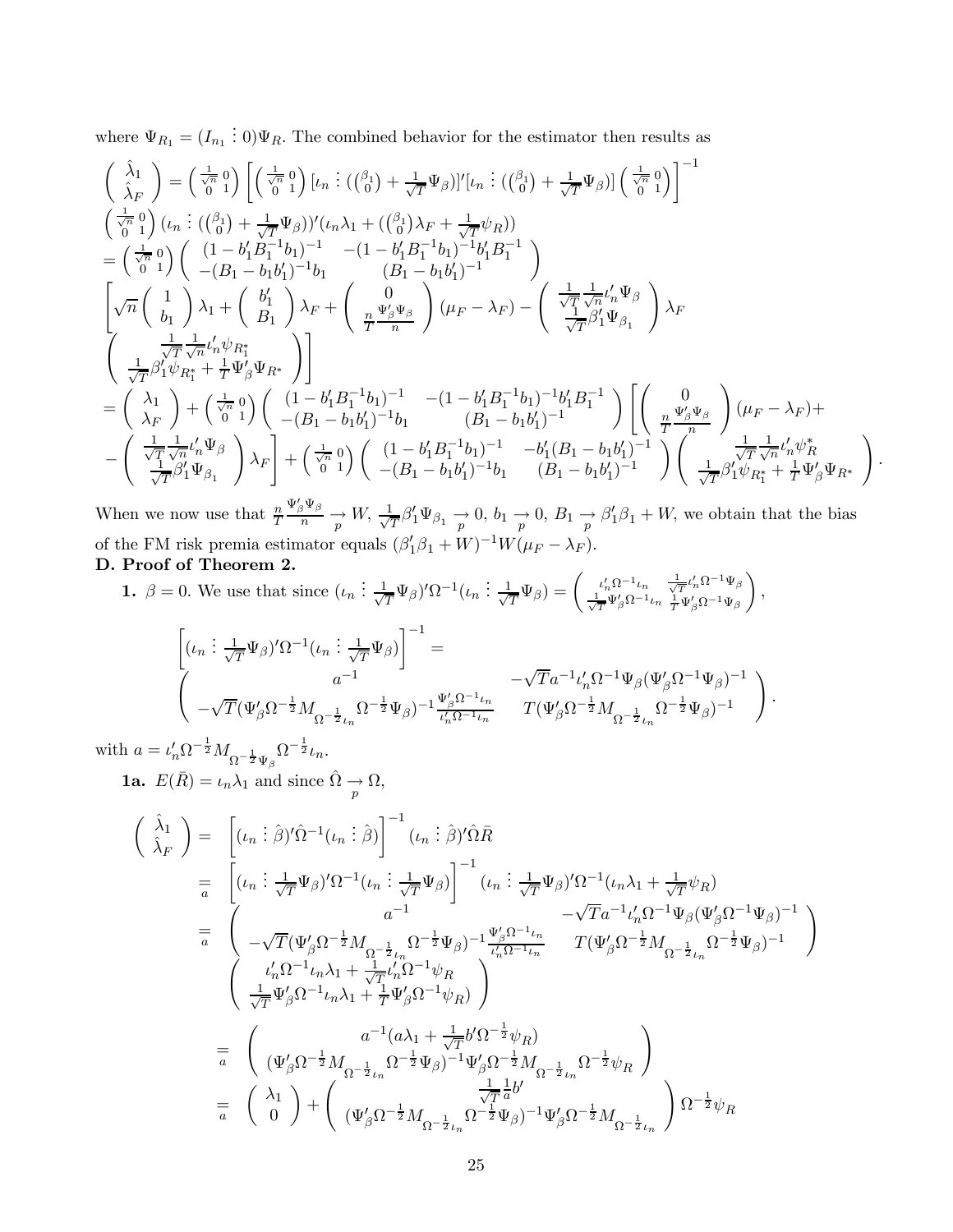where  $\Psi_{\beta} = \text{vecinv}_k(\psi_{\beta})$  and  $b = M_{\Omega^{-\frac{1}{2}}\Psi_{\beta}} \Omega^{-\frac{1}{2}}\iota_n$ , so

$$
\left(\begin{array}{cc} \sqrt{T}(\widehat{\lambda}_1-\lambda_1) \\ \widehat{\lambda}_F \end{array} \right) \underset{d}{\rightarrow} \quad \left(\begin{array}{cc} \frac{1}{\sqrt{T}}\frac{1}{a}b' \\ (\Psi_{\beta}'\Omega^{-\frac{1}{2}}M_{\Omega^{-\frac{1}{2}}\mu} \Omega^{-\frac{1}{2}}\Psi_{\beta})^{-1}\Psi_{\beta}'\Omega^{-\frac{1}{2}}M_{\Omega^{-\frac{1}{2}}\iota_n} \end{array} \right) \Omega^{-\frac{1}{2}}\psi_R.
$$

Since  $\psi_R$  is a normal distributed random vector that is independent of  $\Psi_{\beta}$ . The random matrix  $(\Psi'_\beta \Omega^{-\frac{1}{2}} M_{\Omega^{-\frac{1}{2}}\mu} \Omega^{-\frac{1}{2}} \Psi_\beta)^{-1} \Psi'_\beta \Omega^{-\frac{1}{2}} M_{\Omega^{-\frac{1}{2}}\iota_n}$  is the square root of the inverse of the Wishart distributed random matrix  $(\Omega^{-\frac{1}{2}}\Psi_{\beta})'M_{\Omega^{-\frac{1}{2}}\iota_n}\Omega^{-\frac{1}{2}}\Psi_{\beta}$  which has a Wishart distributed matrix with  $n-1$  degrees of freedom and scale matrix  $Q_{FF}$ . Hence, it results from the proof of Theorem 1 that the limiting distribution of  $\hat{\lambda}_F$  is a multi-variate t distribution with  $n - k$  degrees of freedom, location 0 and scale matrix  $Q_{11.F}Q_{FF}^{-1}$  with  $Q_{11.F} = Q_{11} - Q_{1F}Q_{FF}^{-1}Q_{F1}$ .

**1b.** When  $\beta$  is equal to zero and  $E(\bar{R}) = c$ :

$$
\left(\begin{array}{c}\n\hat{\lambda}_{1} \\
\hat{\lambda}_{F}\n\end{array}\right) = \left[ (\iota_{n} : \hat{\beta})'\hat{\Omega}^{-1}(\iota_{n} : \hat{\beta})\right]^{-1} (\iota_{n} : \hat{\beta})'\hat{\Omega}\bar{R} \n= \left[ (\iota_{n} : \frac{1}{\sqrt{T}}\Psi_{\beta})'\Omega^{-1}(\iota_{n} : \frac{1}{\sqrt{T}}\Psi_{\beta})\right]^{-1} (\iota_{n} : \frac{1}{\sqrt{T}}\Psi_{\beta})'\Omega^{-1}(\iota_{n}\lambda_{1} + \frac{1}{\sqrt{T}}\psi_{R}) \n- \sqrt{T}a^{-1}\iota'_{n}\Omega^{-1}\Psi_{\beta}(\Psi'_{\beta}\Omega^{-1}\Psi_{\beta})^{-1} \n- \sqrt{T}a^{-1}\iota'_{n}\Omega^{-1}\Psi_{\beta}(\Psi'_{\beta}\Omega^{-1}\Psi_{\beta})^{-1} \n- \sqrt{T}a^{-1}\iota'_{n}\Omega^{-1}\Psi_{\beta}(\Psi'_{\beta}\Omega^{-1}\Psi_{\beta})^{-1} \n- \sqrt{T}a^{-1}\iota'_{n}\Omega^{-1}\Psi_{\beta}(\Psi'_{\beta}\Omega^{-1}\Psi_{\beta})^{-1} \n- \sqrt{T}a^{-1}\iota'_{n}\Omega^{-1}\Psi_{\beta}(\Psi'_{\beta}\Omega^{-1}\Psi_{\beta})^{-1} \n- \sqrt{T}a^{-1}\iota'_{n}\Omega^{-1}\Psi_{\beta}(\Psi'_{\beta}\Omega^{-1}\Psi_{\beta})^{-1} \n- \sqrt{T}a^{-1}\iota'_{n}\Omega^{-1}\Psi_{\beta}(\Psi'_{\beta}\Omega^{-1}\Psi_{\beta}) \right] \n= \left(\begin{array}{c} a^{-1}\iota'_{n}\Omega^{-\frac{1}{2}}M_{\Omega^{-\frac{1}{2}}}\psi_{\beta}\Omega^{-1}\psi_{R} \end{array}\right) \n= \left(\begin{array}{c} a^{-1}\iota'_{n}\Omega^{-\frac{1}{2}}M_{\Omega^{-\frac{1}{2}}}\psi_{\beta}\Omega^{-\frac{1}{2}}\zeta + \frac{1}{\sqrt{T}}b'\Omega^{-\frac{1}{2}}\psi_{R} \end{array}\right) \n= \left(\begin{array}{c} a^{-1}\iota'_{n}\Omega^{-\frac{1}{2}}M_{\Omega^{-\frac{1}{2}}}\zeta - \frac{1}{2}\iota
$$

and

$$
\begin{split} \left( \begin{array}{c} \sqrt{T}(\hat{\lambda}_1 - a^{-1} b' \Omega^{-\frac{1}{2}} c) \\ \hat{\lambda}_F - \sqrt{T} (\Psi_\beta' \Omega^{-\frac{1}{2}} M_{\Omega^{-\frac{1}{2}} \iota_n} \Omega^{-\frac{1}{2}} \Psi_\beta)^{-1} \Psi_\beta' \Omega^{-\frac{1}{2}} M_{\Omega^{-\frac{1}{2}} \iota_n} \Omega^{-\frac{1}{2}} c \end{array} \right) \stackrel{\longrightarrow}{d} \\ \left( \begin{array}{c} \frac{1}{\sqrt{T}} \frac{1}{a} b' \\ (\Psi_\beta' \Omega^{-\frac{1}{2}} M_{\Omega^{-\frac{1}{2}} \iota_n} \Omega^{-\frac{1}{2}} \Psi_\beta)^{-1} \Psi_\beta' \Omega^{-\frac{1}{2}} M_{\Omega^{-\frac{1}{2}} \iota_n} \Omega^{-\frac{1}{2}} \end{array} \right) \psi_R \end{split}
$$

and  $\hat{\lambda}_F$  diverges when T gets large.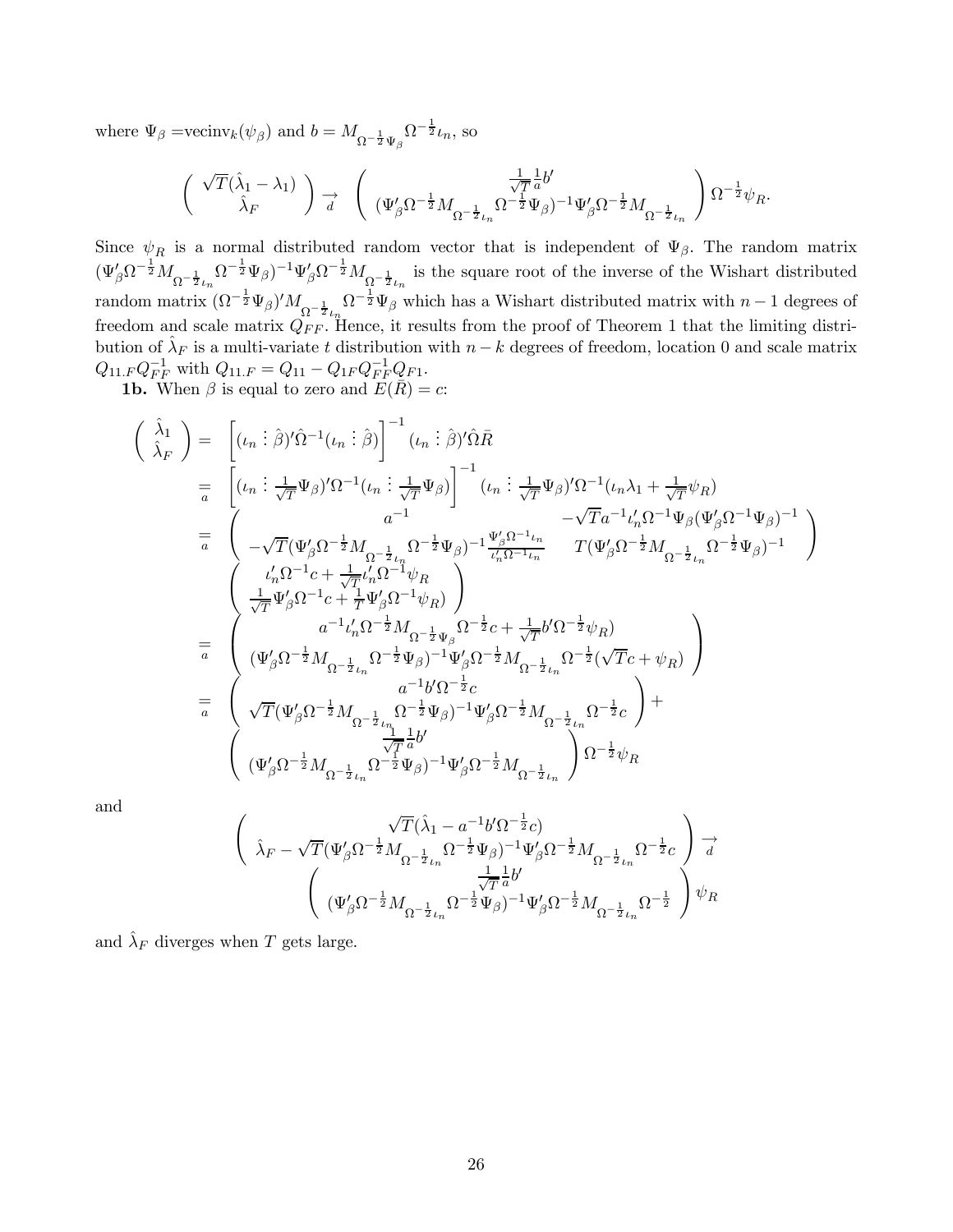2a. 
$$
\beta = \frac{1}{\sqrt{T}}B
$$
, with  $B$  a  $n \times k$  matrix of full rank and  $E(\bar{R}) = \iota_n \lambda_1 + \frac{1}{\sqrt{T}}B$  so  
\n
$$
\begin{pmatrix}\n\hat{\lambda}_1 \\
\hat{\lambda}_F\n\end{pmatrix} = \left[ (\iota_n \, \hat{i} \, \hat{\beta})' \hat{\Omega}^{-1} (\iota_n \, \hat{i} \, \hat{\beta}) \right]^{-1} (\iota_n \, \hat{i} \, \hat{\beta})' \hat{\Omega}^{-1} \bar{R}
$$
\n
$$
= \left[ [\iota_n \, \hat{i} \, \frac{1}{\sqrt{T}} (B + \Psi_\beta)]' \Omega^{-1} [\iota_n \, \hat{i} \, \frac{1}{\sqrt{T}} (B + \Psi_\beta)] \right]^{-1} (\iota_n \, \hat{i} \, \frac{1}{\sqrt{T}} (B + \Psi_\beta))' \Omega^{-1} (\iota_n \lambda_1 + \frac{1}{\sqrt{T}} (B \lambda_F + \psi_R))
$$
\n
$$
= \left( \begin{array}{cc} -\sqrt{T} ((B + \Psi_\beta)') \Omega^{-\frac{1}{2}} M_{\Omega^{-\frac{1}{2}} \iota_n} \Omega^{-\frac{1}{2}} (B + \Psi_\beta))^{-1} \frac{(B + \Psi_\beta) \Omega^{-1} \iota_n}{\iota_n^{\ell} \Omega^{-1} \iota_n} \\ -\sqrt{T} a^{-1} \iota'_n \Omega^{-1} (B + \Psi_\beta) ((B + \Psi_\beta)') \Omega^{-1} (B + \Psi_\beta))^{-1} \end{array} \right)
$$
\n
$$
= \left( \begin{array}{cc} \iota'_n \Omega^{-1} \iota_n \lambda_1 + \frac{1}{\sqrt{T}} \iota_n^{\ell} \Omega^{-1} (B \lambda_F + \psi_R) \\ \frac{1}{\sqrt{T}} (B + \Psi_\beta)^{\ell} \Omega^{-1} \iota_n \lambda_1 + \frac{1}{T} (B + \Psi_\beta)^{\ell} \Omega^{-1} (B \lambda_F + \psi_R) \end{array} \right)
$$
\n
$$
= \left( \begin{array}{cc} \iota'_n \Omega^{-1} \iota_n \lambda_1 + \frac{1}{\sqrt{T}} (\iota_n \Psi_\beta)^{\ell} \Omega^{-1} (B \lambda_F + \psi_R) \\ \frac{1}{\sqrt{T}} (B + \Psi_\beta)^{\ell}
$$

Hence,

$$
\begin{aligned} &\left(\begin{array}{c} \sqrt{T}(\hat{\lambda}_1-\lambda_1)\\ \hat{\lambda}_F-\lambda_F \end{array}\right) \underset{d}{\rightarrow} \\ &\left(\begin{array}{c} \frac{1}{\sqrt{T}}\frac{1}{a}b'\\ ((B+\Psi_{\beta})'\Omega^{-\frac{1}{2}}M_{\Omega^{-\frac{1}{2}}\iota_n}\Omega^{-\frac{1}{2}}(B+\Psi_{\beta}))^{-1}(B+\Psi_{\beta})'\Omega^{-\frac{1}{2}}M_{\iota_n} \end{array}\right) \Omega^{-\frac{1}{2}}(\psi_R-\Psi_{\beta}\lambda_F). \end{aligned}
$$

In this case  $(B + \Psi_{\beta})'(B + \Psi_{\beta})$  has a non-central Wishart distribution regardless of the value of  $\Omega$ . Hence, the moments of  $\hat{\lambda}_F$  exist up to order  $n - k$ .

**2b.**  $\beta = \frac{1}{\sqrt{T}}B$ , with B a  $n \times k$  matrix of full rank and  $E(\bar{R}) = c$ :

$$
\left(\begin{array}{c}\n\hat{\lambda}_{1} \\
\hat{\lambda}_{F}\n\end{array}\right) = \left[ (\iota_{n} : \hat{\beta})'\hat{\Omega}^{-1}(\iota_{n} : \hat{\beta}) \right]^{-1} (\iota_{n} : \hat{\beta})'\bar{R} \n= \left[ [\iota_{n} : \frac{1}{\sqrt{T}}(B + \Psi_{\beta})]' \Omega^{-1} [\iota_{n} : \frac{1}{\sqrt{T}}(B + \Psi_{\beta})] \right]^{-1} (\iota_{n} : \frac{1}{\sqrt{T}}(B + \Psi_{\beta}))'\Omega^{-1}(c + \frac{1}{\sqrt{T}}\psi_{R})) \n= \left( \begin{array}{cc} a^{-1} \\
-\sqrt{T}((B + \Psi_{\beta})'\Omega^{-\frac{1}{2}}M_{\Omega^{-\frac{1}{2}}\iota_{n}}\Omega^{-\frac{1}{2}}(B + \Psi_{\beta}))^{-1} \frac{(B + \Psi_{\beta})'\Omega^{-1}\iota_{n}}{\iota_{n}'\Omega^{-1}\iota_{n}} \\
-\sqrt{T}a^{-1}\iota_{n}'\Omega^{-1}(B + \Psi_{\beta})(B + \Psi_{\beta})'\Omega^{-1}(B + \Psi_{\beta}))^{-1} \end{array} \right) \n\qquad T((B + \Psi_{\beta})')\Omega^{-\frac{1}{2}}M_{\Omega^{-\frac{1}{2}}\iota_{n}}\Omega^{-\frac{1}{2}}(B + \Psi_{\beta}))^{-1} \right) \n= \left( \begin{array}{c} \iota_{n}'\Omega^{-1}c + \frac{1}{\sqrt{T}}\iota_{n}'\Omega^{-1}\psi_{R} \\
\frac{1}{\sqrt{T}}(B + \Psi_{\beta})'\Omega^{-1}c + \frac{1}{T}(B + \Psi_{\beta})'\Omega^{-1}\psi_{R} \end{array} \right) \n= \left( \begin{array}{c} a^{-1}(b'\Omega^{-\frac{1}{2}}c + \frac{1}{\sqrt{T}}b'\Omega^{-\frac{1}{2}}\psi_{R}) \\
((B + \Psi_{\beta})'M_{\iota_{n}}(B + \Psi_{\beta}))^{-1}(B + \Psi_{\beta})'M_{\iota_{n}})(\sqrt{T}c + \psi_{R})\n\end{array} \right) \n= \left( \begin{array}{c} \sqrt{T}((B + \Psi_{\beta})')\Omega^{-\frac{1}{2}}M_{\Omega^{-\frac{1}{2}}\iota_{n}}\Omega^{-\frac{1
$$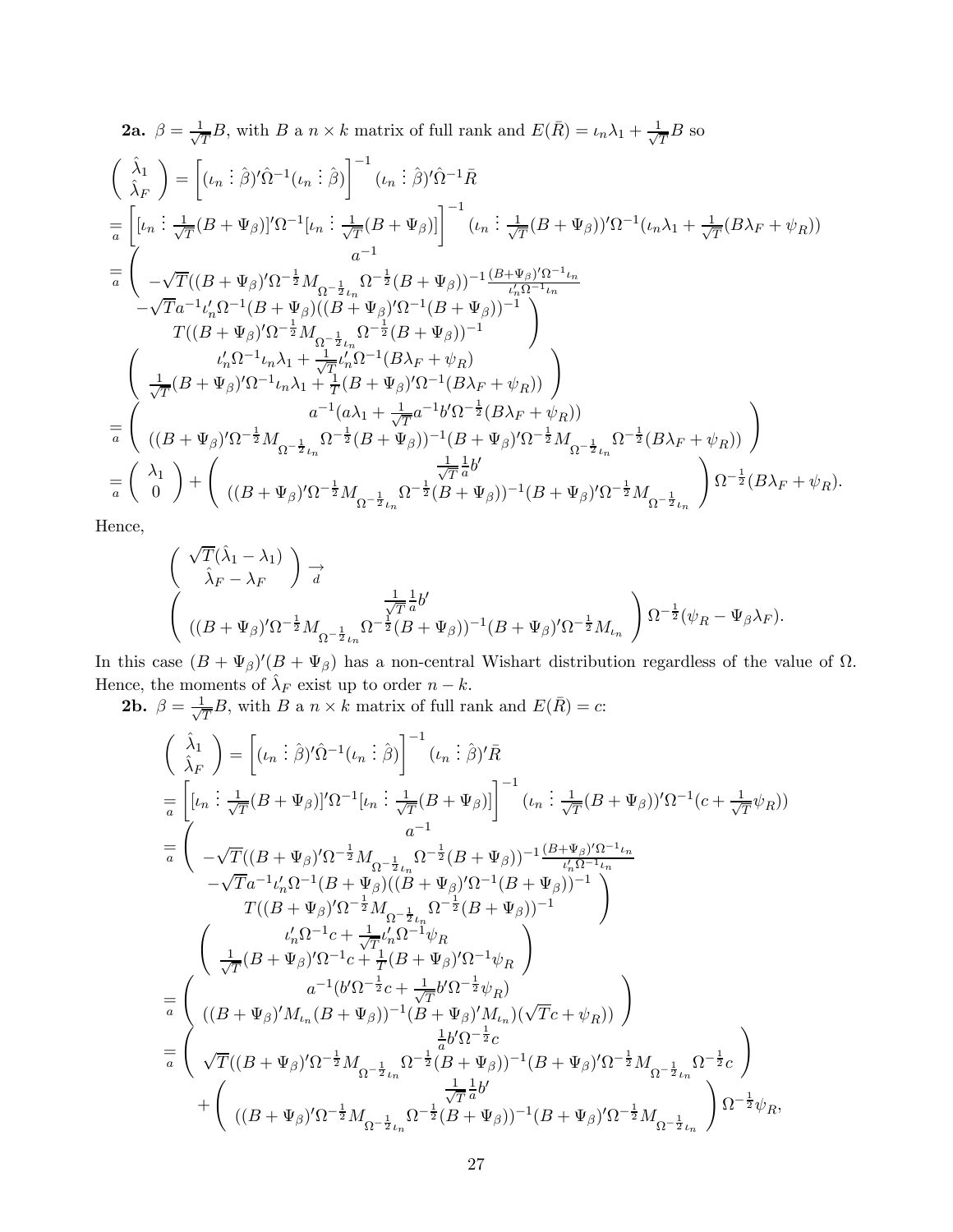with  $a = \iota'_n \Omega^{-\frac{1}{2}} M_{\Omega^{-\frac{1}{2}}(B+\Psi_{\beta})} \Omega^{-\frac{1}{2}} \iota_n$ ,  $b = M_{\Omega^{-\frac{1}{2}}(B+\Psi_{\beta})} \Omega^{-\frac{1}{2}} \iota_n$ , and

$$
\begin{aligned}&\sqrt{T}(\hat{\lambda}_{1}-\tfrac{1}{a}b'\Omega^{-\frac{1}{2}}c)\\ \hat{\lambda}_{F}-\sqrt{T}((B+\Psi_{\beta})'\Omega^{-\frac{1}{2}}M_{\Omega^{-\frac{1}{2}}\iota_{n}}\Omega^{-\frac{1}{2}}(B+\Psi_{\beta}))^{-1}(B+\Psi_{\beta})'\Omega^{-\frac{1}{2}}M_{\Omega^{-\frac{1}{2}}\iota_{n}}\Omega^{-\frac{1}{2}}c\end{aligned}\Big)\\ \xrightarrow[d\left((B+\Psi_{\beta})'\Omega^{-\frac{1}{2}}M_{\Omega^{-\frac{1}{2}}\iota_{n}}\Omega^{-\frac{1}{2}}\iota_{n}\Omega^{-\frac{1}{2}}(B+\Psi_{\beta}))^{-1}(B+\Psi_{\beta})'\Omega^{-\frac{1}{2}}M_{\Omega^{-\frac{1}{2}}\iota_{n}}\right)\Omega^{-\frac{1}{2}}\psi_{R}.\end{aligned}
$$

E. Proof of Lemma 2. Assumption 1 states that

$$
\frac{1}{\sqrt{T}}\sum_{t=1}^{T} \left( \begin{array}{c} 1 \\ F_t \end{array} \right) \otimes (R_t - \iota_n \lambda_1 - \beta(\bar{F}_t + \lambda_F)) \bigg) \rightarrow \left( \begin{array}{c} \varphi_R \\ \varphi_\beta \\ \varphi_F \end{array} \right),
$$

with  $(\varphi'_R \varphi'_\beta \varphi'_F)' \sim N(0, V)$ . We take all asset returns in deviation from the *n*-th asset return so

$$
\frac{1}{\sqrt{T}}\sum_{t=1}^T\left(\begin{array}{c}1\\F_t\end{array}\right)\otimes\left(\mathcal{R}_t-\mathcal{B}(\bar{F}_t+\lambda_F)\right)\right)\underset{d}{\rightarrow}\left(\begin{array}{c}\varphi_{\mathcal{R}}\\\varphi_{\mathcal{B}}\\\psi_F\end{array}\right),
$$

with  $\varphi_{\mathcal{R}} = J_n \varphi_R$ ,  $\varphi_{\beta} = (I_k \otimes J_n) \varphi_{\beta}$  with  $J_n = (I_{N-1} : -\iota_{n-1})$  so  $(\varphi_{\mathcal{R}}')$  $\vdots \varphi'_{\mathcal{B}}$  $\frac{1}{2} \varphi'_F)' \sim N(0, \text{diag}(Q \otimes \Sigma, V_{FF}))$ with  $\Sigma = J_n \Omega J'_n$ . We pre-multiply the result from Assumption 1 with

$$
\left( \begin{array}{cc} 1 & 0 \\ \left[ \frac{1}{T} \sum_{j=1}^{T} (\bar{F}_{j} + \lambda_{F,0}) (\bar{F}_{j} + \lambda_{F,0})' \right]^{-1} (\lambda_{F,0} - \bar{F}) & \left[ \frac{1}{T} \sum_{j=1}^{T} (\bar{F}_{j} + \lambda_{F,0}) (\bar{F}_{j} + \lambda_{F,0})' \right]^{-1} \end{array} \right) \otimes I_{n} \quad 0
$$

to obtain under  $H_0: \lambda_F = \lambda_{F,0}$  that

$$
\sqrt{T}\left(\begin{array}{c}\bar{\mathcal{R}}-\mathcal{B}\lambda_F\\ {\rm vec}(\tilde{\mathcal{B}}-\mathcal{B})\\ \bar{F}-\mu_F\end{array}\right)\underset{d}{\rightarrow}\left(\begin{array}{c}\xi_{\mathcal{R}}\\ \xi_{\mathcal{B}}\\ \xi_F\end{array}\right),
$$

where  $\tilde{\mathcal{B}} = \sum_{t=1}^T \mathcal{R}_t (\bar{F}_t + \lambda_{F,0})' (\sum_{j=1}^T (\bar{F}_j + \lambda_{F,0}) (\bar{F}_j + \lambda_{F,0})')^{-1}$  and  $(\xi_{\mathcal{R}}')$ :  $\xi'_{\mathcal{B}}$  $\mathcal{L} \colon \xi_F' \sim N(0, \text{diag}(\mathcal{Q}(\lambda_F) \otimes$  $\Sigma, V_{FF}$ ) and

$$
\mathcal{Q}(\lambda_F) = \lim_{T \to \infty} E \left[ \begin{pmatrix} 1 & \lambda'_F \left[ \frac{1}{T} \sum_{t=1}^T (\bar{F}_t + \lambda_F)(\bar{F}_t + \lambda_F) \right]^{-1} \\ \left[ \frac{1}{T} \sum_{t=1}^T (\bar{F}_t + \lambda_F)(\bar{F}_t + \lambda_F) \right]^{-1} \lambda_F & \left[ \frac{1}{T} \sum_{t=1}^T (\bar{F}_t + \lambda_F)(\bar{F}_t + \lambda_F)' \right]^{-1} \end{pmatrix} \right] \\ = \begin{pmatrix} \mathcal{Q}(\lambda_F)_{11} & \mathcal{Q}(\lambda_F)_{FF} \\ \mathcal{Q}(\lambda_F)_{F1} & \mathcal{Q}(\lambda_F)_{FF} \end{pmatrix}.
$$

Hence, under  $H_0: \lambda_F = \lambda_{F,0}, \bar{\mathcal{R}} - \tilde{\mathcal{B}}\lambda_{F,0} = \bar{\mathcal{R}} - \mathcal{B}\lambda_F - (\tilde{\mathcal{B}} - \mathcal{B})\lambda_F$  so  $\sqrt{T}(\bar{\mathcal{R}} - \tilde{\mathcal{B}}\lambda_{F,0}) \rightarrow \xi_{\mathcal{R}} - (\lambda'_F \otimes I_{n-1})\xi_{\mathcal{B}},$ which is independent of  $\xi_{\mathcal{B}}$  since  $\begin{pmatrix} 1 & -\lambda'_{F,0} \\ 0 & I_k \end{pmatrix}$  $\Big)$   $\mathcal{Q}(\lambda_F)$   $\Big(\begin{smallmatrix} 1 \ 0 \end{smallmatrix}$  $\frac{1-\lambda_{F,0}^{\prime}}{I_k}$  $\int'$  =diag(1 –  $\lambda'_{F,0} \mathcal{Q}(\lambda_F)_{FF} \lambda_{F,0}, \mathcal{Q}(\lambda_F)_{FF}$ ), so

$$
\sqrt{T}\left(\begin{array}{c}\bar{\mathcal{R}}-\tilde{\mathcal{B}}\lambda_F\\ {\rm vec}(\tilde{\mathcal{B}}-\mathcal{B})\\ \bar{F}-\mu_F\end{array}\right)\underset{d}{\rightarrow}\left(\begin{array}{c}\psi_{\mathcal{R}}\\ \psi_{\mathcal{B}}\\ \psi_F\end{array}\right),
$$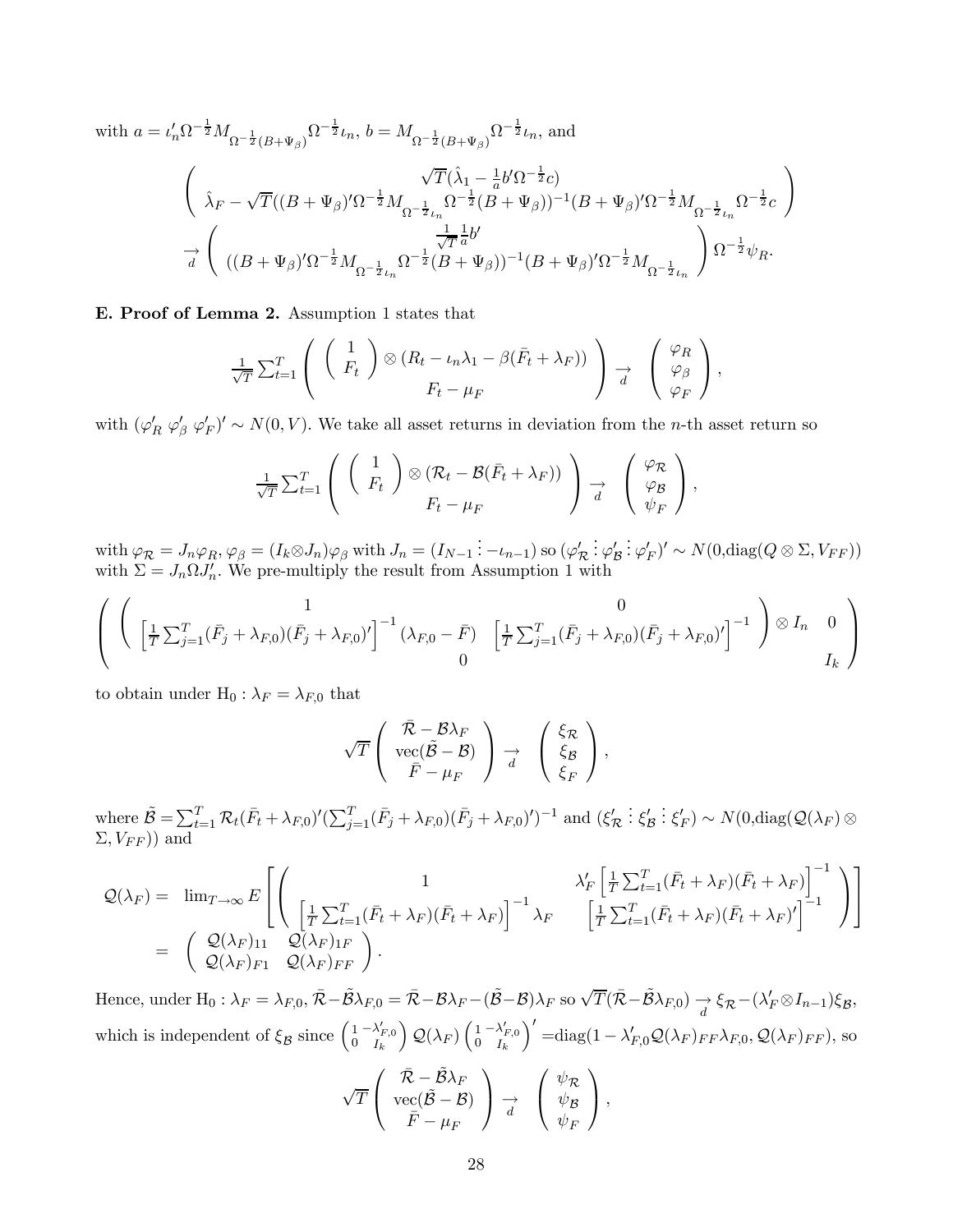where  $\psi_{\mathcal{R}}$ ,  $\psi_{\mathcal{B}}$  and  $\psi_F$  are independent  $(n-1) \times 1$ ,  $(n-1)k \times 1$  and  $k \times 1$  normal distributed random vectors with mean zero and covariance matrices,  $(1 - \lambda'_{F,0} Q(\lambda_F)_{FF} \lambda_{F,0}) \otimes \Sigma$ ,  $Q(\lambda_F)_{FF} \otimes \Sigma$  and  $V_{FF}$ . **F.** The derivative of the FAR statistic with respect to  $\lambda_{F,0}$ . To obtain the derivative of

$$
FAR(\lambda_{F,0}) = \frac{T}{1-\lambda'_{F,0}\hat{\mathcal{Q}}(\lambda_F)_{F,F}^{-1}\lambda_{F,0}}(\bar{\mathcal{R}} - \tilde{\mathcal{B}}\lambda_{F,0})'\tilde{\Sigma}^{-1}(\bar{\mathcal{R}} - \tilde{\mathcal{B}}\lambda_{F,0}),
$$

we first construct the derivatives of its different elements with respect to  $\lambda_{F,0}$ .

$$
\frac{\partial \text{vec}(\tilde{B})}{\partial \lambda_{F,0}} = \frac{\partial}{\partial \lambda_{F,0}} \text{vec} \left[ \sum_{t=1}^{T} \mathcal{R}_{t} (\bar{F}_{t} + \lambda_{F,0})' (\sum_{j=1}^{T} (\bar{F}_{j} + \lambda_{F,0}) (\bar{F}_{j} + \lambda_{F,0})')^{-1} \right]
$$
\n
$$
= \left[ (\sum_{j=1}^{T} (\bar{F}_{j} + \lambda_{F,0}) (\bar{F}_{j} + \lambda_{F,0})')^{-1} \otimes I_{n-1} \right] \frac{\partial}{\partial \lambda_{F,0}} \text{vec} \left[ \sum_{t=1}^{T} \mathcal{R}_{t} (\bar{F}_{t} + \lambda_{F,0})' \right]
$$
\n
$$
+ \left[ I_{k} \otimes \sum_{t=1}^{T} \mathcal{R}_{t} (\bar{F}_{t} + \lambda_{F,0})' \right] \frac{\partial}{\partial \lambda_{F,0}} \text{vec} \left[ (\sum_{j=1}^{T} (\bar{F}_{j} + \lambda_{F,0}) (\bar{F}_{j} + \lambda_{F,0})')^{-1} \right]
$$
\n
$$
= \left[ (\sum_{j=1}^{T} (\bar{F}_{j} + \lambda_{F,0}) (\bar{F}_{j} + \lambda_{F,0})')^{-1} \otimes T \bar{\mathcal{R}} \right]
$$
\n
$$
+ \left[ I_{k} \otimes \sum_{t=1}^{T} \mathcal{R}_{t} (\bar{F}_{t} + \lambda_{F,0})' \right] \frac{\partial}{\partial \lambda_{F,0}} \text{vec} \left[ (\sum_{j=1}^{T} (\bar{F}_{j} + \lambda_{F,0}) (\bar{F}_{j} + \lambda_{F,0})')^{-1} \right]
$$
\n
$$
= \left[ (\sum_{j=1}^{T} (\bar{F}_{j} + \lambda_{F,0}) (\bar{F}_{j} + \lambda_{F,0})')^{-1} \otimes T \bar{\mathcal{B}} \right]
$$
\n
$$
- 2 \left[ (\sum_{j=1}^{T} (\bar{F}_{j} + \lambda_{F,0}) (\bar{F}_{j} + \lambda_{F,0})')^{-1} \otimes (\bar{\mathcal{R}} - \tilde{\mathcal{B}} \lambda_{F,0}) \right]
$$
\n
$$
\frac{\partial}{\partial \lambda
$$

since  $\sum_{t=1}^{T} (\bar{\mathcal{R}}_t - \tilde{\mathcal{B}}(\bar{F}_t + \lambda_{F,0}))(\bar{F}_t + \lambda_{F,0})' = 0$  and  $\bar{F} = 0$ . Hence,

$$
\frac{\partial}{\partial \lambda'_{F,0}}\text{FAR}(\lambda_{F,0}) = -2\left\{\frac{T}{1-\lambda'_{F,0}\hat{Q}(\lambda_{F})_{F}^{-1}\lambda_{F,0}}(\bar{\mathcal{R}}-\tilde{\mathcal{B}}\lambda_{F,0})'\tilde{\Sigma}^{-1}\tilde{\mathcal{B}}+\frac{T}{1-\lambda'_{F,0}\hat{Q}(\lambda_{F})_{F}^{-1}\lambda_{F,0}}(\lambda'_{F,0}\otimes(\bar{\mathcal{R}}-\tilde{\mathcal{B}}\lambda_{F,0})'\tilde{\Sigma}^{-1})\frac{\partial \text{vec}(\tilde{\mathcal{B}})}{\partial \lambda'_{F,0}}\right\}\frac{T}{(1-\lambda'_{F,0}\hat{Q}(\lambda_{F})_{F}^{-1}\lambda_{F,0})^2}(\bar{\mathcal{R}}-\tilde{\mathcal{B}}\lambda_{F,0})'\tilde{\Sigma}^{-1}(\bar{\mathcal{R}}-\tilde{\mathcal{B}}\lambda_{F,0})
$$
\n
$$
\frac{\partial}{\partial \lambda'_{F,0}}\left[1-\lambda'_{F,0}\hat{Q}(\lambda_{F})_{F}^{-1}\lambda_{F,0}\right]+\frac{T}{1-\lambda'_{F,0}\hat{Q}(\lambda_{F})_{F}^{-1}\lambda_{F,0}}\right\}\n((\bar{\mathcal{R}}-\tilde{\mathcal{B}}\lambda_{F,0})'\tilde{\Sigma}^{-1}\otimes(\bar{\mathcal{R}}-\tilde{\mathcal{B}}\lambda_{F,0})'\tilde{\Sigma}^{-1})\frac{\partial \text{vec}(\Sigma)}{\partial \lambda'_{F,0}}\n=\frac{-2}{1-\lambda'_{F,0}\hat{Q}(\lambda_{F})_{F}^{-1}\lambda_{F,0}}\left\{((\bar{\mathcal{R}}-\tilde{\mathcal{B}}\lambda_{F,0})'\tilde{\Sigma}^{-1}\tilde{\mathcal{B}}+\\ \left[\lambda'_{F,0}(\frac{1}{T}\sum_{j=1}^{T}(\bar{F}_{j}+\lambda_{F,0})(\bar{F}_{j}+\lambda_{F,0})')^{-1}\otimes(\bar{\mathcal{R}}-\tilde{\mathcal{B}}\lambda_{F,0})'\tilde{\Sigma}^{-1}(\bar{\mathcal{R}}-\tilde{\mathcal{B}}\lambda_{F,0})\right]\n-\left[\lambda'_{F,0}(\frac{1}{T}\sum_{j=1}^{T}(\bar{F}_{j}+\lambda_{F,0})(\bar{F}_{
$$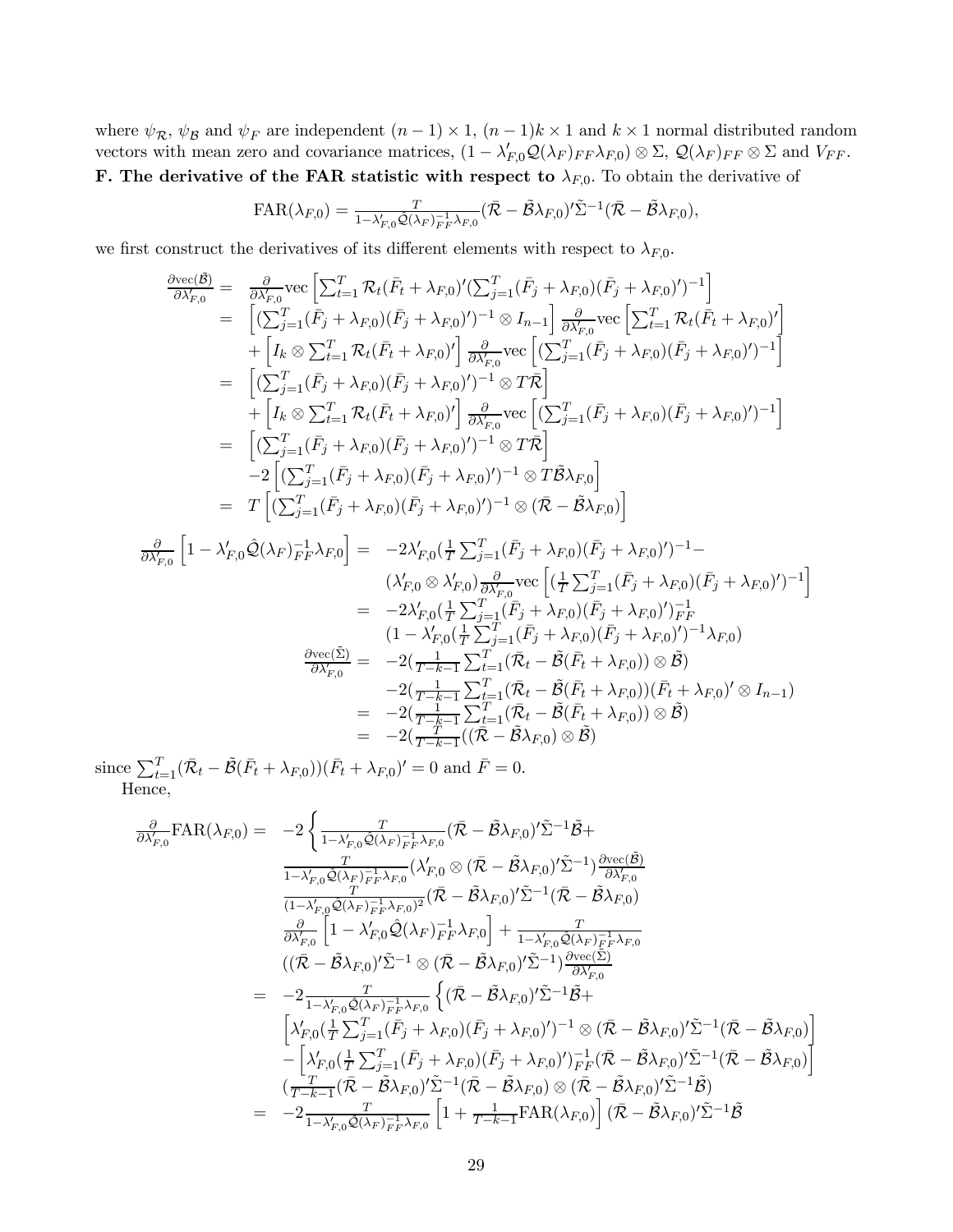**G.** The specification of  $\text{FAR}(\lambda_{F,0})$  and  $\text{CLR}(\lambda_{F,0})$ . After concentrating with respect to  $B = (c \cdot \hat{B})$ . B), the log-likelihood of the unrestricted model

$$
\mathcal{R}_t = B\left(\frac{1}{F_t}\right) + \varepsilon_t,
$$

under independent normal distributed disturbances with mean zero and covariance matrix  $\Sigma$ , is proportional to

$$
\ln \mathcal{L}_{\text{unres}}(\Sigma) = c_{\pi} - \frac{T}{2} \ln |\Sigma| - \frac{1}{2} \text{tr} \left[ \Sigma^{-1} \sum_{t=1}^{T} \left( \mathcal{R}_{t} - \hat{B} \left( \frac{1}{\bar{F}_{t}} \right) \right) \left( \mathcal{R}_{t} - \hat{B} \left( \frac{1}{\bar{F}_{t}} \right) \right)' \right],
$$

with  $\hat{B} = \sum_{t=1}^{T} \mathcal{R}_t \left(\frac{1}{F_t}\right)' \left[\sum_{j=1}^{T} \left(\frac{1}{F_j}\right)' \right]^{-1}$  and  $c_{\pi} = -\frac{T}{2} \ln(2\pi)$ . To determine the difference with the log-likelihood of the restricted model, we specify  $\hat{B}(\frac{1}{F_t})$  as

$$
\hat{B}(\frac{1}{\bar{F}_{t}}) = \sum_{i=1}^{T} \mathcal{R}_{i}(\frac{1}{\bar{F}_{i}})^{'} \left[\sum_{j=1}^{T} (\frac{1}{\bar{F}_{j}}) (\frac{1}{\bar{F}_{j}})^{'}\right]^{-1} (\frac{1}{\bar{F}_{t}}) \n= \sum_{i=1}^{T} \mathcal{R}_{i}(\frac{1}{\bar{F}_{i}})^{'} (\lambda_{F,0} \frac{1}{I_{k}})^{'} \left[(\lambda_{F,0} \frac{1}{I_{k}}) \sum_{j=1}^{T} (\frac{1}{\bar{F}_{j}}) (\frac{1}{\bar{F}_{j}})^{'} (\lambda_{F,0} \frac{1}{I_{k}})^{'}\right]^{-1} (\lambda_{F,0} \frac{1}{I_{k}}) (\frac{1}{\bar{F}_{t}}) \n= \sum_{i=1}^{T} \mathcal{R}_{i}(\frac{1}{\bar{F}_{i} + \lambda_{F,0}})^{'} \left[\sum_{j=1}^{T} (\frac{1}{\bar{F}_{j} + \lambda_{F,0}}) (\frac{1}{\bar{F}_{j} + \lambda_{F,0}})^{'}\right]^{-1} (\bar{F}_{t} + \lambda_{F,0}) \n= \sum_{i=1}^{T} \mathcal{R}_{i}(\frac{1}{\bar{F}_{i} + \lambda_{F,0}})^{'} \left[\sum_{j=1}^{T} (\frac{1}{\bar{F}_{j} + \lambda_{F,0}}) (\frac{1}{\bar{F}_{j} + \lambda_{F,0}})^{'}\right]^{-1} (\bar{F}_{t} + \lambda_{F,0}) \n= \sum_{i=1}^{T} \mathcal{R}_{i}(\frac{1}{\bar{F}_{i} + \lambda_{F,0}})^{'} \left[(\begin{array}{cc} 0 & 0 & 1 \\ 0 & \frac{1}{T} \end{array} \right] + (\Delta_{F,0} \lambda_{F,0}) \lambda_{F,0}) \n= \tilde{B}(\bar{F}_{t} + \lambda_{F,0}) + (\bar{R} - \tilde{B} \lambda_{F,0})(1 - \lambda'_{F,0} \tilde{Q}_{FF}(\lambda_{F,0}) \lambda_{F,0})^{-1} \n(1 - \lambda'_{F,0} \tilde{Q}_{FF}(\lambda_{F,0})(\bar{F}_{t} + \lambda_{F,0})),
$$

with  $\hat{Q}_{FF}(\lambda_{F,0}) = \left[\frac{1}{7}\right]$  $\frac{1}{T} \sum_{t=1}^{T} (\bar{F}_t + \lambda_{F,0}) (\bar{F}_t + \lambda_{F,0})'$ <sup>-1</sup>,  $\tilde{\mathcal{B}} = \frac{1}{T} \sum_{i=1}^{T} \mathcal{R}_i (\frac{1}{\bar{F}_i + \lambda_{F,0}})' \hat{Q}_{FF}(\lambda_{F,0})$ . Hence,

$$
\ln \mathcal{L}_{\text{unres}}(\Sigma) + \frac{T}{2} \ln |\Sigma| - c_{\pi} = -\frac{1}{2} \text{tr} \left[ \Sigma^{-1} \sum_{t=1}^{T} \left( \mathcal{R}_{t} - \hat{B} \left( \frac{1}{F_{t}} \right) \right) \left( \mathcal{R}_{t} - \hat{B} \left( \frac{1}{F_{t}} \right) \right) \right]
$$
\n
$$
= -\frac{1}{2} \text{tr} \left[ \Sigma^{-1} \sum_{t=1}^{T} \left( \mathcal{R}_{t} - \hat{B}(\bar{F}_{t} + \lambda_{F,0}) \right) \left( \mathcal{R}_{t} - \hat{B}(\bar{F}_{t} + \lambda_{F,0}) \right) \right] - \frac{1}{2} \frac{1}{1 - \lambda_{F,0}^{r} \hat{Q}_{FF}(\lambda_{F,0}) \lambda_{F,0}} \times \left\{ -\text{tr} \left[ \Sigma^{-1} \sum_{t=1}^{T} \left( \mathcal{R}_{t} - \hat{B} \lambda_{F,0} \right) (1 - \lambda_{F,0}^{r} \hat{Q}_{FF}(\lambda_{F,0}) (\bar{F}_{t} + \lambda_{F,0}) \right) \left( \mathcal{R}_{t} - \hat{B}(\bar{F}_{t} + \lambda_{F,0}) \right) \right] \right\} - \text{tr} \left[ \Sigma^{-1} \sum_{t=1}^{T} \left( \mathcal{R}_{t} - \hat{B}(\bar{F}_{t} + \lambda_{F,0}) \right) (1 - (\bar{F}_{t} + \lambda_{F,0})^{r} \hat{Q}_{FF}(\lambda_{F,0}) \lambda_{F,0}) (\bar{\mathcal{R}} - \hat{B} \lambda_{F,0}) \right] + \frac{1}{1 - \lambda_{F,0}^{r} \hat{Q}_{FF}(\lambda_{F,0}) \lambda_{F,0}} \times \text{tr} \left[ \Sigma^{-1} \sum_{t=1}^{T} (\bar{\mathcal{R}} - \hat{B} \lambda_{F,0}) (1 - \lambda_{F,0}^{r} \hat{Q}_{FF}(\lambda_{F,0}) (\bar{F}_{t} + \lambda_{F,0}) \right) \times \left( 1 - (\bar{F}_{t} + \lambda_{F,0})^{r} \hat{Q}_{FF}(\lambda_{F,0}) \lambda_{F,0} \right) (\bar{\mathcal{R}} - \hat
$$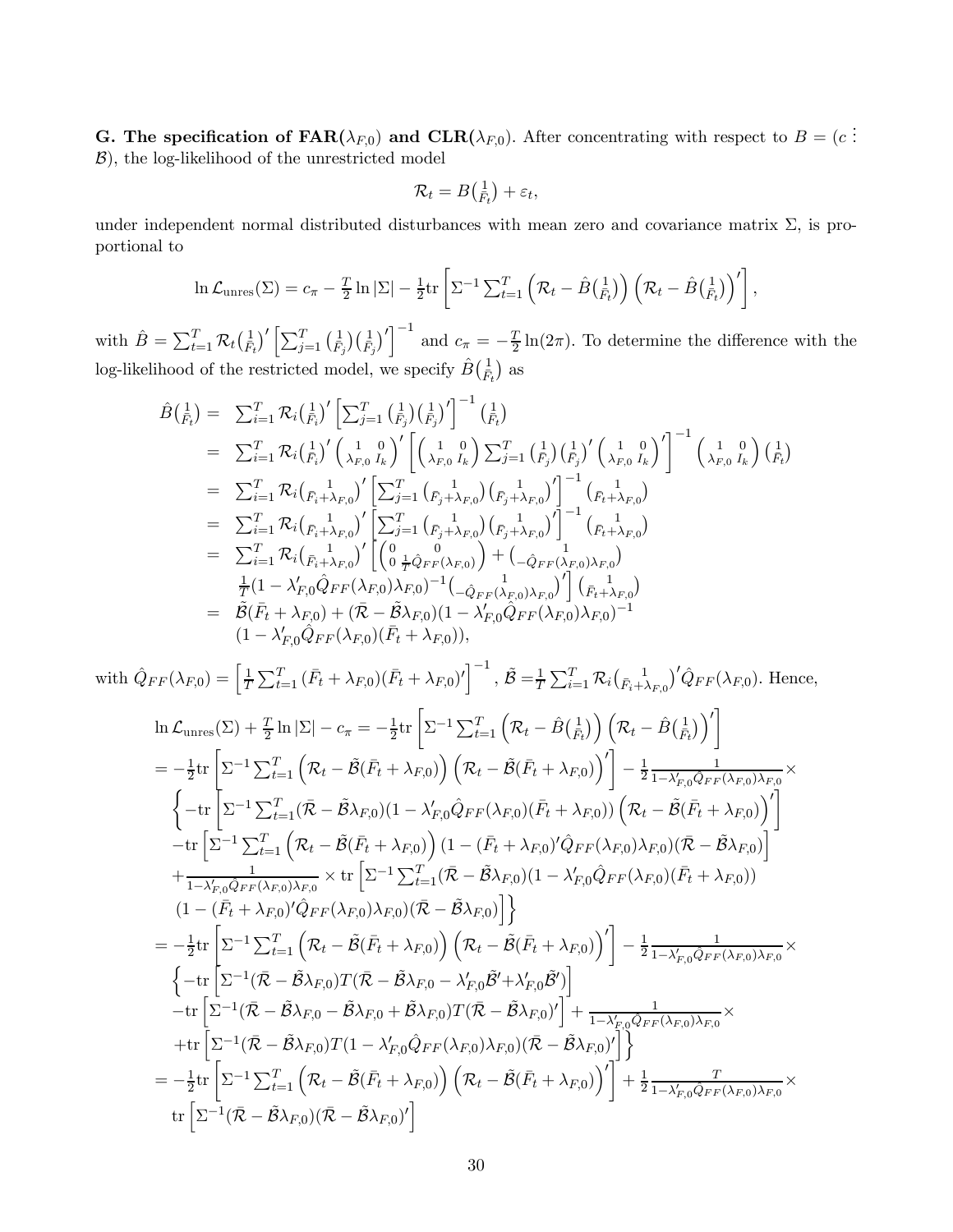where we used that  $\sum_{t=1}^{T} \bar{F}_t = 0$ . Since the log-likelihood of the restricted model reads

$$
\ln \mathcal{L}_{\text{res}}(\Sigma, \lambda_F) = c_{\pi} - \frac{T}{2} \ln |\Sigma| - \frac{1}{2} \text{tr} \left[ \Sigma^{-1} \sum_{t=1}^{T} \left( \mathcal{R}_t - \tilde{\mathcal{B}}(\bar{F}_t + \lambda_{F,0}) \right) \left( \mathcal{R}_t - \tilde{\mathcal{B}}(\bar{F}_t + \lambda_{F,0}) \right)' \right]
$$

,

the FAR statistic equals:

$$
\text{FAR}(\lambda_{F,0}) = 2 \left[ \ln \mathcal{L}_{\text{unres}}(\Sigma) - \ln \mathcal{L}_{\text{res}}(\Sigma, \lambda_F) \right].
$$

**CLR**( $\lambda_{F,0}$ ). We construct the maximal value of the likelihood of the restricted model. We therefore concentrate the likelihood with respect to the different parameters. The log-likelihood reads

$$
\ln \mathcal{L}_{\text{res}}(\Sigma, \lambda_F, \mathcal{B}) = c_{\pi} - \frac{T}{2} \ln |\Sigma| - \frac{1}{2} \text{tr} \left[ \Sigma^{-1} \sum_{t=1}^T (\mathcal{R}_t - \mathcal{B}(\bar{F}_t + \lambda_F)) (\mathcal{R}_t - \mathcal{B}(\bar{F}_t + \lambda_F))' \right].
$$

When we substitute the maximum likelihood estimator for  $\beta$  into the expression of the likelihood, the concentrated likelihood of  $(\Sigma, \lambda_F)$  becomes

$$
\ln \mathcal{L}_{\text{res}}(\Sigma, \lambda_F) = c_{\pi} - \frac{T}{2} \ln |\Sigma| - \frac{1}{2} \text{tr} \left[ \Sigma^{-1} \sum_{t=1}^{T} \left( \mathcal{R}_t - \tilde{\mathcal{B}}(\bar{F}_t + \lambda_F) \right) \left( \mathcal{R}_t - \mathcal{B}(\bar{F}_t + \lambda_F) \right)' \right].
$$

The maximum likelihood estimator of  $\Sigma$  is

$$
\tilde{\Sigma} = \frac{1}{T} \sum_{t=1}^{T} \left( \mathcal{R}_t - \tilde{\mathcal{B}}(\bar{F}_t + \lambda_F) \right) \left( \mathcal{R}_t - \mathcal{B}(\bar{F}_t + \lambda_F) \right)'
$$

and the concentrated likelihood of  $\lambda_F$  reads

$$
\ln \mathcal{L}_{\text{res}}(\lambda_F) = c_{\pi} - \frac{T}{2} \ln |\tilde{\Sigma}| - \frac{1}{2} \text{tr} [I_n T^{-1}]
$$
  
=  $c_T - \frac{T}{2} \ln |\tilde{\Sigma}|,$ 

with  $c_T = c_{\pi} - \frac{n}{2T}$ . The determinant of  $\tilde{\Sigma}$  can be decomposed as

$$
\begin{split}\n\left|\tilde{\Sigma}\right| &= \left|\frac{1}{T}\sum_{t=1}^{T}\left(\mathcal{R}_{t}-\tilde{\mathcal{B}}(\bar{F}_{t}+\lambda_{F})\right)\left(\mathcal{R}_{t}-\tilde{\mathcal{B}}(\bar{F}_{t}+\lambda_{F})\right)'\right| \\
&= \left|\frac{1}{T}\sum_{t=1}^{T}\mathcal{R}_{t}\mathcal{R}_{t}' - \left[\frac{1}{T}\sum_{t=1}^{T}\mathcal{R}_{t}(\bar{F}_{t}+\lambda_{F})'\right]\left[\frac{1}{T}\sum_{t=1}^{T}\left(\bar{F}_{t}+\lambda_{F}\right)\left(\bar{F}_{t}+\lambda_{F}\right)'\right]^{-1} \\
&= \left|\left(\frac{\frac{1}{T}\sum_{t=1}^{T}\mathcal{R}_{t}(\bar{F}_{t}+\lambda_{F})'}{\frac{1}{T}\sum_{t=1}^{T}\mathcal{R}_{t}(\bar{F}_{t}+\lambda_{F})}\right)^{2}\right| \\
&= \left|\left(\frac{\frac{1}{T}\sum_{t=1}^{T}\mathcal{R}_{t}(\bar{F}_{t}+\lambda_{F})'}{\frac{1}{T}\sum_{t=1}^{T}\left(\bar{F}_{t}+\lambda_{F}\right)\left(\bar{F}_{t}+\lambda_{F}\right)}\right)\right| \\
&= \left|\left(\frac{I_{\mathcal{B}}}{T}\sum_{t=1}^{T}\mathcal{R}_{t}(\bar{F}_{t}+\lambda_{F})'\right)\frac{I_{\mathcal{B}}}{I_{\mathcal{B}}}\sum_{t=1}^{T}\mathcal{R}_{t}(\bar{F}_{t}+\lambda_{F})'\left[\frac{1}{T}\sum_{t=1}^{T}\left(\bar{F}_{t}+\lambda_{F}\right)\left(\bar{F}_{t}+\lambda_{F}\right)'\right]^{-1}\right)\right| \\
&= \left|\left(I_{\mathcal{B}}-\left[\frac{1}{T}\sum_{t=1}^{T}\mathcal{R}_{t}\mathcal{R}_{t}'\right]^{-1}\frac{1}{T}\sum_{t=1}^{T}\mathcal{R}_{t}(\bar{F}_{t}+\lambda_{F})'\right]\left(\frac{1}{T}\sum_{t=1}^{T}\mathcal{R}_{t}\mathcal{R}_{t}'\right)^{2}\frac{1}{T}\sum_{t=1}^{T}\mathcal{R}_{t}(\bar{F}_{t}+\lambda_{F})'\right)\right| \\
&= \left|\left(I_{\
$$

such that the minimal value of  $|\tilde{\Sigma}|$  as a function of  $\lambda_F$  results from the characteristic polynomial

$$
\left|\theta\left[\frac{1}{T}\sum_{t=1}^T\left(\frac{1}{F_t}\right)\left(\frac{1}{F_t}\right)'\right]-\left[\frac{1}{T}\sum_{t=1}^T\left(\frac{1}{F_t}\right)\mathcal{R}'_t\right]\sum^{-1}\left[\frac{1}{T}\sum_{t=1}^T\mathcal{R}_t\left(\frac{1}{F_t}\right)'\right]\right|=0,
$$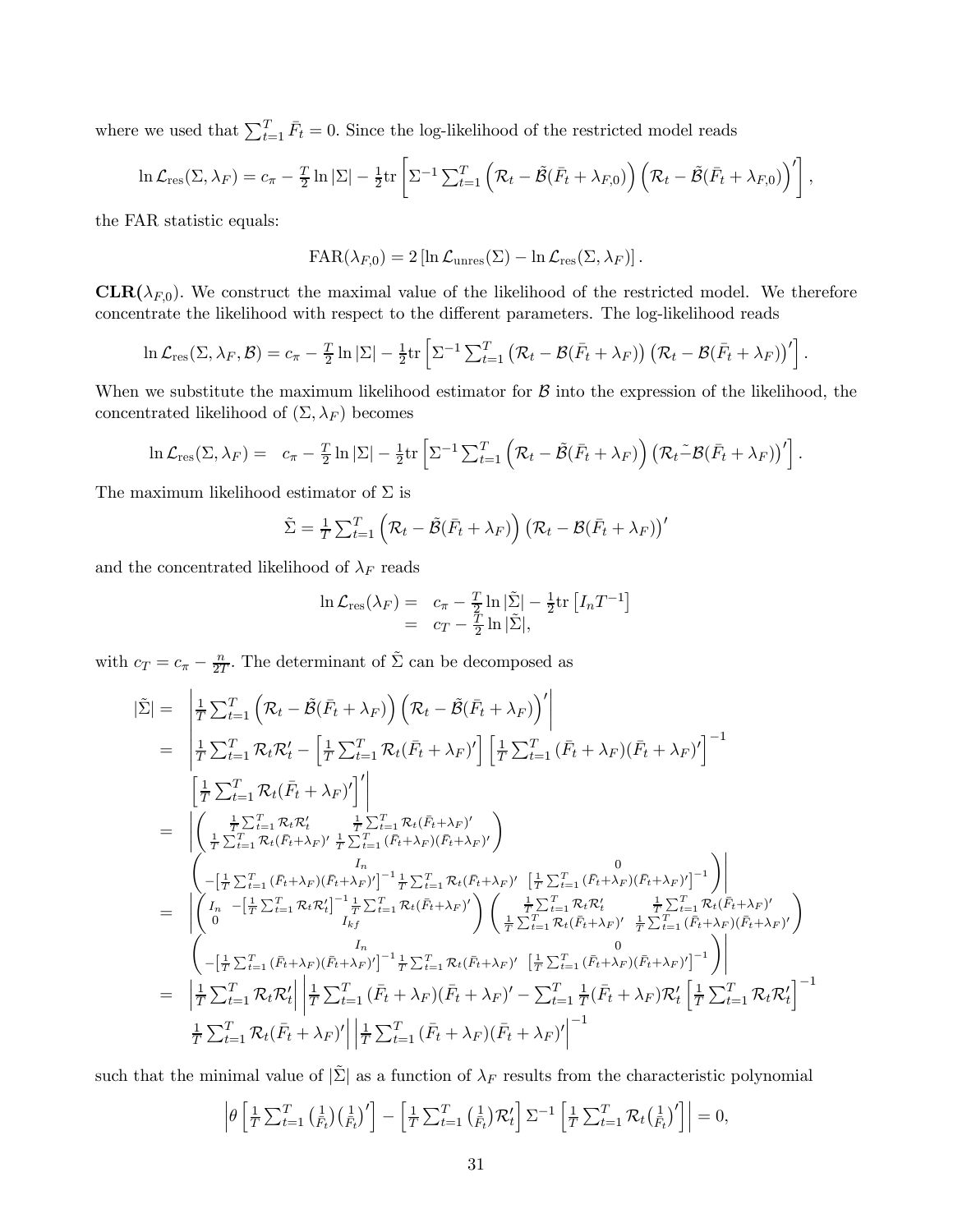where  $\Sigma = \frac{1}{T} \sum_{t=1}^{T} \mathcal{R}_t \mathcal{R}_t'$ . We express the characteristic polynomial as a function of  $\bar{\mathcal{R}} - \tilde{\mathcal{B}} \lambda_{F,0}$  and  $\tilde{\mathcal{B}}$ which does not affect the roots  $\theta_i$ ,  $i = 1, \ldots, k$ .

$$
\begin{vmatrix}\n\theta \left[ \frac{1}{T} \sum_{t=1}^{T} \left( \frac{1}{F_t} \right) \left( \frac{1}{F_t} \right)^{\prime} \right] - \left[ \frac{1}{T} \sum_{t=1}^{T} \left( \frac{1}{F_t} \right) \mathcal{R}_t^{\prime} \right] \Sigma^{-1} \left[ \frac{1}{T} \sum_{t=1}^{T} \mathcal{R}_t \left( \frac{1}{F_t} \right)^{\prime} \right] & = 0 \Leftrightarrow \\
\left( \begin{array}{c} 1 & 0 \\ \lambda_F I_k \end{array} \right) \left[ \theta \frac{1}{T} \sum_{t=1}^{T} \left( \frac{1}{F_t} \right) \left( \frac{1}{F_t} \right)^{\prime} - \frac{1}{T} \sum_{t=1}^{T} \left( \frac{1}{F_t} \right) \mathcal{R}_t^{\prime} \Sigma^{-1} \frac{1}{T} \sum_{t=1}^{T} \mathcal{R}_t \left( \frac{1}{F_t} \right)^{\prime} \right] \left( \begin{array}{c} 1 & 0 \\ \lambda_F I_k \end{array} \right)^{\prime} \right] \right] = 0 \Leftrightarrow \\
\theta \left( \begin{array}{cc} 1 & \lambda_F^{\prime} \\ \lambda_F \hat{Q}_{FF}(\lambda_F) - 1 \end{array} \right) - \left( \frac{1}{T} \sum_{t=1}^{T} \left( \bar{F}_t + \lambda_F \right) \mathcal{R}_t^{\prime} \right) \Sigma^{-1} \left( \frac{1}{T} \sum_{t=1}^{T} \left( \bar{F}_t + \lambda_F \right) \mathcal{R}_t^{\prime} \right)^{\prime} \right] & = 0 \Leftrightarrow \\
\left( \begin{array}{cc} 1 & -\lambda_F \hat{Q}_{FF}(\lambda_F) \\ 0 & I_k \end{array} \right) \left[ \theta \left( \begin{array}{c} 1 & \lambda_F^{\prime} \\ \lambda_F \hat{Q}_{FF}(\lambda_F) \end{array} \right) - \left( \frac{1}{T} \sum_{t=1}^{T} \left( \bar{F}_t + \lambda_F \right) \mathcal{R}_t^{\prime} \right) \Sigma^{-1} \\
 & = 0 \Leftrightarrow \\
\left( \begin{array}{c} \bar{\mathcal{R}} \\ \bar{\mathcal{R}} \end{array} \right)^{\prime}
$$

$$
\begin{aligned}\n\left(\frac{\bar{\mathcal{R}}}{\bar{T}} \sum_{t=1}^{T} (\bar{F}_t + \lambda_F) \mathcal{R}'_t \right)' & \left(1 - \lambda_F \hat{Q}_{FF}(\lambda_F)\right)' & \\
& \times \left( (1 - \lambda') \hat{Q}_{TT}(\lambda_F) \right) \left( 1 - \lambda_F \hat{Q}_{FF}(\lambda_F) \right)' & \\
& \times \left( (1 - \lambda') \hat{Q}_{TT}(\lambda_F) \right) \left( 1 - \lambda_F \hat{Q}_{FF}(\lambda_F) \right)' & \\
& \times \left( (1 - \lambda') \hat{Q}_{TT}(\lambda_F) \right) \left( 1 - \lambda_F \hat{Q}_{FF}(\lambda_F) \right)' & \\
& \times \left( (1 - \lambda') \hat{Q}_{TT}(\lambda_F) \right) \left( 1 - \lambda_F \hat{Q}_{FF}(\lambda_F) \right)' & \\
& \times \left( (1 - \lambda') \hat{Q}_{TT}(\lambda_F) \right) \left( 1 - \lambda_F \hat{Q}_{FF}(\lambda_F) \right)' & \\
& \times \left( (1 - \lambda') \hat{Q}_{TT}(\lambda_F) \right) \left( 1 - \lambda_F \hat{Q}_{FF}(\lambda_F) \right)' & \\
& \times \left( (1 - \lambda') \hat{Q}_{TT}(\lambda_F) \right) \left( 1 - \lambda_F \hat{Q}_{FF}(\lambda_F) \right)' & \\
& \times \left( (1 - \lambda') \hat{Q}_{TT}(\lambda_F) \right) \left( 1 - \lambda_F \hat{Q}_{FF}(\lambda_F) \right)' & \\
& \times \left( (1 - \lambda') \hat{Q}_{TT}(\lambda_F) \right) \left( 1 - \lambda_F \hat{Q}_{FF}(\lambda_F) \right)' & \\
& \times \left( (1 - \lambda') \hat{Q}_{TT}(\lambda_F) \right) \left( 1 - \lambda_F \hat{Q}_{FF}(\lambda_F) \right)' & \\
& \times \left( (1 - \lambda') \hat{Q}_{TT}(\lambda_F) \right) \left( 1 - \lambda_F \hat{Q}_{FF}(\lambda_F) \right)' & \\
& \times \left( (1 - \lambda') \hat{Q}_{TT}(\lambda_F) \right) \left( 1 - \lambda_F \hat{Q}_{FF}(\lambda_F) \right)' & \\
& \times \left( (1 - \lambda') \hat{Q}_{TT}(\lambda_F) \right) \left( 1 - \lambda_F \hat{Q}_{FF}(\lambda_F) \right)' & \\
& \times \left( (1 - \lambda') \hat{Q}_{TT
$$

$$
\begin{aligned}\n&\left|\theta\left(\frac{(1-\lambda'_F\hat{Q}_{FF}(\lambda_F)\lambda_F)}{0}\hat{Q}_{FF}(\lambda_F)^{-1}\right)-\left(\frac{(\bar{\mathcal{R}}-\tilde{\mathcal{B}}\lambda_F)'}{\frac{1}{T}\sum_{t=1}^T(\bar{F}_t+\lambda_F)\mathcal{R}'_t}\right)\Sigma^{-1}\left(\frac{(\bar{\mathcal{R}}-\tilde{\mathcal{B}}\lambda_F)'}{\frac{1}{T}\sum_{t=1}^T(\bar{F}_t+\lambda_F)\mathcal{R}'_t}\right)'\right| &= 0 \Leftrightarrow \\
&\left|\theta I_{k+1}-\left(\sum_{t=1}^T(\bar{\mathcal{R}}-\tilde{\mathcal{B}}\lambda_F)\frac{1}{\sqrt{1-\lambda'_F\hat{Q}_{FF}(\lambda_F)\lambda_F}}\right)\Sigma^{-\frac{1}{2}}\tilde{\mathcal{B}}\hat{Q}_{FF}(\lambda_F)^{-\frac{1}{2}}\right)' \\
&\left(\sum_{t=1}^T(\bar{\mathcal{R}}-\tilde{\mathcal{B}}\lambda_F)\frac{1}{\sqrt{1-\lambda'_F\hat{Q}_{FF}(\lambda_F)\lambda_F}}\right)\Sigma^{-\frac{1}{2}}\tilde{\mathcal{B}}\hat{Q}_{FF}(\lambda_F)^{-\frac{1}{2}}\right)\right| &= 0 \Leftrightarrow \\
&\left|\theta I_{k+1}-\frac{1}{T}\left(\frac{\text{FAR}(\lambda_F)\,\text{s}(\lambda_F)'}{\text{s}(\lambda_F)}\right)\left|\begin{matrix}\end{matrix}\right.\right)\n\end{aligned}
$$

with

$$
\begin{array}{lll}\nr(\lambda_F) = & T\hat{Q}_{FF}(\lambda_F)^{-\frac{1}{2}}\tilde{\mathcal{B}}'\left[\frac{1}{T}\sum_{t=1}^T\mathcal{R}_t\mathcal{R}_t'\right]^{-1}\tilde{\mathcal{B}}\hat{Q}_{FF}(\lambda_F)^{-\frac{1}{2}},\\ \ns(\lambda_F) = & T\hat{Q}_{FF}(\lambda_F)^{-\frac{1}{2}}\tilde{\mathcal{B}}'\left[\frac{1}{T}\sum_{t=1}^T\mathcal{R}_t\mathcal{R}_t'\right]^{-1}(\bar{\mathcal{R}}-\tilde{\mathcal{B}}\lambda_F)\frac{1}{\sqrt{1-\lambda_F'\hat{Q}_{FF}(\lambda_F)\lambda_F}}.\n\end{array}
$$

When  $k = 1$ , the characteristic polynomial reads

$$
\begin{vmatrix}\n\theta I_{k+1} - \frac{1}{T} \begin{pmatrix} \text{FAR}(\lambda_F) \ s(\lambda_F)' \\ s(\lambda_F) & \text{r}(\lambda_F)\n\end{pmatrix} & = 0 \Leftrightarrow \\
(\theta - \frac{1}{T} \text{FAR}(\lambda_F))(\theta - \frac{1}{T} \text{r}(\lambda_F)) - s(\lambda_F) s(\lambda_F)' & = 0 \Leftrightarrow \\
\theta^2 - \theta \frac{1}{T} (\text{FAR}(\lambda_F) + \text{r}(\lambda_F)) + \frac{1}{T^2} [\text{FAR}(\lambda_F) \text{r}(\lambda_F) - s(\lambda_F) s(\lambda_F)'] & = 0,\n\end{vmatrix}
$$

and the roots of the polynomial are characterized by

$$
\theta = \frac{1}{2T} \left[ \text{FAR}(\lambda_F) + \text{r}(\lambda_F) \pm \sqrt{\left( \text{FAR}(\lambda_F) + \text{r}(\lambda_F) \right)^2 - 4\text{r}(\lambda_F) \left( \text{FAR}(\lambda_F) - \text{GLS-LM}(\lambda_F) \right)} \right].
$$

The largest root, which leads to the minimal value of  $|\tilde{\Sigma}|$ , is therefore equal to

$$
\theta_{\max} = \frac{1}{2T} \left[ FAR(\lambda_F) + r(\lambda_F) + \sqrt{\left( FAR(\lambda_F) + r(\lambda_F) \right)^2 - 4r(\lambda_F) \left( FAR(\lambda_F) - GLS\text{-}LM(\lambda_F) \right)} \right].
$$

and the maximal value of the likelihood of the restricted model is

$$
\max_{\lambda_F} \ln \mathcal{L}_{\text{res}}(\Sigma, \lambda_F) = c_T - \frac{T}{2} \ln \left[ \min_{\lambda_F} |\Sigma| \right]
$$
  
=  $c_T - \frac{T}{2} \ln \left| \frac{1}{T} \sum_{t=1}^T \mathcal{R}_t \mathcal{R}_t' \right| - \frac{T}{2} \ln(1 - \theta_{\text{max}})$   

$$
\approx c_T - \frac{T}{2} \ln \left| \frac{1}{T} \sum_{t=1}^T \mathcal{R}_t \mathcal{R}_t' \right| + \frac{T}{2} \theta_{\text{max}}.
$$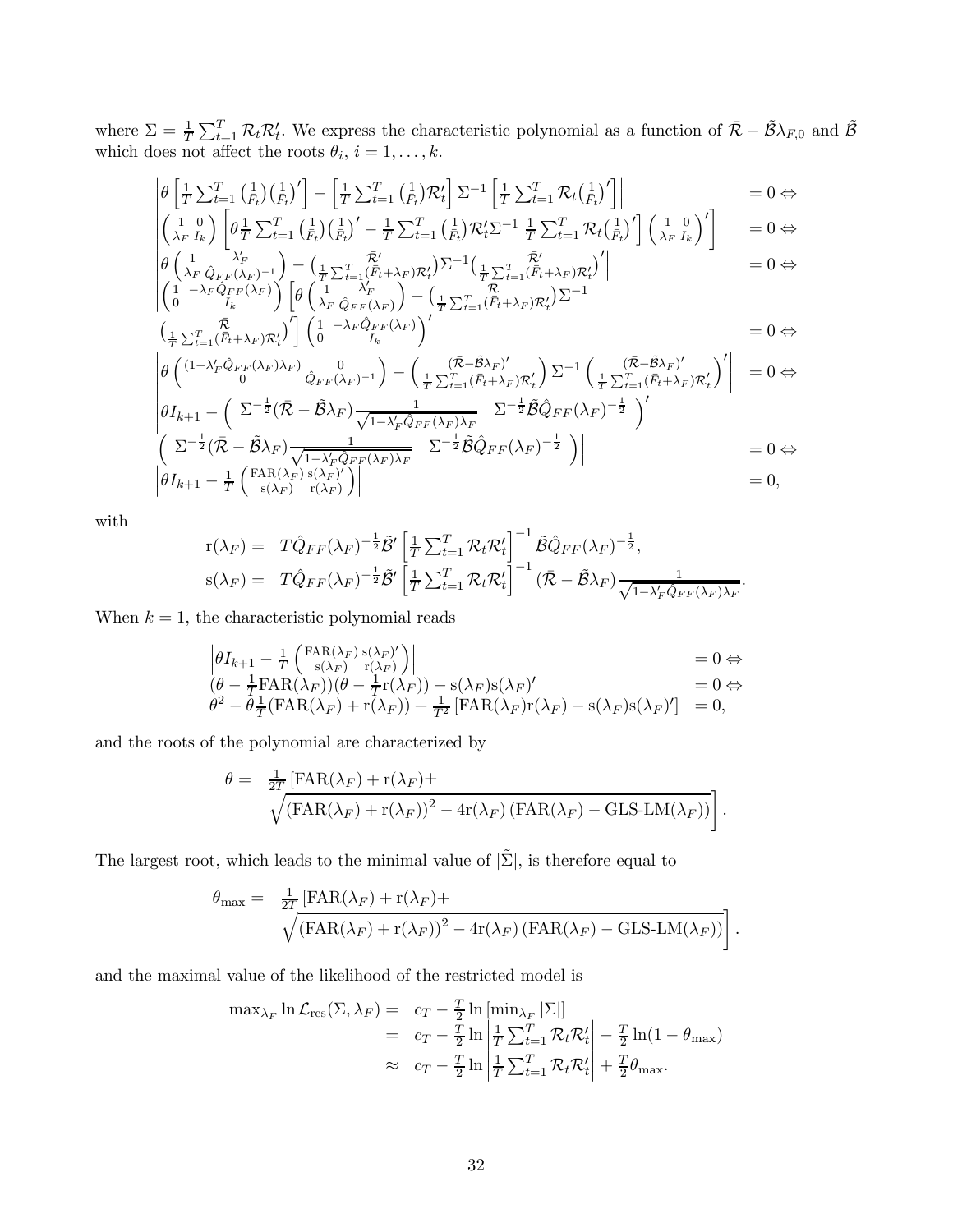To simplify the value of the likelihood under  $H_0$ :  $\lambda_F = \lambda_{F,0}$ , we decompose the determinant of the estimator of  $\Sigma$  under  $H_0$ :

$$
\begin{split}\n&\left|\frac{1}{T}\sum_{t=1}^{T}\left(\mathcal{R}_{t}-\tilde{\mathcal{B}}(\bar{F}_{t}+\lambda_{F,0})\right)\left(\mathcal{R}_{t}-\tilde{\mathcal{B}}(\bar{F}_{t}+\lambda_{F,0})\right)'\right| \\
&=\left|\frac{1}{T}\sum_{t=1}^{T}\mathcal{R}_{t}\mathcal{R}_{t}'-\left[\frac{1}{T}\sum_{t=1}^{T}\mathcal{R}_{t}(\bar{F}_{t}+\lambda_{F,0})\right]\left[\frac{1}{T}\sum_{t=1}^{T}\left(\bar{F}_{t}+\lambda_{F,0}\right)\left(\bar{F}_{t}+\lambda_{F,0}\right)'\right]^{-1} \\
&=\left|\frac{1}{T}\sum_{t=1}^{T}\mathcal{R}_{t}(\bar{F}_{t}+\lambda_{F,0})\right|'\right| \\
&=\left|\frac{1}{T}\sum_{t=1}^{T}\mathcal{R}_{t}\mathcal{R}_{t}'\right|\left|\hat{Q}_{FF}(\lambda_{F,0})\right| \\
&\left|\hat{Q}_{FF}(\lambda_{F,0})^{-1}-\left[\frac{1}{T}\sum_{t=1}^{T}\mathcal{R}_{t}(\bar{F}_{t}+\lambda_{F,0})'\right]'\left[\frac{1}{T}\sum_{t=1}^{T}\mathcal{R}_{t}\mathcal{R}_{t}'\right]^{-1}\left[\frac{1}{T}\sum_{t=1}^{T}\mathcal{R}_{t}(\bar{F}_{t}+\lambda_{F,0})'\right]\right| \\
&=\left|\frac{1}{T}\sum_{t=1}^{T}\mathcal{R}_{t}\mathcal{R}_{t}'\right|\left|\mathbf{I}_{k_{f}}-\hat{Q}_{FF}(\lambda_{F})^{-\frac{1}{2}}\tilde{\mathcal{B}}'\left[\frac{1}{T}\sum_{t=1}^{T}\mathcal{R}_{t}\mathcal{R}_{t}'\right]^{-1}\tilde{\mathcal{B}}\hat{Q}_{FF}(\lambda_{F})^{-\frac{1}{2}}\right| \\
&=\left|\frac{1}{T}\sum_{t=1}^{T}\mathcal{R}_{t}\mathcal{R}_{t}'\right|\left|\mathbf{I}_{k_{f}}-\frac{1}{T}\mathbf{r}(\lambda_{F})\right|.\n\end{split}
$$

When  $k = 1$ , we can therefore characterize the likelihood ratio statistic for testing H<sub>0</sub> :  $\lambda_F = \lambda_{F,0}$ against  $H_1: \lambda_F \neq \lambda_{F,0}$  by

$$
LR(\lambda_{F,0})
$$
  
\n
$$
= 2 \left[ \max_{\lambda_F} \ln \mathcal{L}_{res}(\lambda_F) - \ln \mathcal{L}_{res}(\lambda_{F,0}) \right]
$$
  
\n
$$
\approx 2 \left[ c_T - \frac{T}{2} \ln \left| \frac{1}{T} \sum_{t=1}^T \mathcal{R}_t \mathcal{R}_t' \right| + \frac{T}{2} \theta_{\text{max}} - c_T + \frac{T}{2} \ln \left( \left| \frac{1}{T} \sum_{t=1}^T \mathcal{R}_t \mathcal{R}_t' \right| | I_{k_f} - \frac{1}{T} \Gamma(\lambda_F) | \right) \right]
$$
  
\n
$$
\approx 2 \left[ c_T - \frac{T}{2} \ln \left| \frac{1}{T} \sum_{t=1}^T \mathcal{R}_t \mathcal{R}_t' \right| + \frac{T}{2} \theta_{\text{max}} - c_T + \frac{T}{2} \ln \left| \frac{1}{T} \sum_{t=1}^T \mathcal{R}_t \mathcal{R}_t' \right| + \frac{T}{2} \ln | I_{k_f} - \frac{1}{T} \Gamma(\lambda_F) | \right]
$$
  
\n
$$
\approx 2 \left[ \frac{T}{2} \theta_{\text{max}} - \frac{1}{2} \Gamma(\lambda_F) \right]
$$
  
\n
$$
\approx \left[ \text{FAR}(\lambda_{F,0}) - \Gamma(\lambda_{F,0}) + \sqrt{(\text{FAR}(\lambda_{F,0}) + \Gamma(\lambda_{F,0}))^2 - 4 \Gamma(\lambda_{F,0}) (\text{FAR}(\lambda_{F,0}) - \text{GLS-LM}(\lambda_{F,0}))} \right].
$$

H. Size distortions of statistics that result from the inversion of a high dimensional covariance matrix. The expression of the GLS Wald statistic is

GLS-W(
$$
\lambda_{F,0}
$$
) =  $(\bar{R} - \iota_n \hat{\lambda}_1 - \hat{\beta} \lambda_{F,0})' \hat{\Omega}^{-1} \hat{\beta} \hat{\Theta}^{-1} \hat{\beta}' \hat{\Omega}^{-1} (\bar{R} - \iota_n \hat{\lambda}_1 - \hat{\beta} \lambda_{F,0}),$ 

with  $\hat{\Theta} = \hat{\beta}' \hat{\Omega}^{-1} \hat{\beta} - \hat{\beta} \hat{\Omega}^{-1} \iota_n (\iota'_n \hat{\Omega}^{-1} \iota_n)^{-1} \iota'_n \hat{\Omega}^{-1} \hat{\beta}$ . The expression for  $\hat{\Omega}$  is:

$$
\hat{\Omega} = \frac{1}{T-k-1} \sum_{t=1}^{T} (\bar{R}_t - \hat{\beta} \bar{F}_t)(\bar{R}_t - \hat{\beta} \bar{F}_t)'.
$$

To understand the size distortion of GLS-W, we specify it using matrix notation:

$$
\text{GLS-W}(\lambda_{F,0}) = \left[ \frac{1}{T} \iota_T (R - \iota_T (\hat{\lambda}_1 \iota_n' + \lambda_{F,0}' \hat{\beta}') - \hat{F} \hat{\beta}') \right] \hat{\Omega}^{-1} \hat{\beta} \hat{\Theta}^{-1} \hat{\beta}' \hat{\Omega}^{-1} \left[ \frac{1}{T} (R - \iota_T (\hat{\lambda}_1 \iota_n' + \lambda_{F,0}' \hat{\beta}') - \hat{F} \hat{\beta}')' \iota_T \right],
$$

with  $R = (R'_1 \dots R'_T)'$ ,  $\hat{F} = (\bar{F}'_1 \dots \bar{F}'_T)'$ , so  $\iota'_T \hat{F} = 0$ , and  $\hat{\Omega} = \frac{1}{T-k-1} R' M_{(\iota_T \hat{F})} R$ . When T equals n,  $\hat{\Omega}$  is a  $T \times T$  matrix of rank  $T - 2$  since  $M_{(\iota_T \hat{F})}$  is a  $T \times T$  matrix of rank  $T - 2$ . The eigenvectors associated with the zero eigenvalues of  $M_{(l_T \hat{F})}$  are spanned by  $l_T$  and  $\hat{F}$ . The eigenvectors associated with the zero eigenvalues of  $\Omega$  are obtained by specifying R as

$$
R = P_{(\iota_T \ \hat{F})} R + M_{(\iota_T \ \hat{F})} R.
$$

The first part of this specification of R,  $P_{(l_T \hat{F})}R$ , is mapped onto zero when R is multiplied by  $M_{(l_T \hat{F})}$ . When  $T = n$ , the eigenvectors that are associated with a zero value of  $\Omega$  are therefore spanned by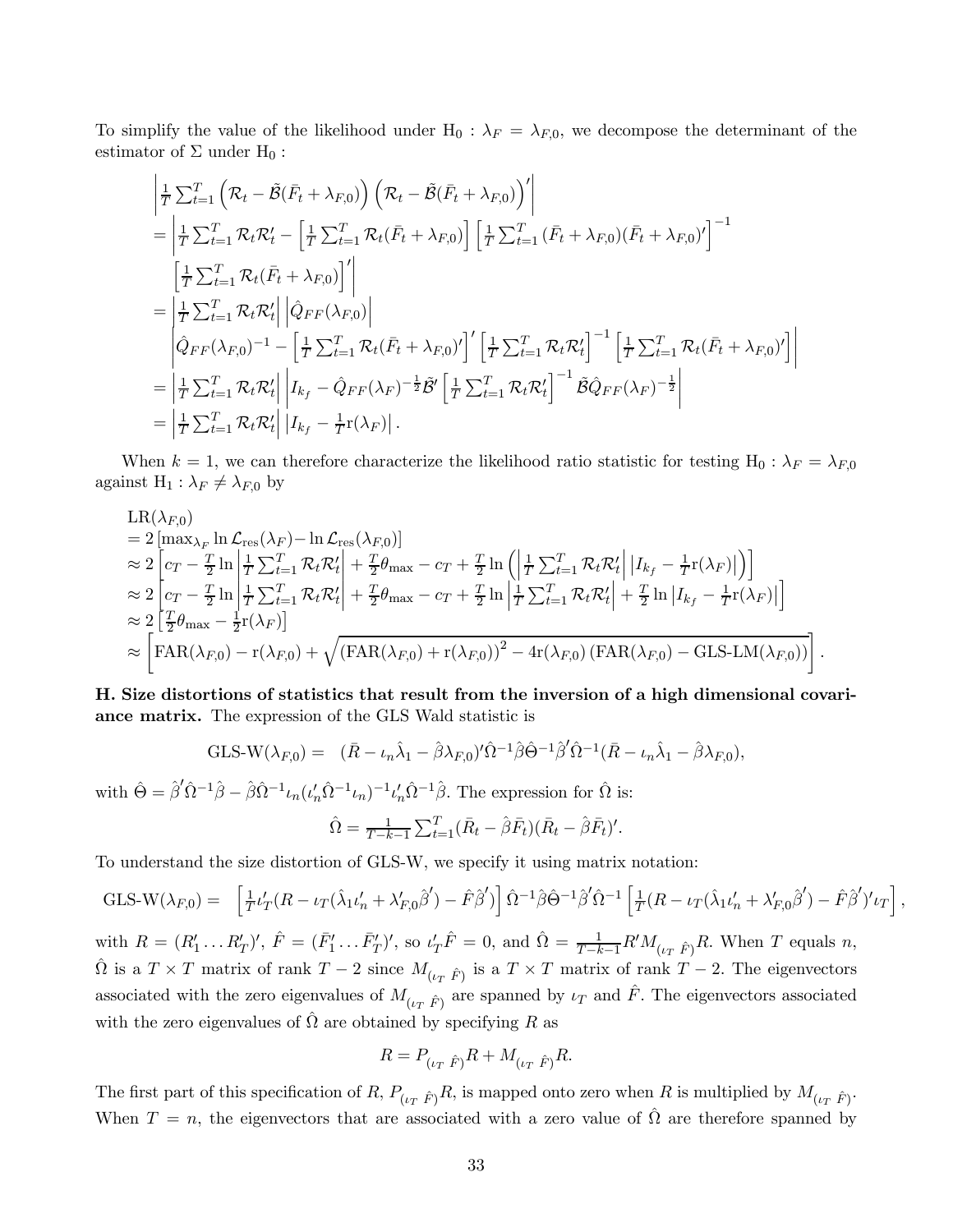$R^{\prime}(\iota_T \hat{F})$  and the eigenvectors that belong to the non-zero eigenvalues are spanned by the orthogonal complement of  $R'(i_T \hat{F})$ . For large values of n smaller than T,  $\hat{\Omega}$  is non-singular but will have two relatively small eigenvalues whose eigenvectors are spanned by  $R'(\iota_T \hat{F})$ . In the GLS-Wald statistic,  $\hat{\Omega}^{-1}$  is post-multiplied by  $(R - \iota_T(\hat{\lambda}_1 + \hat{\beta}' \lambda_{F,0}) - \hat{F}\hat{\beta}')' \iota_T$ . This vector lies in the span of  $R'(\iota_T \hat{F})$  which is the eigenvector associated with the smallest eigenvalues of  $\hat{\Omega}$  or put differently the largest eigenvalues of  $\hat{\Omega}^{-1}$ . This shows that the large size distortion of the GLS-Wald statistics results from the association between  $(R - \iota_T(\hat{\lambda}_1 + \hat{\beta}' \lambda_{F,0}) - \hat{F}\hat{\beta}')' \iota_T$  and the eigenvectors that belong to the largest eigenvalues of  $\hat{\Omega}^{-1}$ .

When we use the covariance matrix estimator,

$$
\tilde{\Sigma} = \frac{1}{T-k-1} \sum_{t=1}^{T} (\mathcal{R}_t - \tilde{\mathcal{B}}(\bar{F}_t + \lambda_{F,0}))(\mathcal{R}_t - \tilde{\mathcal{B}}(\bar{F}_t + \lambda_{F,0}))',
$$

the matrix expression of this covariance matrix estimator reads

$$
\tilde{\Omega} = \frac{1}{T - k - 1} \mathcal{R}' M_{\hat{F} + \iota_T \lambda'_{F,0}} \mathcal{R}.
$$

with  $\mathcal{R} = (\mathcal{R}'_1 \dots \mathcal{R}'_T)'$ . Since  $\iota'_T(\mathcal{R} - (\hat{F} + \iota_T \lambda_{F,0})\tilde{\mathcal{B}}')$  is not spanned by  $\mathcal{R}'(\hat{F} + \iota_T \lambda'_{F,0})$ ,  $\iota'_T(\mathcal{R} - (\hat{F} + \iota_T \lambda'_{F,0}))$  $(\iota_T \lambda_{F,0})\tilde{\mathcal{B}}'$  is not associated with the eigenvector of the largest eigenvalue of  $\tilde{\Sigma}^{-1}$  and therefore all statistics that use  $\tilde{\Sigma}^{-1}$  perform appropriately despite the inversion of a large dimensional matrix.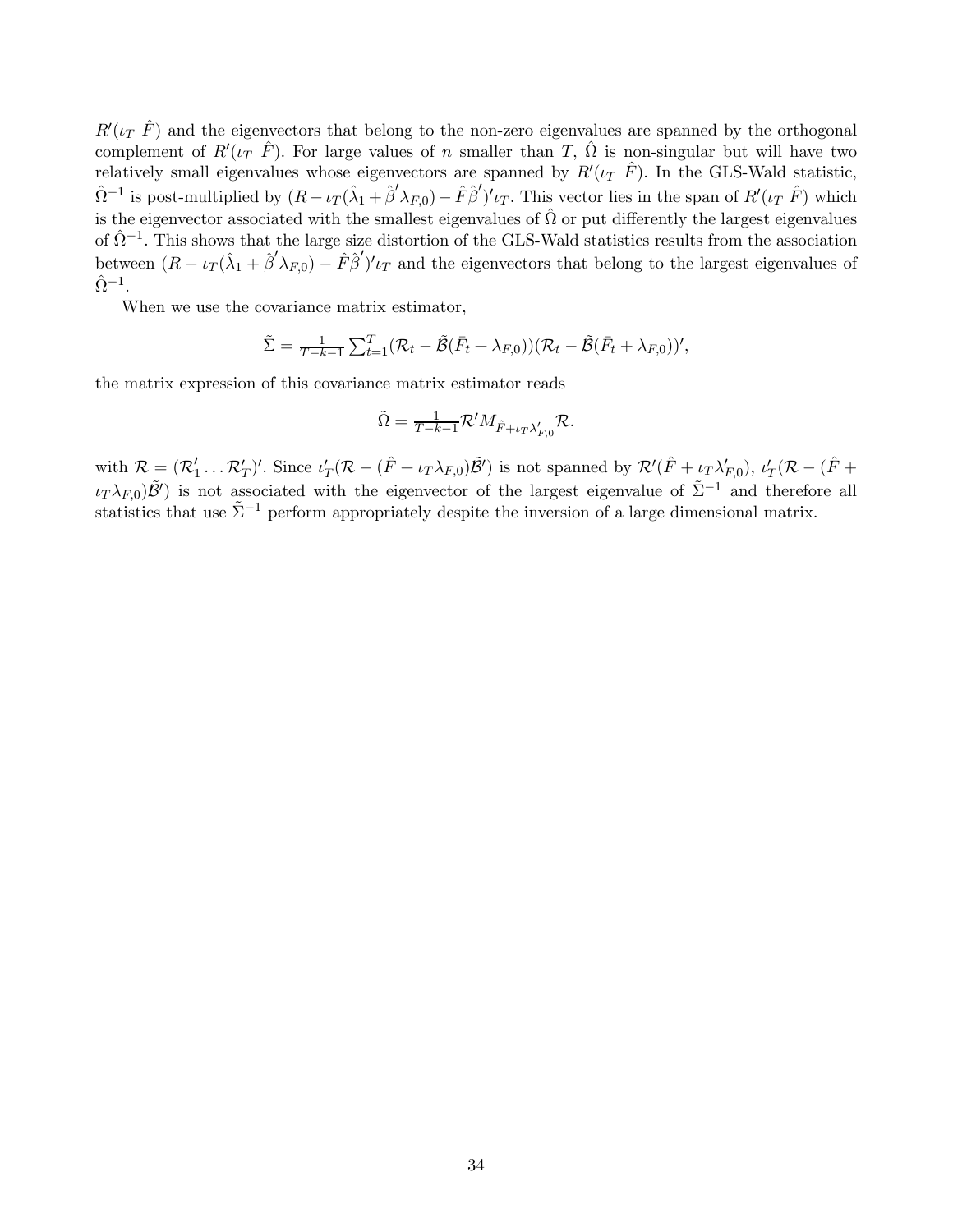#### References

- [1] Anderson, T.W. and H. Rubin. Estimators of the Parameters of a Single Equation in a Complete Set of Stochastic Equations. The Annals of Mathematical Statistics, 21:570—582, (1949).
- [2] Bekker, P.A. Alternative Approximations to the Distributions of Instrumental Variable Estimators. Econometrica, 62:657—681, 1994.
- [3] Cochrane, J.H. Asset Pricing. Princeton University Press, 2001.
- [4] Drèze, J.H. and J.F. Richard. Bayesian Analysis of Simultaneous Equations systems. In Z. Griliches and M.D. Intrilligator, editor, Handbook of Econometrics, volume 1. Elsevier Science (Amsterdam), (1983).
- [5] Fama, E.F. and K.R. French. The Cross-Section of Expected Stock Returns. Journal of Finance, 47:427—465, 1992.
- [6] Fama, E.F. and K.R. French. Common risk factors in the returns on stocks and bonds. Journal of Financial Economics, 33:3—56, 1993.
- [7] Fama, E.F. and K.R. French. Multifactor Explanations of Asset Pricing Anomalies. Journal of Finance, 51:55—84, 1996.
- [8] Gibbons, M. Multivariate Tests of Financial Models: A New Approach. Journal of Financial Economics, 10:3—27, 1982.
- [9] Hansen, L.P. Large Sample Properties of Generalized Method Moments Estimators. Econometrica, 50:1029—1054, 1982.
- [10] Hansen, L.P. and R. Jagannathan. Assessing specification errors in stochastic discount factor models. *Journal of Finance*, **52**:557–590, 1997.
- [11] Jagannathan, R. and Z. Wang. The Conditional CAPM and the Cross-Section of Expected Returns. Journal of Finance, 51:3—53, 1996.
- [12] Kan, R. and C. Zhang. Two-Pass Tests of Asset Pricing Models with Useless Factors. Journal of Finance, 54:203—235, 1999.
- [13] Kleibergen, F. Pivotal Statistics for testing Structural Parameters in Instrumental Variables Regression. Econometrica, 70:1781—1803, 2002.
- [14] Kleibergen, F. Testing Parameters in GMM without assuming that they are identified. Economet $rica, 73:1103-1124, 2005a.$
- [15] Kleibergen, F. Generalizing weak instrument robust IV statistics towards multiple parameters, unrestricted covariance matrices and identification statistics. Journal of Econometrics, 2005b. forthcoming.
- [16] Kleibergen, F. Subset Statistics in the Linear IV regression Model. 2005c. Technical Report, Brown University.
- [17] Lintner, J. The Valuation of Risk Assets and the Selection of Risky Investments in Stock Portfolios and Capital Budgets. Review of Economics and Statistics, 47:13—37, 1965.